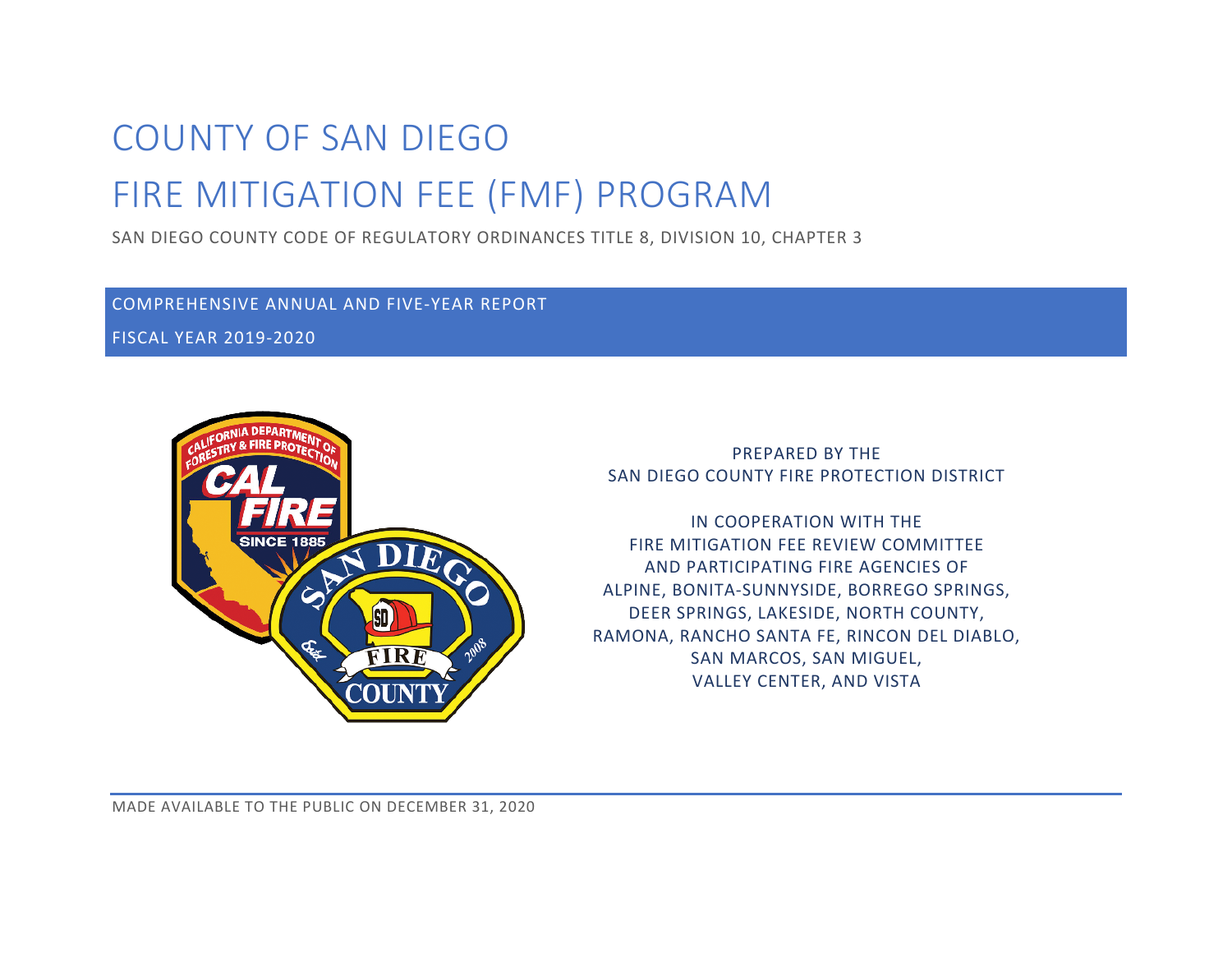# TABLE OF CONTENTS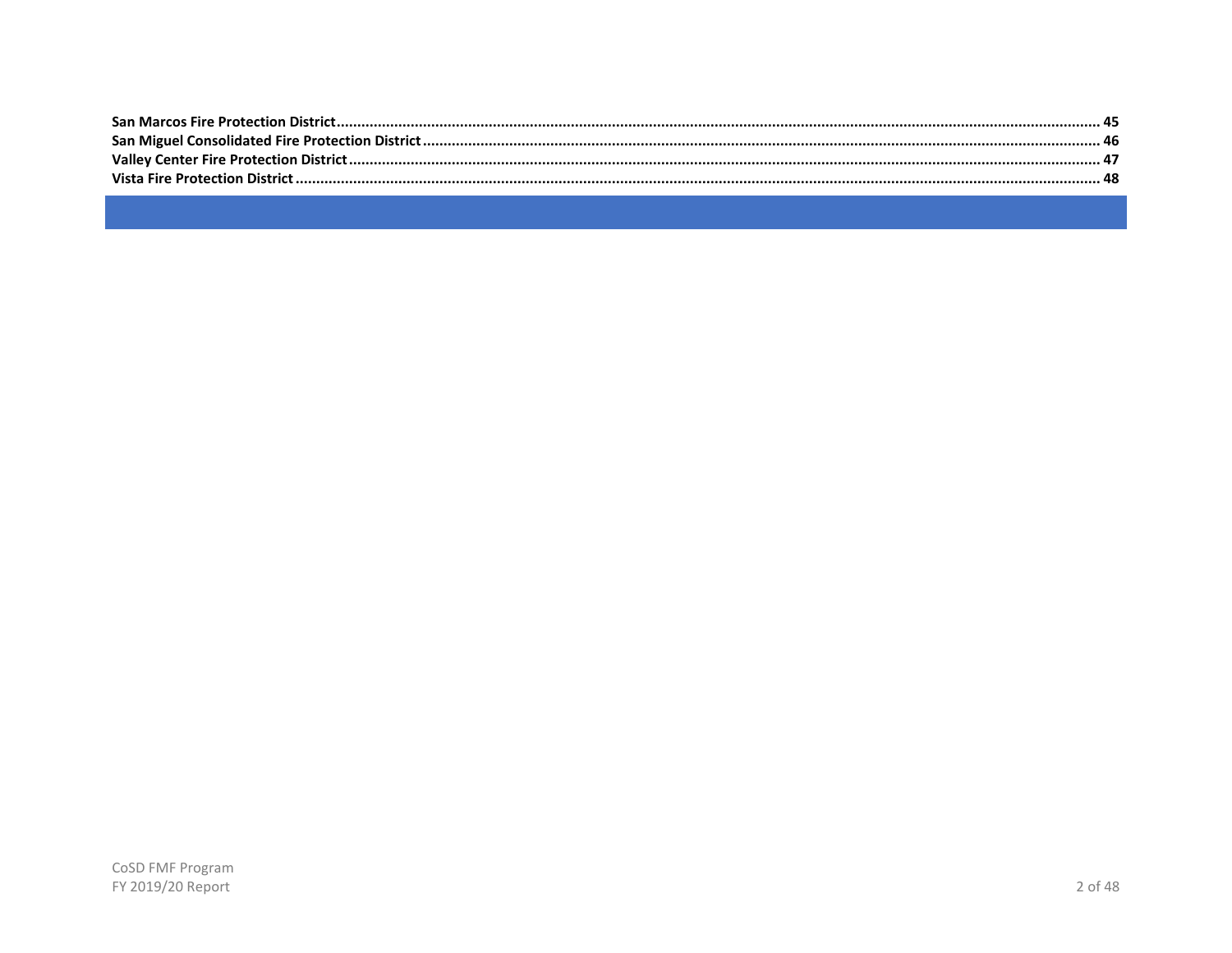# INTRODUCTION

# <span id="page-3-1"></span><span id="page-3-0"></span>BACKGROUND

The unincorporated areas of San Diego county have experienced tremendous growth in the recent decades, increasing the demand on fire protection facilities to provide adequate fire protection for the residents of new developments. As a result, the Board of Supervisors of San Diego County (Board) adopted Ordinance No. 7066 (N.S.) on December 11, 1985, to establish the Fire Mitigation Fee (FMF) Program as mechanism for collecting and allocating funds to fire agencies in unincorporated areas of San Diego.

Through the FMF Program, the County of San Diego (County) collects a fee from applicants when building permits are issued and distributes the funds to the 14 participating fire agencies on a quarterly basis. These funds allow fire agencies, who are prohibited from imposing fees as a condition of development to build facilities (Health and Safety Code Section 13916), provide capital facilities and equipment to serve new developments in their districts.

#### <span id="page-3-2"></span>REVIEW COMMITTEE

The Board of Supervisors established the Fire Mitigation Fee (FMF) Review Committee (Committee) on September 24, 1986. The eight-member Committee consists of the following representatives: two fire chiefs, one elected director of a fire district, plus one representative each from the San Diego County Farm Bureau, San Diego County Planning Commission, Building Industry Association of San Diego County, San Diego County Taxpayers Association, and San Diego County Fire Protection District.

| <b>Member Name</b> | <b>Organization Represented</b>                         |
|--------------------|---------------------------------------------------------|
| Fred Cox           | Fire Chief, Rancho Santa Fe Fire Protection District    |
| Criss Brainard     | Fire Chief, San Miguel Fire Protection District         |
| Ken Munson         | Elected Director, North County Fire Protection District |
| Hannah Gbeh        | San Diego County Farm Bureau                            |
| David Pallinger    | San Diego County Planning Commission                    |
| Matt Adams         | Building Industry Association of San Diego County       |
| Kelly Batten       | San Diego County Taxpayers Association                  |
| Dave Sibbet        | San Diego County Fire Protection District               |

#### **Fire Mitigation Fee Review Committee Membership Roster**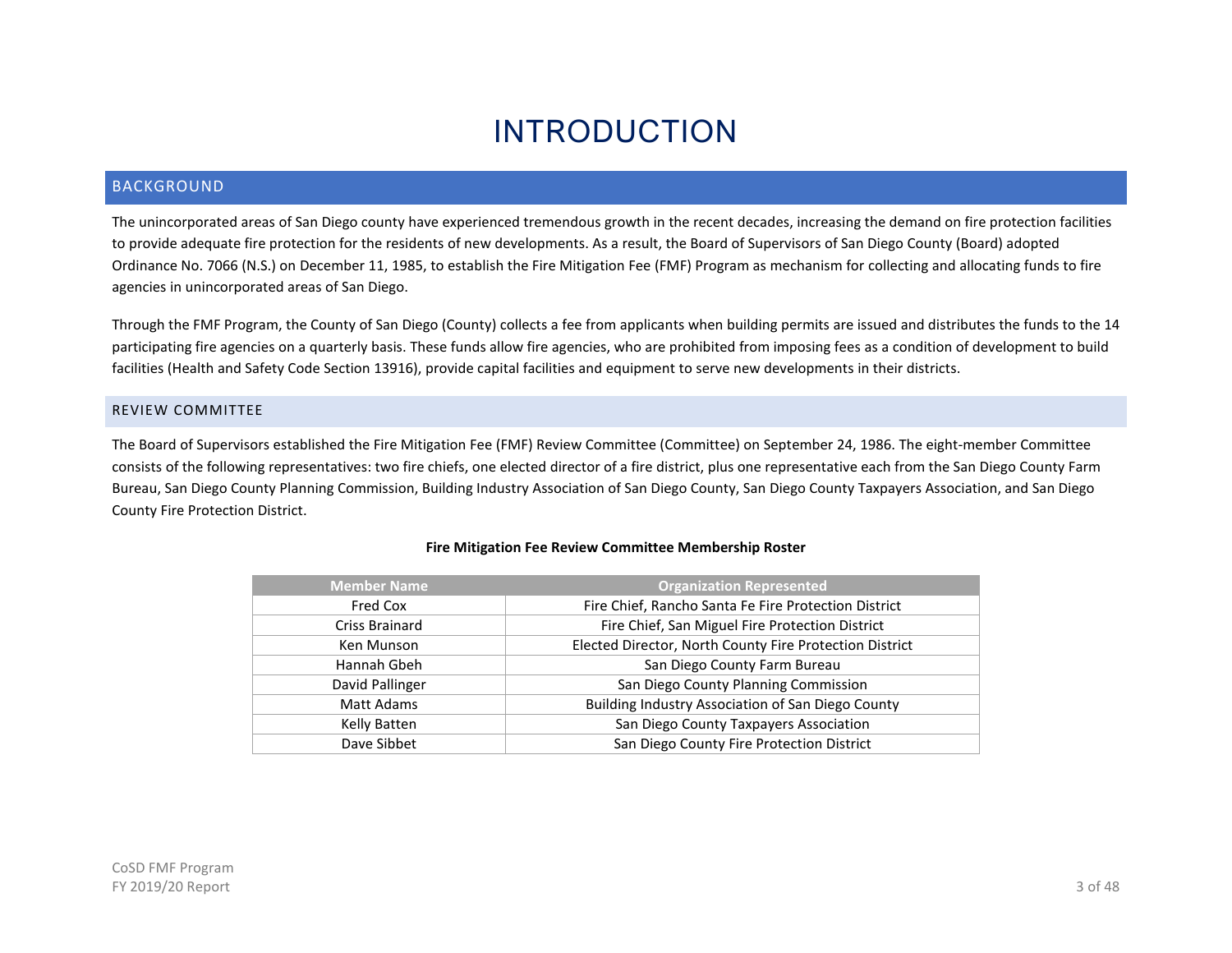# ANNUAL REQUIREMENTS GOV. CODE § 66000

**PLEASE NOTE:** PURSUANT TO THE REQUIREMENTS IN THE MITIGATION FEE ACT AND COUNTY FIRE MITIGATION FEE ORDINANCE, THE INFORMATION IN THE FOLLOWING SECTIONS WAS PROVIDED TO THE COUNTY FOR REPORTING PURPOSES BY THE INDIVIDUAL PARTICIPATING FIRE **AGENCIES** 

DESCRIPTION OF FEE, GOV. CODE § 66006(B)(1)(A)

AMOUNT OF FEE, GOV. CODE § 66006(B)(1)(B)

BEGINNING AND ENDING BALANCE OF ACCOUNT, GOV. CODE § 66006(B)(1)(C)

AMOUNT OF FEES COLLECTED AND INTEREST EARNED, GOV. CODE § 66006(B)(1)(D)

PUBLIC IMPROVEMENT EXPENDITURES, GOV. CODE § 66006(B)(1)(E)

INCOMPLETE PUBLIC IMPROVEMENTS, GOV. CODE § 66006(B)(1)(F)

INTERFUND TRANSFER OR LOANS, GOV. CODE § 66006(B)(1)(G)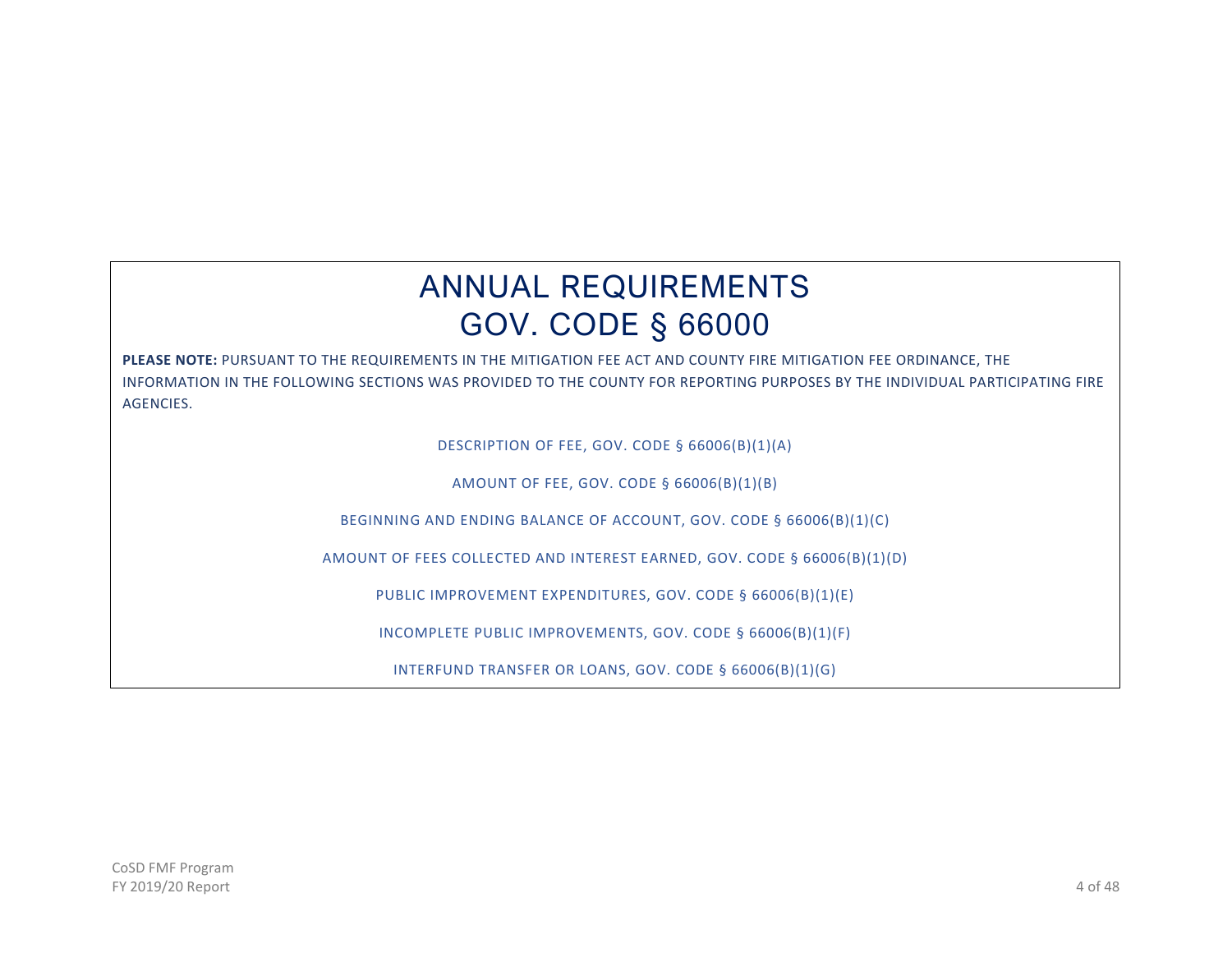# <span id="page-5-0"></span>FIRE AGENCY: **ALL PARTICIPATING FIRE AGENCIES** FISCAL YEAR: **2019/20**

### **(A) DESCRIPTION OF FEE**

The fee is imposed on new development at the time of issuance of a building permit for new construction or expansion. Fee proceeds are used to fund new or expanded fire protection facilities and equipment necessary to meet the additional demand caused by new development in the district.

# **(B) AMOUNT OF FEE**

#### **Fiscal Year 2020-21 Fee Schedule, effective July 1, 2020\*\***

| <b>Fire Agency</b>                                                  | <b>General Building</b> | <b>Agricultural Building</b><br>w/o Sprinklers* | <b>Agricultural Building</b><br>w Sprinklers* | <b>Greenhouse and</b><br><b>Poultry House*</b> |
|---------------------------------------------------------------------|-------------------------|-------------------------------------------------|-----------------------------------------------|------------------------------------------------|
| Alpine Fire Protection District                                     | \$0.58                  | \$0.16                                          | \$0.02                                        | \$0.01                                         |
| Bonita-Sunnyside Fire Protection District                           | \$0.58                  | \$0.16                                          | \$ 0.02                                       | \$0.01                                         |
| Borrego Springs Fire Protection District                            | \$0.58                  | \$0.16                                          | \$0.02                                        | \$0.01                                         |
| Deer Springs Fire Protection District                               | \$0.58                  | \$0.16                                          | \$0.02                                        | \$0.01                                         |
| Lakeside Fire Protection District                                   | \$0.58                  | \$0.16                                          | \$0.02                                        | \$0.01                                         |
| North County Fire Protection District                               | \$0.58                  | \$0.16                                          | \$0.02                                        | \$0.01                                         |
| Ramona Municipal Water District                                     | \$0.58                  | \$0.16                                          | \$0.02                                        | \$0.01                                         |
| Rancho Santa Fe Fire Protection District                            | \$0.58                  | \$0.16                                          | \$0.02                                        | \$0.01                                         |
| Rincon Del Diablo Municipal Water<br><b>District</b>                | \$0.58                  | \$0.16                                          | \$0.02                                        | \$0.01                                         |
| San Diego County Fire Protection<br>District (formerly CSA No. 135) | \$0.58                  | \$0.16                                          | \$0.02                                        | \$0.01                                         |
| San Marcos Fire Protection District                                 | \$0.58                  | \$0.16                                          | \$0.02                                        | \$0.01                                         |
| San Miguel Fire Protection District                                 | \$0.58                  | \$0.16                                          | \$ 0.02                                       | \$0.01                                         |
| Valley Center Fire Protection District                              | \$0.58                  | \$0.16                                          | \$0.02                                        | \$0.01                                         |
| <b>Vista Fire Protection District</b>                               | \$0.58                  | \$0.16                                          | \$0.02                                        | \$0.01                                         |
| *Agricultural building as defined by the Uniform Building Code.     |                         |                                                 |                                               |                                                |

**\*\*The current rate/ last fee increase was adopted in FY 2018/19.**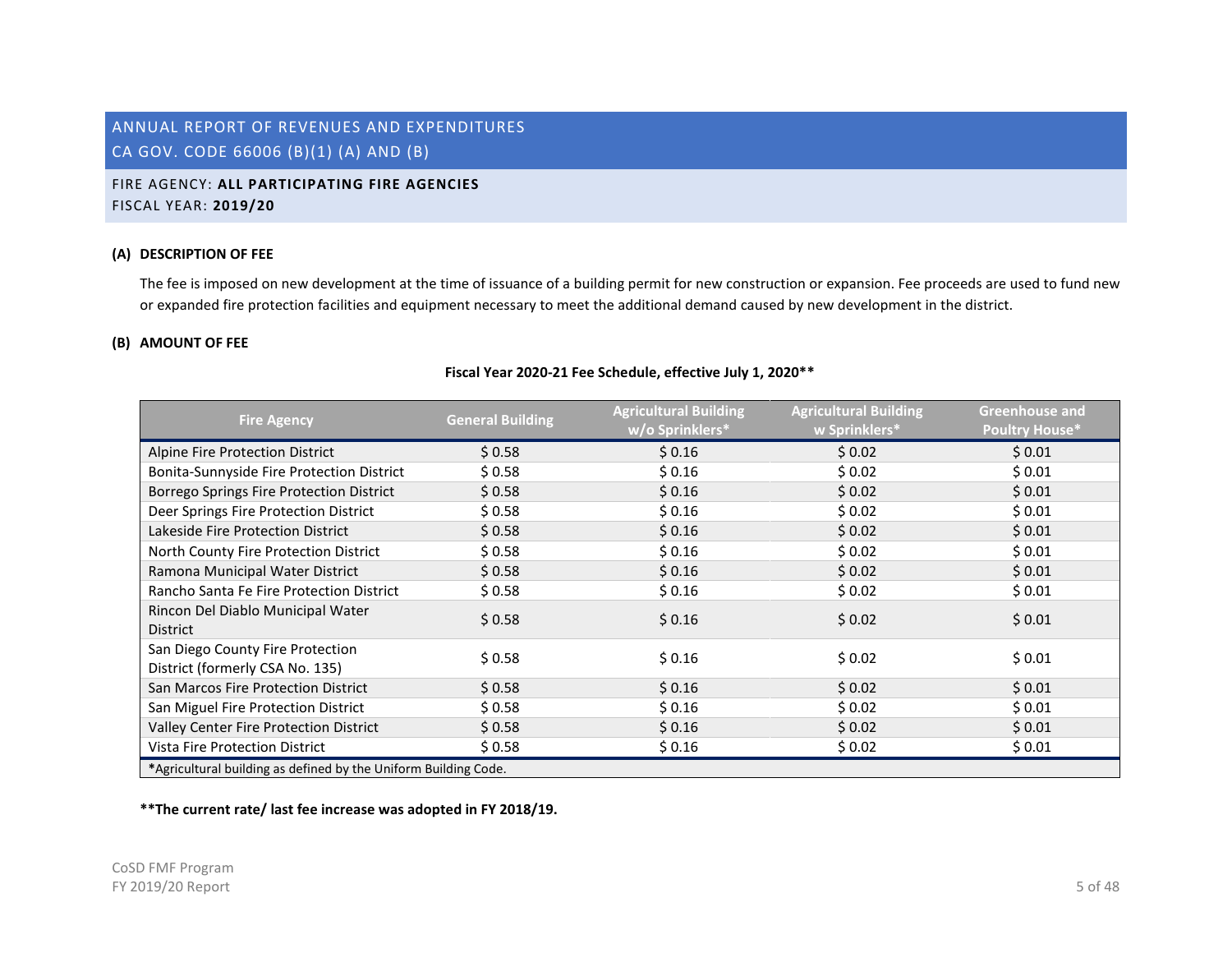<span id="page-6-0"></span>FIRE AGENCY: **ALPINE FIRE PROTECTION DISTRICT** FISCAL YEAR: **2019/20** ACCOUNT FUND NO.: **47505**

#### **(C) BEGINNING AND ENDING BALANCE OF ACCOUNT**

| <b>Beginning Balance</b> | \$0.00 |
|--------------------------|--------|
| <b>Ending Balance</b>    | \$0.00 |

### **(H) REFUNDS**

#### ☒ **No refunds to report.**

| Date         | Amount |
|--------------|--------|
|              |        |
|              |        |
| <b>TOTAL</b> |        |

# **(D) AMOUNT OF FEES COLLECTED AND INTEREST EARNED (REVENUES)**

☐ **No revenues to report.**

| Quarter      | Fees        | <b>Interest</b> |
|--------------|-------------|-----------------|
| 1st          | \$6,483.24  | -               |
| 2nd          | \$5,036.72  | -               |
| 3rd          | \$25,562.92 |                 |
| 4th          | \$8,921.56  |                 |
| <b>TOTAL</b> | \$46,004.44 | \$4,205.51      |

### **(G) INTERFUND TRANSFERS/LOANS**

If applicable, provide a description of each interfund transfer or loan made from the account or fund, including the public improvement on which the transferred or loaned fees will be expended, and, in the case of an interfund loan, the date on which the loan will be repaid, and the rate of interest that the account or fund will receive on the loan.

| <b>Description</b> | <b>Public Improvement</b> | <b>Repayment Date</b><br>(for interfund loans only) | <b>Interest Rate</b><br>(for interfund loans only) |
|--------------------|---------------------------|-----------------------------------------------------|----------------------------------------------------|
|                    |                           |                                                     |                                                    |
|                    |                           |                                                     |                                                    |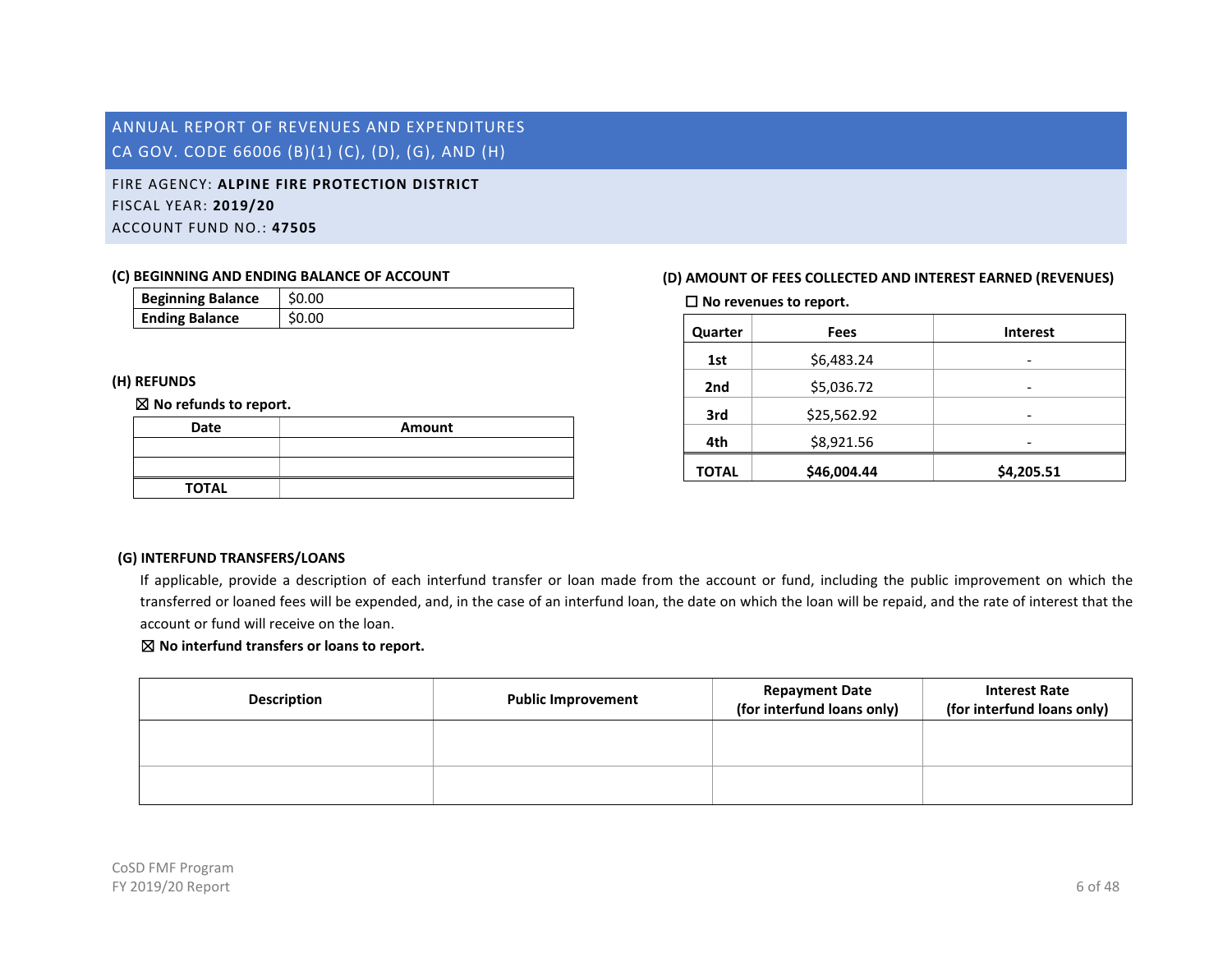# FIRE AGENCY: **ALPINE FIRE PROTECTION DISTRICT** FISCAL YEAR: **2019/20**

#### **(E) PUBLIC IMPROVEMENT EXPENDITURES**

If applicable, identify each public improvement on which fees were expended and the amount of expenditures on each improvement, including the total percentage of the cost of the public improvement that was funded with fees.

# ☐ **No public improvement expenditures to report.**

| <b>Date</b> | <b>Public Improvement</b>                                                                                                           | <b>Total Expenditures</b><br>(from all revenue sources) | <b>Current Year</b><br><b>Total FMF Expenditures</b> | <b>Percentage of Public</b><br><b>Improvement funded</b><br>by FMF |
|-------------|-------------------------------------------------------------------------------------------------------------------------------------|---------------------------------------------------------|------------------------------------------------------|--------------------------------------------------------------------|
| FY 19/20    | AFPD-1: Repayment of General Fund Loan<br>for Fire Station Construction, remaining<br>balance due to General Fund<br>\$2,974,864.87 |                                                         | \$50,209.95                                          | 75%                                                                |
|             |                                                                                                                                     |                                                         |                                                      |                                                                    |
|             |                                                                                                                                     |                                                         |                                                      |                                                                    |

#### **(F) INCOMPLETE PUBLIC IMPROVEMENTS**

If the fire agency has determined that sufficient funds have been collected to complete financing on an incomplete public improvement that has been identified for use of fee revenues and the public improvement remains incomplete at the time of the report, identify the approximate date by which the construction of the improvement will commence.

| <b>Public Improvement</b> | <b>Approximate Start Date of Construction</b> |
|---------------------------|-----------------------------------------------|
|                           |                                               |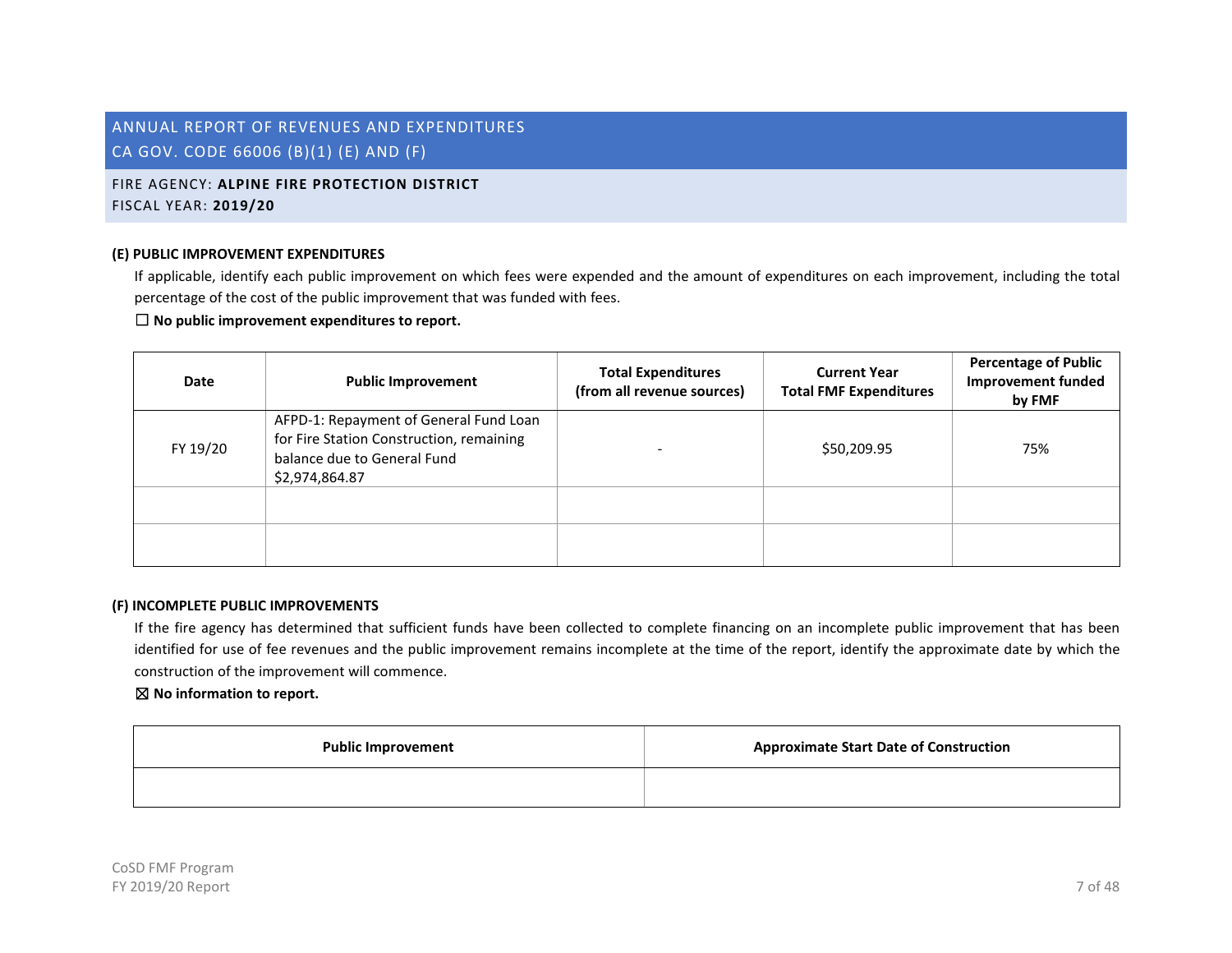# <span id="page-8-0"></span>FIRE AGENCY:**BONITA-SUNNYSIDE FIRE PROTECTION DISTRICT** FISCAL YEAR: **2019/20** ACCOUNT FUND NO.: **47520**

#### **(C) BEGINNING AND ENDING BALANCE OF ACCOUNT**

| <b>Beginning Balance</b> | \$0.00 |
|--------------------------|--------|
| <b>Ending Balance</b>    | \$0.00 |

### **(H) REFUNDS**

#### ☒ **No refunds to report.**

| Date         | Amount |
|--------------|--------|
|              |        |
|              |        |
| <b>TOTAL</b> |        |

# **(D) AMOUNT OF FEES COLLECTED AND INTEREST EARNED (REVENUES)**

☐ **No revenues to report.**

| Quarter      | Fees        | <b>Interest</b> |
|--------------|-------------|-----------------|
| 1st          | \$4,443.38  | -               |
| 2nd          | \$2,840.26  | -               |
| 3rd          | \$2,484.14  |                 |
| 4th          | \$38,182.56 |                 |
| <b>TOTAL</b> | \$47,950.34 | \$1,396.83      |

# **(G) INTERFUND TRANSFERS/LOANS**

If applicable, provide a description of each interfund transfer or loan made from the account or fund, including the public improvement on which the transferred or loaned fees will be expended, and, in the case of an interfund loan, the date on which the loan will be repaid, and the rate of interest that the account or fund will receive on the loan.

| <b>Description</b> | <b>Public Improvement</b> | <b>Repayment Date</b><br>(for interfund loans only) | <b>Interest Rate</b><br>(for interfund loans only) |
|--------------------|---------------------------|-----------------------------------------------------|----------------------------------------------------|
|                    |                           |                                                     |                                                    |
|                    |                           |                                                     |                                                    |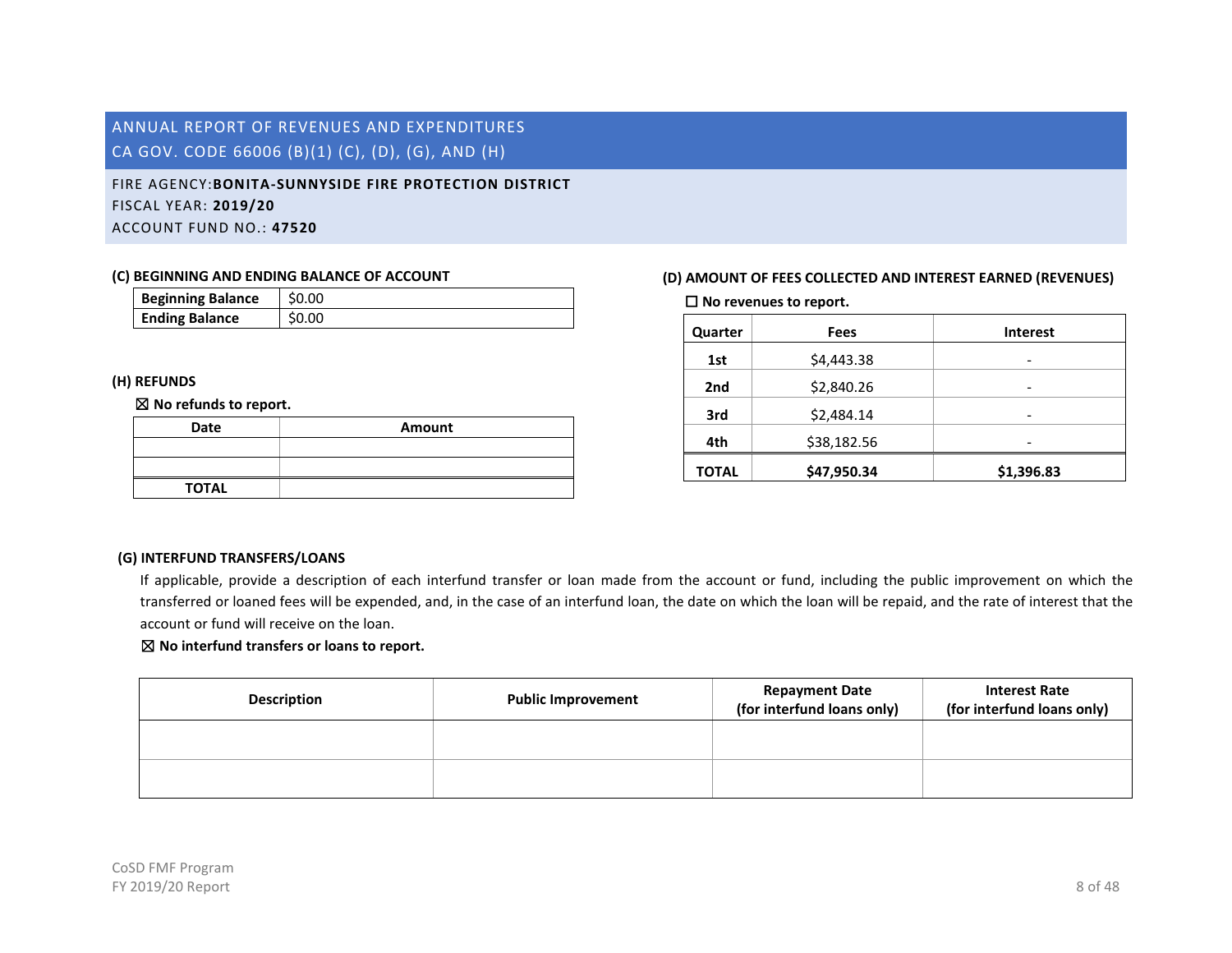# FIRE AGENCY: **BONITA-SUNNYSIDE FIRE PROTECTION DISTRICT** FISCAL YEAR: **2019/20**

#### **(E) PUBLIC IMPROVEMENT EXPENDITURES**

If applicable, identify each public improvement on which fees were expended and the amount of expenditures on each improvement, including the total percentage of the cost of the public improvement that was funded with fees.

# ☐ **No public improvement expenditures to report.**

| Date     | <b>Public Improvement</b>                                                                                            | <b>Total Expenditures</b><br>(from all revenue sources) | <b>Current Year</b><br><b>Total FMF Expenditures</b> | <b>Percentage of Public</b><br><b>Improvement funded</b><br>by FMF |
|----------|----------------------------------------------------------------------------------------------------------------------|---------------------------------------------------------|------------------------------------------------------|--------------------------------------------------------------------|
| FY 19/20 | BONITA-2: Repayment of Loan for Fire<br>Station Construction, remaining balance<br>due to General Fund -\$441,870.40 |                                                         | \$49,347.17                                          | 75%                                                                |
|          |                                                                                                                      |                                                         |                                                      |                                                                    |
|          |                                                                                                                      |                                                         |                                                      |                                                                    |

#### **(F) INCOMPLETE PUBLIC IMPROVEMENTS**

If the fire agency has determined that sufficient funds have been collected to complete financing on an incomplete public improvement that has been identified for use of fee revenues and the public improvement remains incomplete at the time of the report, identify the approximate date by which the construction of the improvement will commence.

| <b>Public Improvement</b> | <b>Approximate Start Date of Construction</b> |
|---------------------------|-----------------------------------------------|
|                           |                                               |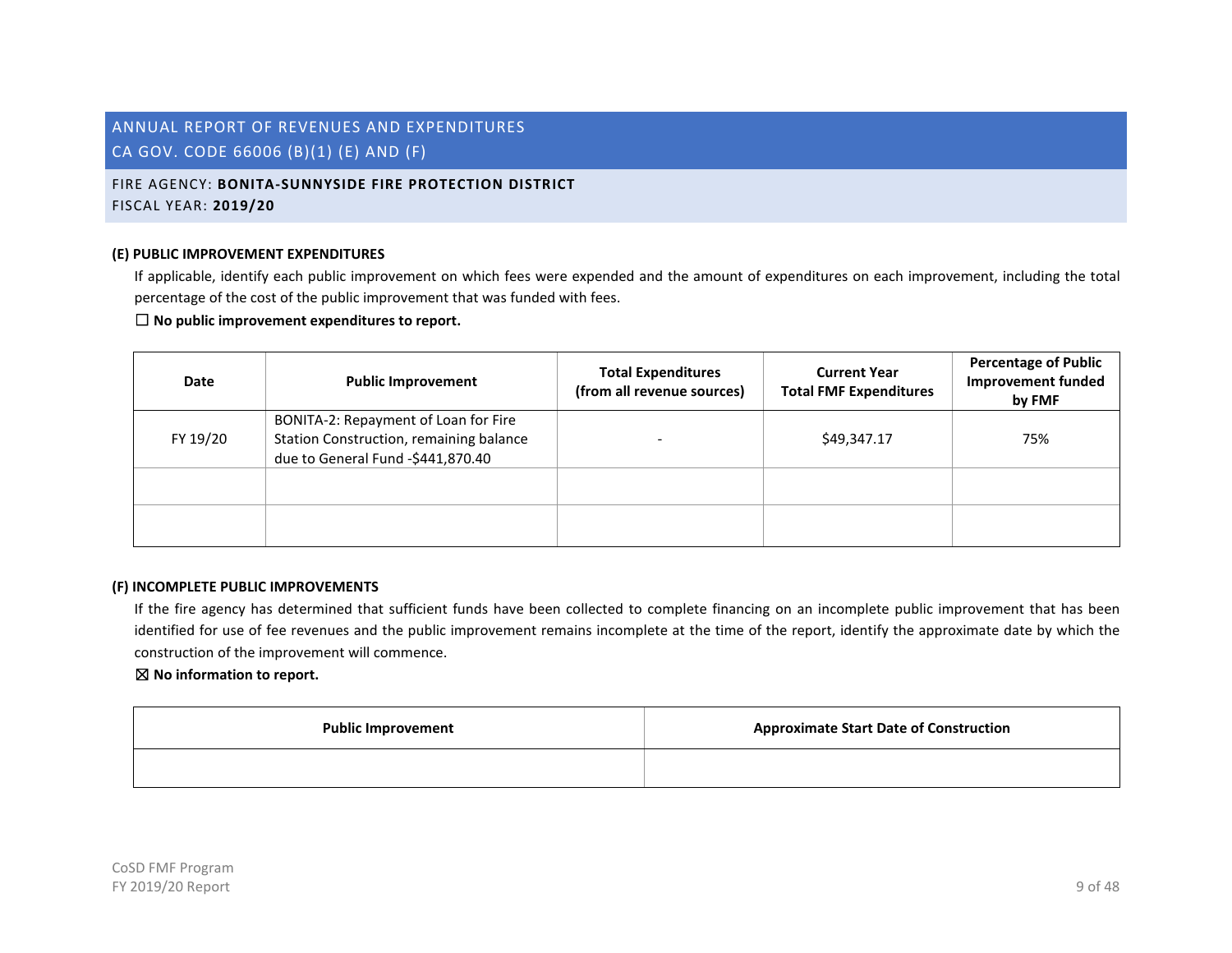# FIRE AGENCY: **BORREGO SPRINGS FIRE PROTECTION DISTRICT** FISCAL YEAR: **2019/20** ACCOUNT FUND NO.: **47760**

#### **(C) BEGINNING AND ENDING BALANCE OF ACCOUNT**

| <b>Beginning Balance</b> | \$115.831.63 |
|--------------------------|--------------|
| <b>Ending Balance</b>    | \$120,364.81 |

### **(H) REFUNDS**

#### ☒ **No refunds to report.**

| Date         | Amount |
|--------------|--------|
|              |        |
|              |        |
| <b>TOTAL</b> |        |

# **(D) AMOUNT OF FEES COLLECTED AND INTEREST EARNED (REVENUES)**

☐ **No revenues to report.**

| Quarter      | <b>Fees</b> | <b>Interest</b> |
|--------------|-------------|-----------------|
| 1st          | \$0.00      | -               |
| 2nd          | \$0.00      | -               |
| 3rd          | \$0.00      | -               |
| 4th          | \$1,398.96  | -               |
| <b>TOTAL</b> | \$1,398.96  | \$3,134.22      |

### **(G) INTERFUND TRANSFERS/LOANS**

If applicable, provide a description of each interfund transfer or loan made from the account or fund, including the public improvement on which the transferred or loaned fees will be expended, and, in the case of an interfund loan, the date on which the loan will be repaid, and the rate of interest that the account or fund will receive on the loan.

| <b>Description</b> | <b>Public Improvement</b> | <b>Repayment Date</b><br>(for interfund loans only) | <b>Interest Rate</b><br>(for interfund loans only) |
|--------------------|---------------------------|-----------------------------------------------------|----------------------------------------------------|
|                    |                           |                                                     |                                                    |
|                    |                           |                                                     |                                                    |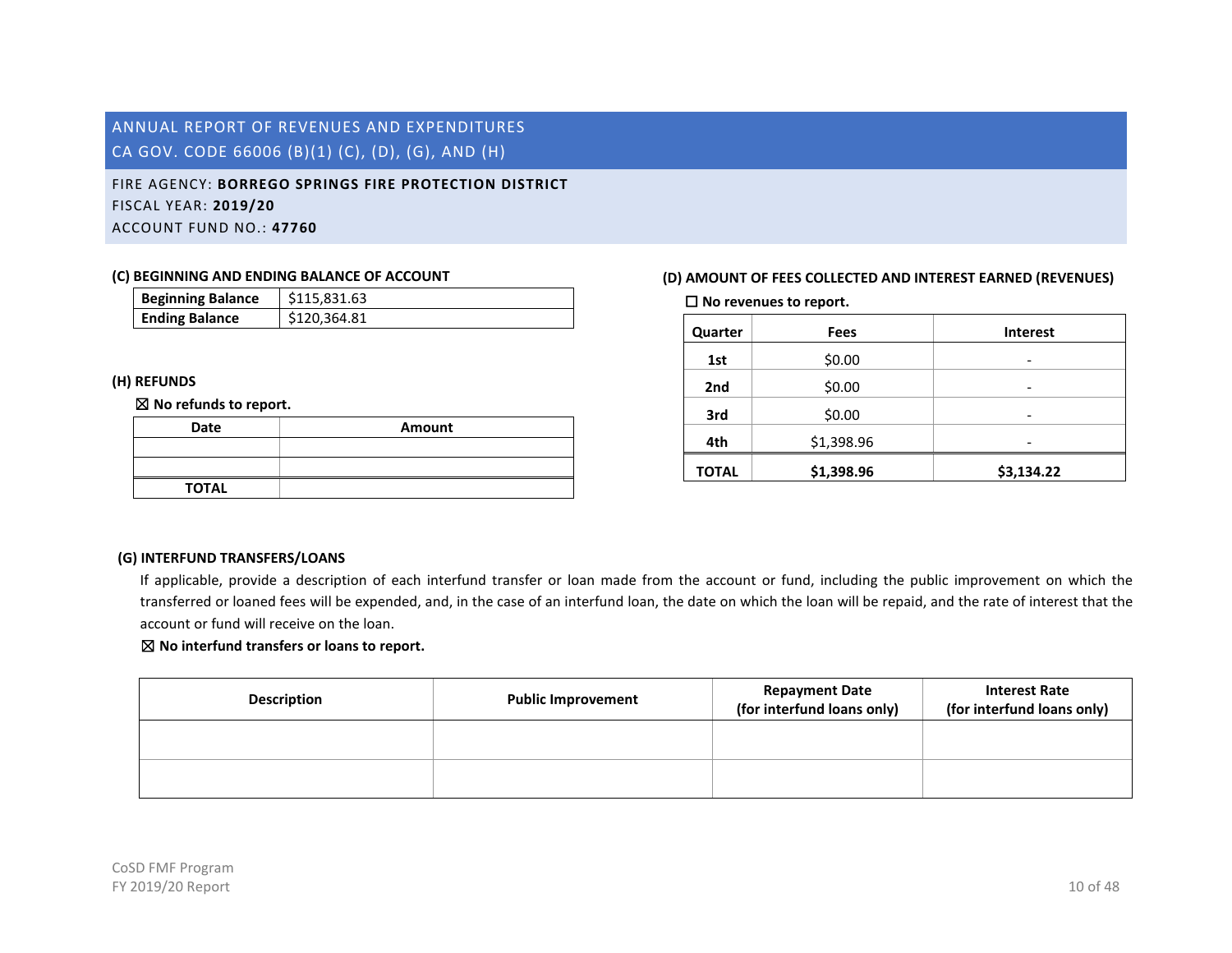# FIRE AGENCY: **BORREGO SPRINGS FIRE PROTECTION DISTRICT** FISCAL YEAR: **2019/20**

#### **(E) PUBLIC IMPROVEMENT EXPENDITURES**

If applicable, identify each public improvement on which fees were expended and the amount of expenditures on each improvement, including the total percentage of the cost of the public improvement that was funded with fees.

#### ☒ **No public improvement expenditures to report.**

| Date | <b>Public Improvement</b> | <b>Total Expenditures</b><br>(from all revenue sources) | <b>Current Year</b><br><b>Total FMF Expenditures</b> | <b>Percentage of Public</b><br><b>Improvement funded</b><br>by FMF |
|------|---------------------------|---------------------------------------------------------|------------------------------------------------------|--------------------------------------------------------------------|
|      |                           |                                                         |                                                      |                                                                    |
|      |                           |                                                         |                                                      |                                                                    |
|      |                           |                                                         |                                                      |                                                                    |

#### **(F) INCOMPLETE PUBLIC IMPROVEMENTS**

If the fire agency has determined that sufficient funds have been collected to complete financing on an incomplete public improvement that has been identified for use of fee revenues and the public improvement remains incomplete at the time of the report, identify the approximate date by which the construction of the improvement will commence.

| <b>Public Improvement</b> | <b>Approximate Start Date of Construction</b> |
|---------------------------|-----------------------------------------------|
|                           |                                               |
|                           |                                               |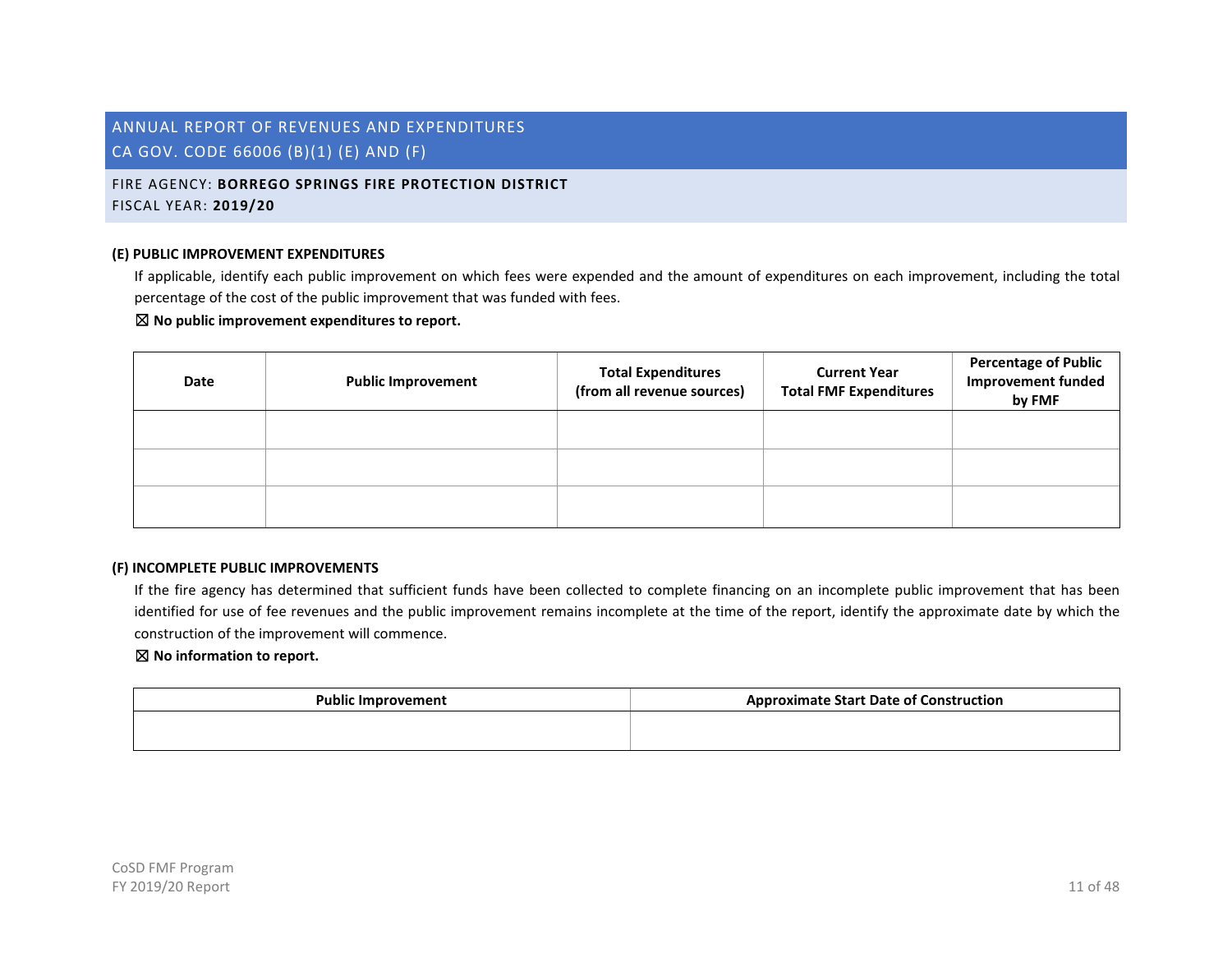# <span id="page-12-0"></span>FIRE AGENCY: **DEER SPRING FIRE PROTECTION DISTRICT** FISCAL YEAR: **2019/20** ACCOUNT FUND NO.: **47550**

#### **(C) BEGINNING AND ENDING BALANCE OF ACCOUNT**

| <b>Beginning Balance</b> | \$61,778.38  |
|--------------------------|--------------|
| <b>Ending Balance</b>    | \$133,100.42 |

### **(H) REFUNDS**

#### ☒ **No refunds to report.**

| Date         | Amount |
|--------------|--------|
|              |        |
|              |        |
| <b>TOTAL</b> |        |

# **(D) AMOUNT OF FEES COLLECTED AND INTEREST EARNED (REVENUES)**

☐ **No revenues to report.**

| Quarter      | <b>Fees</b>  | <b>Interest</b> |
|--------------|--------------|-----------------|
| 1st          | \$566.08     | -               |
| 2nd          | \$10,534.46  |                 |
| 3rd          | \$7,509.40   |                 |
| 4th          | \$81,553.48  |                 |
| <b>TOTAL</b> | \$100,163.42 | \$1,158.62      |

### **(G) INTERFUND TRANSFERS/LOANS**

If applicable, provide a description of each interfund transfer or loan made from the account or fund, including the public improvement on which the transferred or loaned fees will be expended, and, in the case of an interfund loan, the date on which the loan will be repaid, and the rate of interest that the account or fund will receive on the loan.

| <b>Description</b> | <b>Public Improvement</b> | <b>Repayment Date</b><br>(for interfund loans only) | <b>Interest Rate</b><br>(for interfund loans only) |
|--------------------|---------------------------|-----------------------------------------------------|----------------------------------------------------|
|                    |                           |                                                     |                                                    |
|                    |                           |                                                     |                                                    |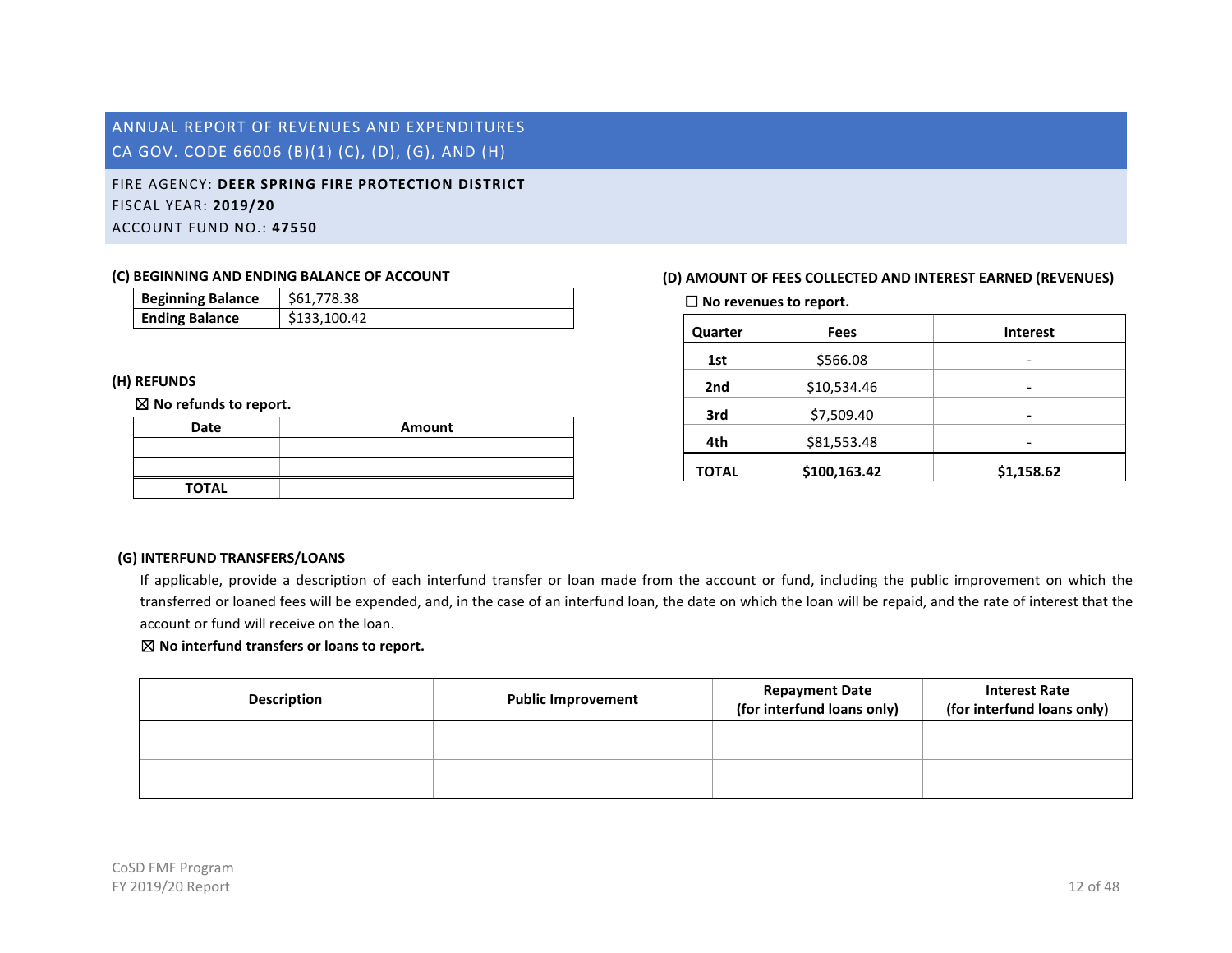# FIRE AGENCY: **DEER SPRING FIRE PROTECTION DISTRICT** FISCAL YEAR: **2019/20**

#### **(E) PUBLIC IMPROVEMENT EXPENDITURES**

If applicable, identify each public improvement on which fees were expended and the amount of expenditures on each improvement, including the total percentage of the cost of the public improvement that was funded with fees.

# ☐ **No public improvement expenditures to report.**

| <b>Date</b> | <b>Public Improvement</b>                                                                                                              | <b>Total Expenditures</b><br>(from all revenue sources) | <b>Current Year</b><br><b>Total FMF Expenditures</b> | <b>Percentage of Public</b><br><b>Improvement funded</b><br>by FMF |
|-------------|----------------------------------------------------------------------------------------------------------------------------------------|---------------------------------------------------------|------------------------------------------------------|--------------------------------------------------------------------|
| FY 19/20    | DSFPD-1: Repayment of General Fund Loan<br>for Fire Station Construction, remaining<br>balance due to General Fund -<br>\$1,229,077.55 |                                                         | \$30,000.00                                          |                                                                    |
|             |                                                                                                                                        |                                                         |                                                      |                                                                    |
|             |                                                                                                                                        |                                                         |                                                      |                                                                    |

#### **(F) INCOMPLETE PUBLIC IMPROVEMENTS**

If the fire agency has determined that sufficient funds have been collected to complete financing on an incomplete public improvement that has been identified for use of fee revenues and the public improvement remains incomplete at the time of the report, identify the approximate date by which the construction of the improvement will commence.

| <b>Public Improvement</b> | <b>Approximate Start Date of Construction</b> |
|---------------------------|-----------------------------------------------|
|                           |                                               |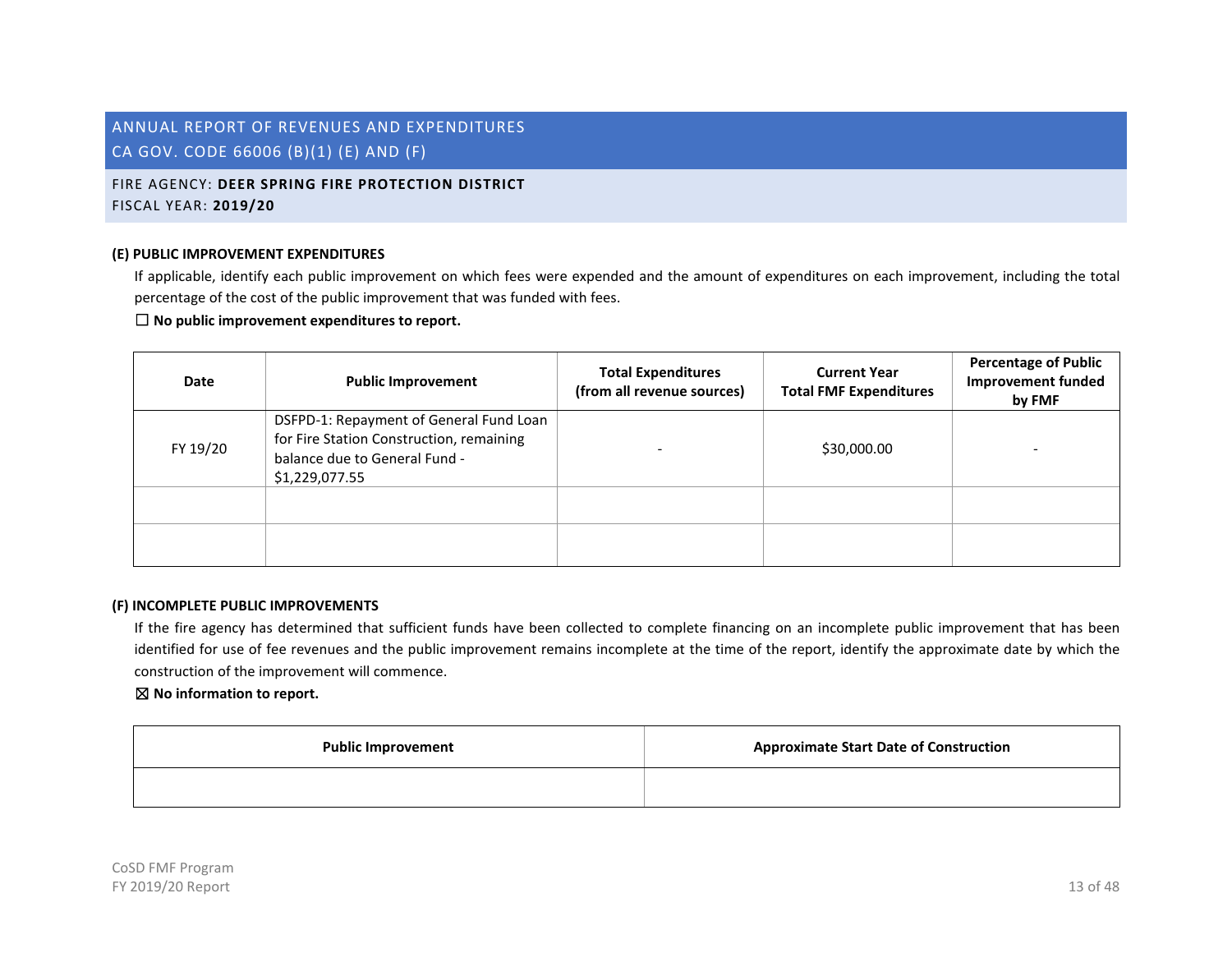<span id="page-14-0"></span>FIRE AGENCY: **LAKESIDE FIRE PROTECTION DISTRICT** FISCAL YEAR: **2019/20** ACCOUNT FUND NO.: **47635**

#### **(C) BEGINNING AND ENDING BALANCE OF ACCOUNT**

| <b>Beginning Balance</b> | \$0.00 |
|--------------------------|--------|
| <b>Ending Balance</b>    | \$0.00 |

### **(H) REFUNDS**

#### ☒ **No refunds to report.**

| Date         | Amount |
|--------------|--------|
|              |        |
|              |        |
| <b>TOTAL</b> |        |

# **(D) AMOUNT OF FEES COLLECTED AND INTEREST EARNED (REVENUES)**

☐ **No revenues to report.**

| Quarter      | Fees         | <b>Interest</b> |
|--------------|--------------|-----------------|
| 1st          | \$57,959.02  | -               |
| 2nd          | \$34,829.16  |                 |
| 3rd          | \$83,448.72  |                 |
| 4th          | \$78,658.40  |                 |
| <b>TOTAL</b> | \$254,895.30 | \$6,833.13      |

### **(G) INTERFUND TRANSFERS/LOANS**

If applicable, provide a description of each interfund transfer or loan made from the account or fund, including the public improvement on which the transferred or loaned fees will be expended, and, in the case of an interfund loan, the date on which the loan will be repaid, and the rate of interest that the account or fund will receive on the loan.

| <b>Description</b> | <b>Public Improvement</b> | <b>Repayment Date</b><br>(for interfund loans only) | <b>Interest Rate</b><br>(for interfund loans only) |
|--------------------|---------------------------|-----------------------------------------------------|----------------------------------------------------|
|                    |                           |                                                     |                                                    |
|                    |                           |                                                     |                                                    |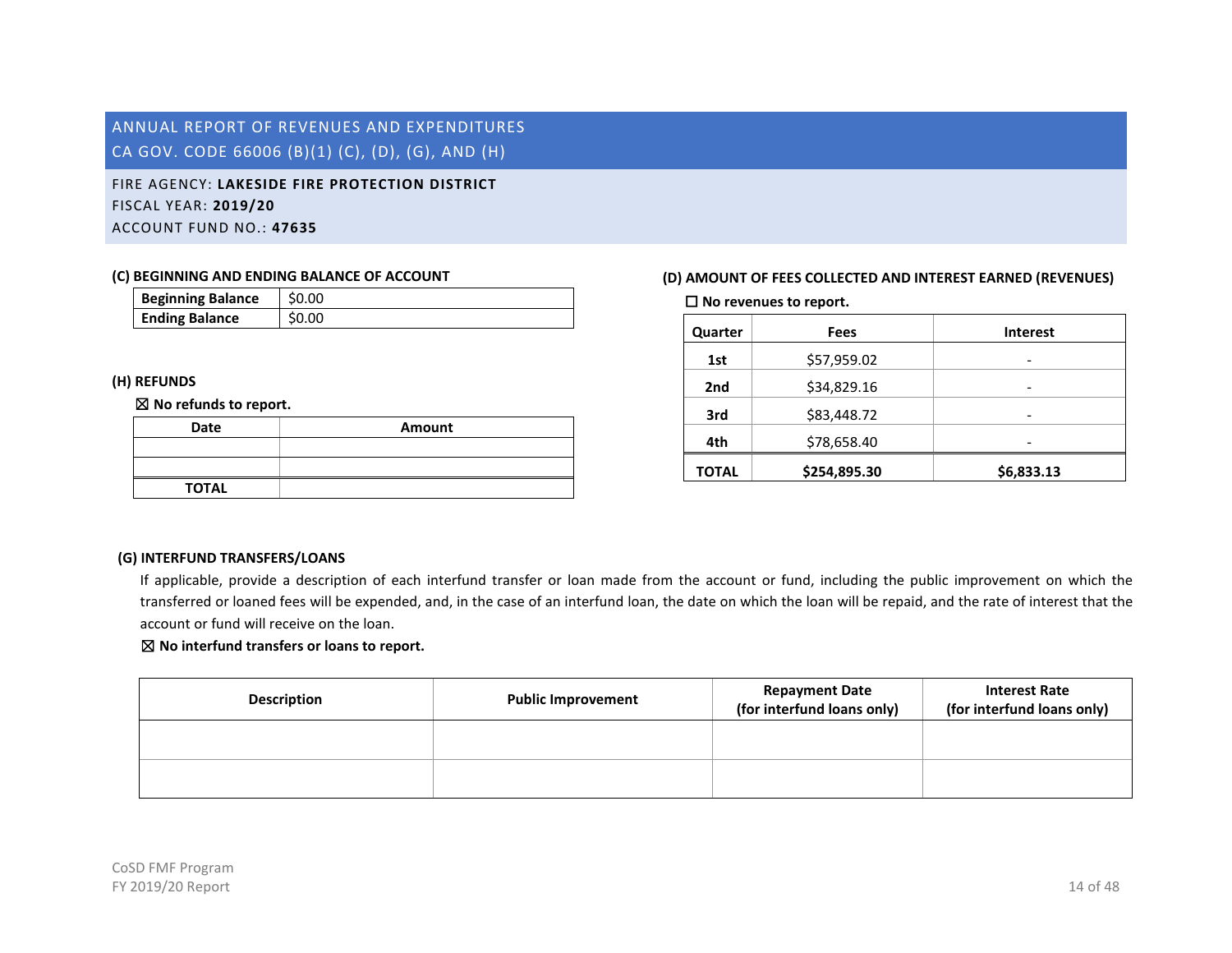# FIRE AGENCY: **LAKESIDE FIRE PROTECTION DISTRICT** FISCAL YEAR: **2019/20**

#### **(E) PUBLIC IMPROVEMENT EXPENDITURES**

If applicable, identify each public improvement on which fees were expended and the amount of expenditures on each improvement, including the total percentage of the cost of the public improvement that was funded with fees.

# ☐ **No public improvement expenditures to report.**

| Date     | <b>Public Improvement</b>                                                                               | <b>Total Expenditures</b><br>(from all revenue sources) | <b>Current Year</b><br><b>Total FMF Expenditures</b> | <b>Percentage of Public</b><br><b>Improvement funded</b><br>by FMF |
|----------|---------------------------------------------------------------------------------------------------------|---------------------------------------------------------|------------------------------------------------------|--------------------------------------------------------------------|
| FY 19/20 | LAKESIDE-1: Repayment of General Fund<br>Loan, remaining balance due to General<br>Fund -\$1,420,282.79 |                                                         | \$261,728.43                                         |                                                                    |
|          |                                                                                                         |                                                         |                                                      |                                                                    |
|          |                                                                                                         |                                                         |                                                      |                                                                    |

#### **(F) INCOMPLETE PUBLIC IMPROVEMENTS**

If the fire agency has determined that sufficient funds have been collected to complete financing on an incomplete public improvement that has been identified for use of fee revenues and the public improvement remains incomplete at the time of the report, identify the approximate date by which the construction of the improvement will commence.

| <b>Public Improvement</b> | <b>Approximate Start Date of Construction</b> |
|---------------------------|-----------------------------------------------|
|                           |                                               |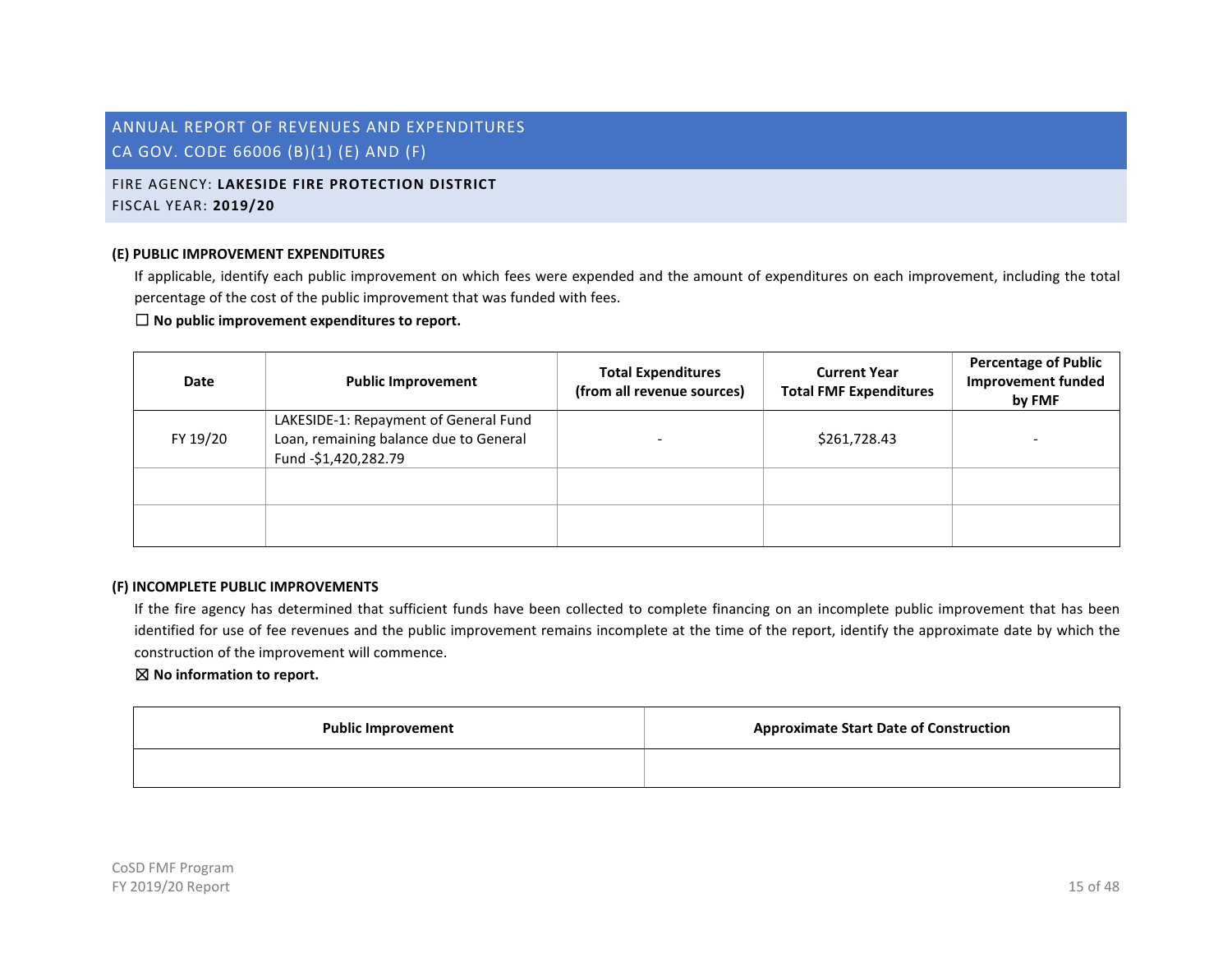# <span id="page-16-0"></span>FIRE AGENCY: **NORTH COUNTY FIRE PROTECTION DISTRICT** FISCAL YEAR: **2019/20** ACCOUNT FUND NO.: **45780**

#### **(C) BEGINNING AND ENDING BALANCE OF ACCOUNT**

| <b>Beginning Balance</b> | \$0.00       |
|--------------------------|--------------|
| <b>Ending Balance</b>    | \$580,519.76 |

### **(H) REFUNDS**

#### ☒ **No refunds to report.**

| Date         | Amount |
|--------------|--------|
|              |        |
|              |        |
| <b>TOTAL</b> |        |

# **(D) AMOUNT OF FEES COLLECTED AND INTEREST EARNED (REVENUES)**

☐ **No revenues to report.**

| Quarter      | <b>Fees</b>  | <b>Interest</b> |
|--------------|--------------|-----------------|
| 1st          | \$200,722.22 | -               |
| 2nd          | \$118,177.04 |                 |
| 3rd          | \$126,907.46 |                 |
| 4th          | \$119,576.75 |                 |
| <b>TOTAL</b> | \$565,433.47 | \$15,086.29     |

# **(G) INTERFUND TRANSFERS/LOANS**

If applicable, provide a description of each interfund transfer or loan made from the account or fund, including the public improvement on which the transferred or loaned fees will be expended, and, in the case of an interfund loan, the date on which the loan will be repaid, and the rate of interest that the account or fund will receive on the loan.

| <b>Description</b> | <b>Public Improvement</b> | <b>Repayment Date</b><br>(for interfund loans only) | <b>Interest Rate</b><br>(for interfund loans only) |
|--------------------|---------------------------|-----------------------------------------------------|----------------------------------------------------|
|                    |                           |                                                     |                                                    |
|                    |                           |                                                     |                                                    |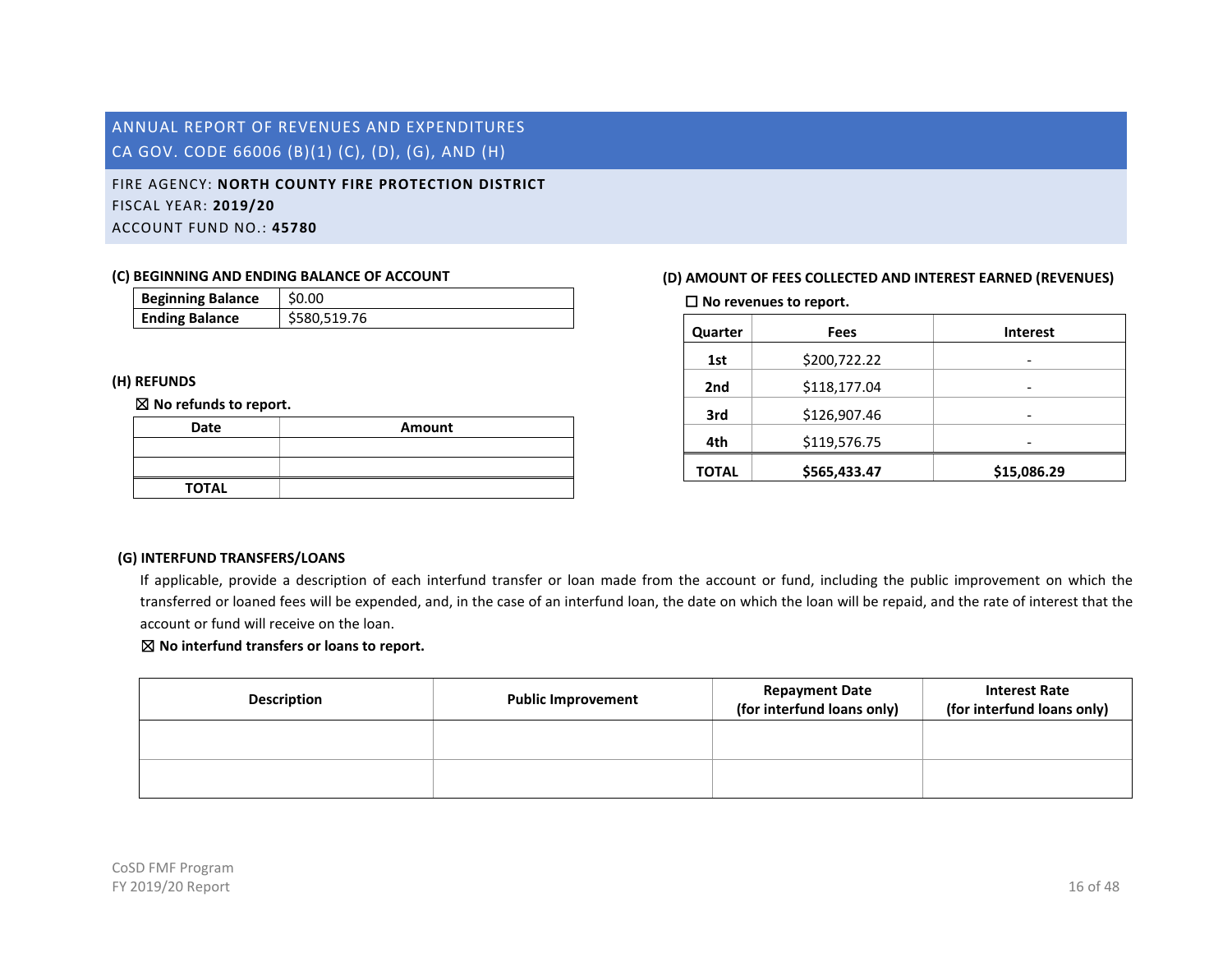# FIRE AGENCY: **NORTH COUNTY FIRE PROTECTION DISTRICT** FISCAL YEAR: **2019/20**

#### **(E) PUBLIC IMPROVEMENT EXPENDITURES**

If applicable, identify each public improvement on which fees were expended and the amount of expenditures on each improvement, including the total percentage of the cost of the public improvement that was funded with fees.

# ☐ **No public improvement expenditures to report.**

| Date     | <b>Public Improvement</b>                                                                         | <b>Total Expenditures</b><br>(from all revenue sources) | <b>Current Year</b><br><b>Total FMF Expenditures</b> | <b>Percentage of Public</b><br><b>Improvement funded</b><br>by FMF |
|----------|---------------------------------------------------------------------------------------------------|---------------------------------------------------------|------------------------------------------------------|--------------------------------------------------------------------|
| FY 19/20 | NCFPD-3 and NCFPD-6: Station Upgrades,<br>remaining balance due to General Fund<br>$-$802,479.42$ |                                                         | \$0.00                                               |                                                                    |
|          |                                                                                                   |                                                         |                                                      |                                                                    |
|          |                                                                                                   |                                                         |                                                      |                                                                    |

#### **(F) INCOMPLETE PUBLIC IMPROVEMENTS**

If the fire agency has determined that sufficient funds have been collected to complete financing on an incomplete public improvement that has been identified for use of fee revenues and the public improvement remains incomplete at the time of the report, identify the approximate date by which the construction of the improvement will commence.

| <b>Public Improvement</b> | <b>Approximate Start Date of Construction</b> |
|---------------------------|-----------------------------------------------|
|                           |                                               |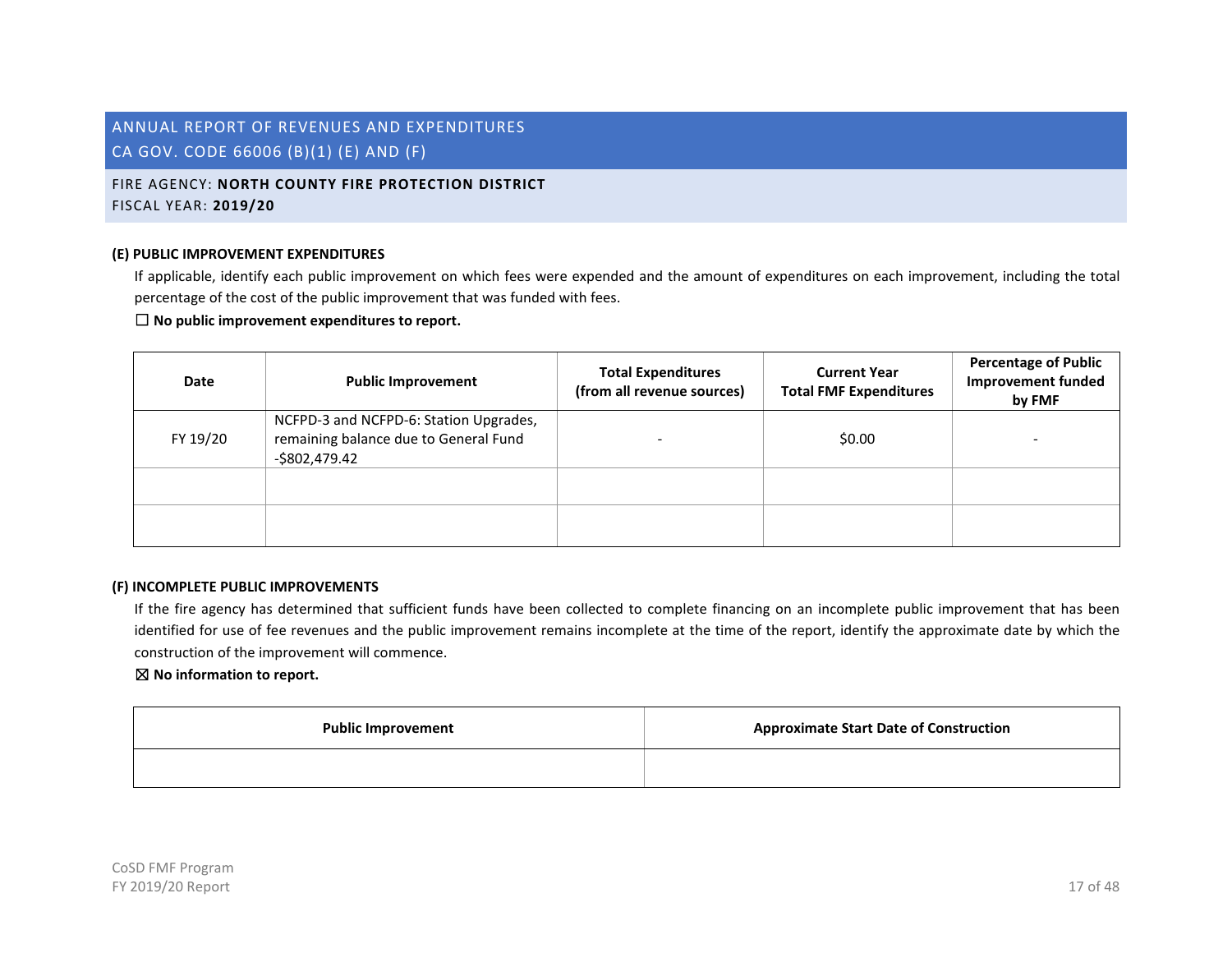# <span id="page-18-0"></span>FIRE AGENCY: **RAMONA MUNICIPAL WATER DISTRICT** FISCAL YEAR: **2019/20** ACCOUNT FUND NO.: **-**

#### **(C) BEGINNING AND ENDING BALANCE OF ACCOUNT**

| <b>Beginning Balance</b> | \$359,565.73 |
|--------------------------|--------------|
| <b>Ending Balance</b>    | \$398,535.40 |

### **(H) REFUNDS**

#### ☒ **No refunds to report.**

| Date         | Amount |
|--------------|--------|
|              |        |
|              |        |
| <b>TOTAL</b> |        |

# **(D) AMOUNT OF FEES COLLECTED AND INTEREST EARNED (REVENUES)**

☐ **No revenues to report.**

| Quarter      | Fees        | <b>Interest</b> |
|--------------|-------------|-----------------|
| 1st          | \$26,501.94 | -               |
| 2nd          | \$16,683.98 | -               |
| 3rd          | \$19,828.46 | -               |
| 4th          | \$8,861.29  |                 |
| <b>TOTAL</b> | \$71,875.67 | \$0.00          |

# **(G) INTERFUND TRANSFERS/LOANS**

If applicable, provide a description of each interfund transfer or loan made from the account or fund, including the public improvement on which the transferred or loaned fees will be expended, and, in the case of an interfund loan, the date on which the loan will be repaid, and the rate of interest that the account or fund will receive on the loan.

| <b>Description</b> | <b>Public Improvement</b> | <b>Repayment Date</b><br>(for interfund loans only) | <b>Interest Rate</b><br>(for interfund loans only) |
|--------------------|---------------------------|-----------------------------------------------------|----------------------------------------------------|
|                    |                           |                                                     |                                                    |
|                    |                           |                                                     |                                                    |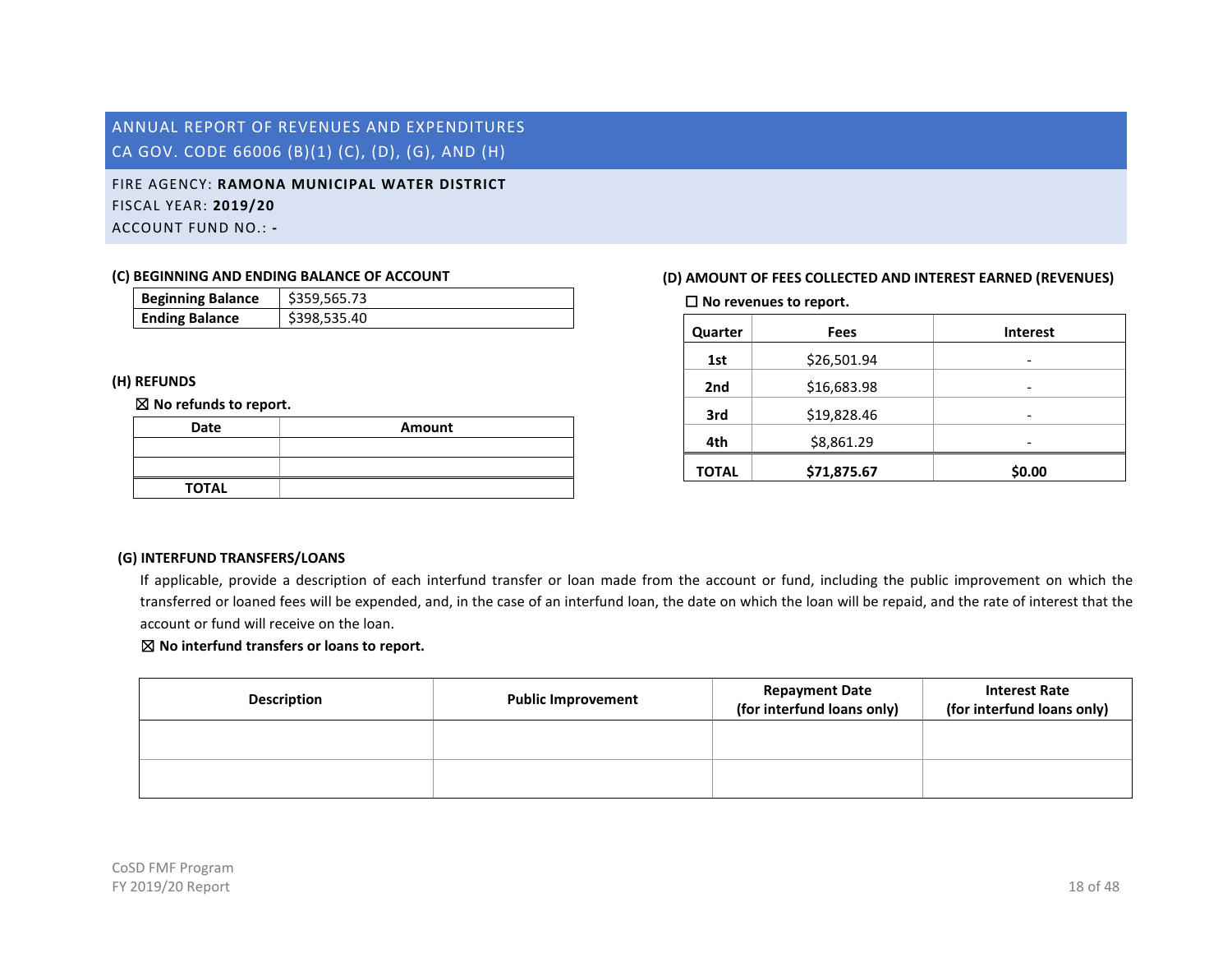# FIRE AGENCY: **RAMONA MUNICIPAL WATER DISTRICT** FISCAL YEAR: **2019/20**

#### **(E) PUBLIC IMPROVEMENT EXPENDITURES**

If applicable, identify each public improvement on which fees were expended and the amount of expenditures on each improvement, including the total percentage of the cost of the public improvement that was funded with fees.

#### ☐ **No public improvement expenditures to report.**

| Date     | <b>Public Improvement</b> | <b>Total Expenditures</b><br>(from all revenue sources) | <b>Current Year</b><br><b>Total FMF Expenditures</b> | <b>Percentage of Public</b><br><b>Improvement funded</b><br>by FMF |
|----------|---------------------------|---------------------------------------------------------|------------------------------------------------------|--------------------------------------------------------------------|
| FY 19/20 | RAMONA-4: New Fire Engine |                                                         | \$32,906.00                                          | -                                                                  |
|          |                           |                                                         |                                                      |                                                                    |
|          |                           |                                                         |                                                      |                                                                    |

#### **(F) INCOMPLETE PUBLIC IMPROVEMENTS**

If the fire agency has determined that sufficient funds have been collected to complete financing on an incomplete public improvement that has been identified for use of fee revenues and the public improvement remains incomplete at the time of the report, identify the approximate date by which the construction of the improvement will commence.

| <b>Public Improvement</b> | <b>Approximate Start Date of Construction</b> |
|---------------------------|-----------------------------------------------|
|                           |                                               |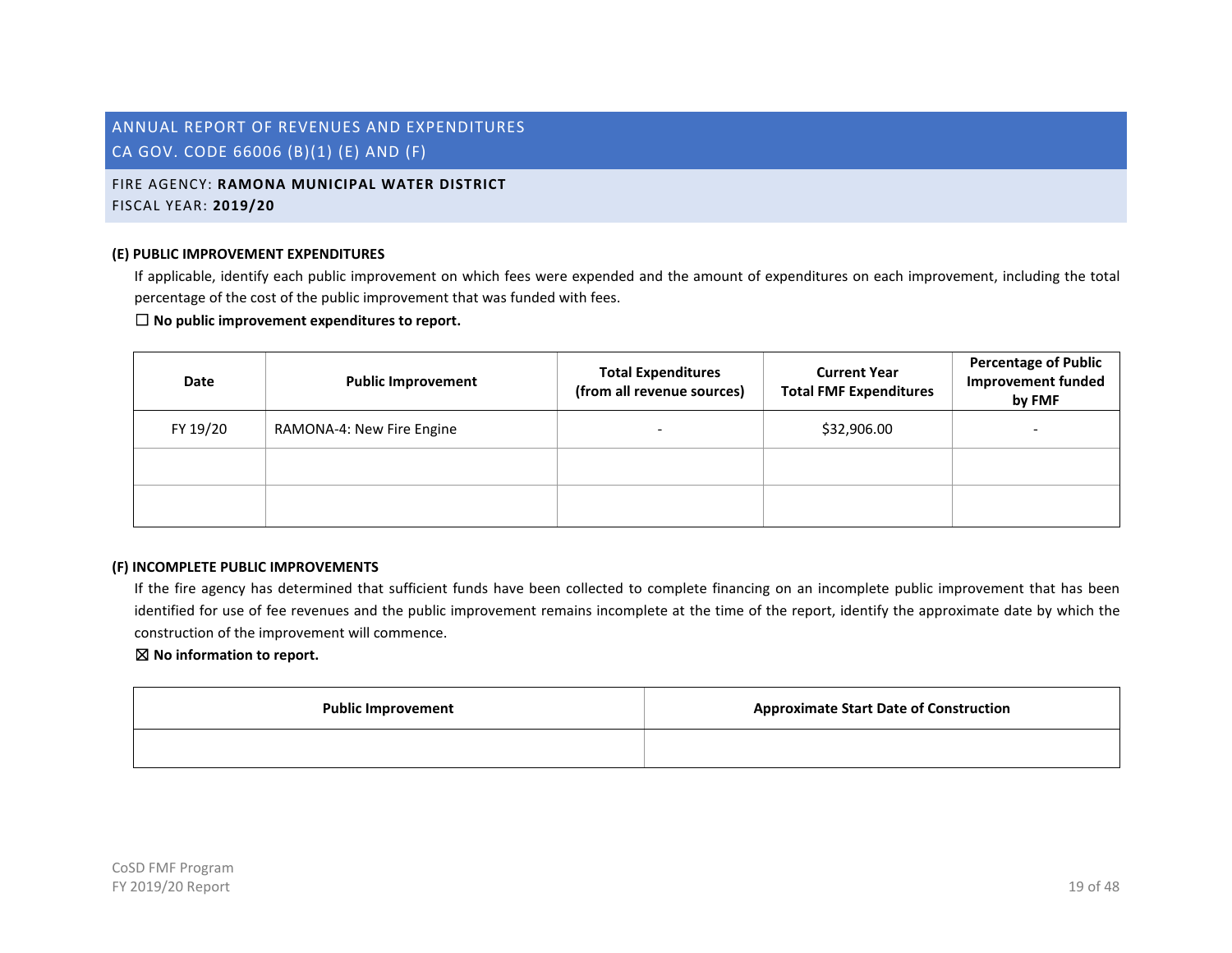# <span id="page-20-0"></span>FIRE AGENCY: **RANCHO SANTA FE FIRE PROTECTION DISTRICT** FISCAL YEAR: **2019/20** ACCOUNT FUND NO.: **47665**

#### **(C) BEGINNING AND ENDING BALANCE OF ACCOUNT**

| <b>Beginning Balance</b> | \$2,239,209.00 |
|--------------------------|----------------|
| <b>Ending Balance</b>    | \$1,873,390.79 |

### **(H) REFUNDS**

#### ☒ **No refunds to report.**

| Date         | Amount |
|--------------|--------|
|              |        |
|              |        |
| <b>TOTAL</b> |        |

# **(D) AMOUNT OF FEES COLLECTED AND INTEREST EARNED (REVENUES)**

☐ **No revenues to report.**

| Quarter      | Fees         | <b>Interest</b> |
|--------------|--------------|-----------------|
| 1st          | \$203,834.36 | -               |
| 2nd          | \$274,213.85 |                 |
| 3rd          | \$207,376.13 |                 |
| 4th          | \$85,090.20  |                 |
| <b>TOTAL</b> | \$770,514.54 | \$51,759.00     |

### **(G) INTERFUND TRANSFERS/LOANS**

If applicable, provide a description of each interfund transfer or loan made from the account or fund, including the public improvement on which the transferred or loaned fees will be expended, and, in the case of an interfund loan, the date on which the loan will be repaid, and the rate of interest that the account or fund will receive on the loan.

| <b>Description</b> | <b>Public Improvement</b> | <b>Repayment Date</b><br>(for interfund loans only) | <b>Interest Rate</b><br>(for interfund loans only) |
|--------------------|---------------------------|-----------------------------------------------------|----------------------------------------------------|
|                    |                           |                                                     |                                                    |
|                    |                           |                                                     |                                                    |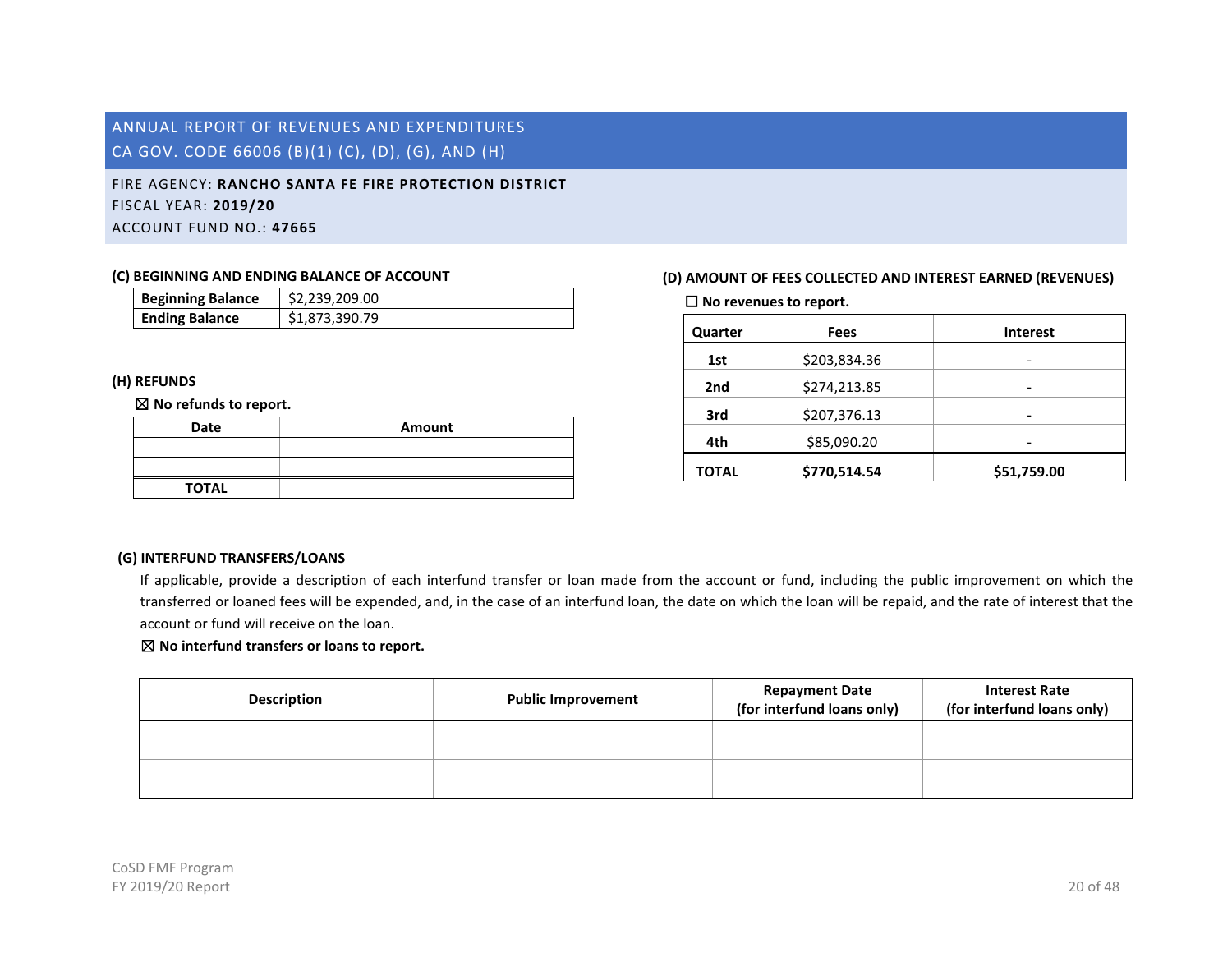# FIRE AGENCY: **RANCHO SANTA FE FIRE PROTECTION DISTRICT** FISCAL YEAR: **2019/20**

#### **(E) PUBLIC IMPROVEMENT EXPENDITURES**

If applicable, identify each public improvement on which fees were expended and the amount of expenditures on each improvement, including the total percentage of the cost of the public improvement that was funded with fees.

### ☐ **No public improvement expenditures to report.**

| Date     | <b>Public Improvement</b>                                                                          | <b>Total Expenditures</b><br>(from all revenue sources) | <b>Current Year</b><br><b>Total FMF Expenditures</b> | <b>Percentage of Public</b><br><b>Improvement funded</b><br>by FMF |
|----------|----------------------------------------------------------------------------------------------------|---------------------------------------------------------|------------------------------------------------------|--------------------------------------------------------------------|
| FY 19/20 | RSFFPD 18: Fueling Station - Harmony<br>Grove Village, project completed                           |                                                         | \$66,720.75                                          | 85%                                                                |
| FY 19/20 | RSFFPD 19: Emergency Generator -<br>Harmony Grove Village, project completed                       |                                                         | \$80,311.00                                          | 85%                                                                |
| FY 19/20 | RSFFPD 20: Additional Fire Station Project<br>Funding - Harmony Grove Village, project<br>complete |                                                         | \$1,184,511.00                                       | 85%                                                                |
| FY 19/20 | RSFFPD 22: Printer/ Plotter (Fire<br>Prevention), project complete                                 |                                                         | \$18,609.00                                          | 65%                                                                |
| FY 19/20 | RSFFPD 23: Fire Prevention Software,<br>project complete                                           |                                                         | \$40,214.00                                          | 85%                                                                |

#### **(F) INCOMPLETE PUBLIC IMPROVEMENTS**

If the fire agency has determined that sufficient funds have been collected to complete financing on an incomplete public improvement that has been identified for use of fee revenues and the public improvement remains incomplete at the time of the report, identify the approximate date by which the construction of the improvement will commence.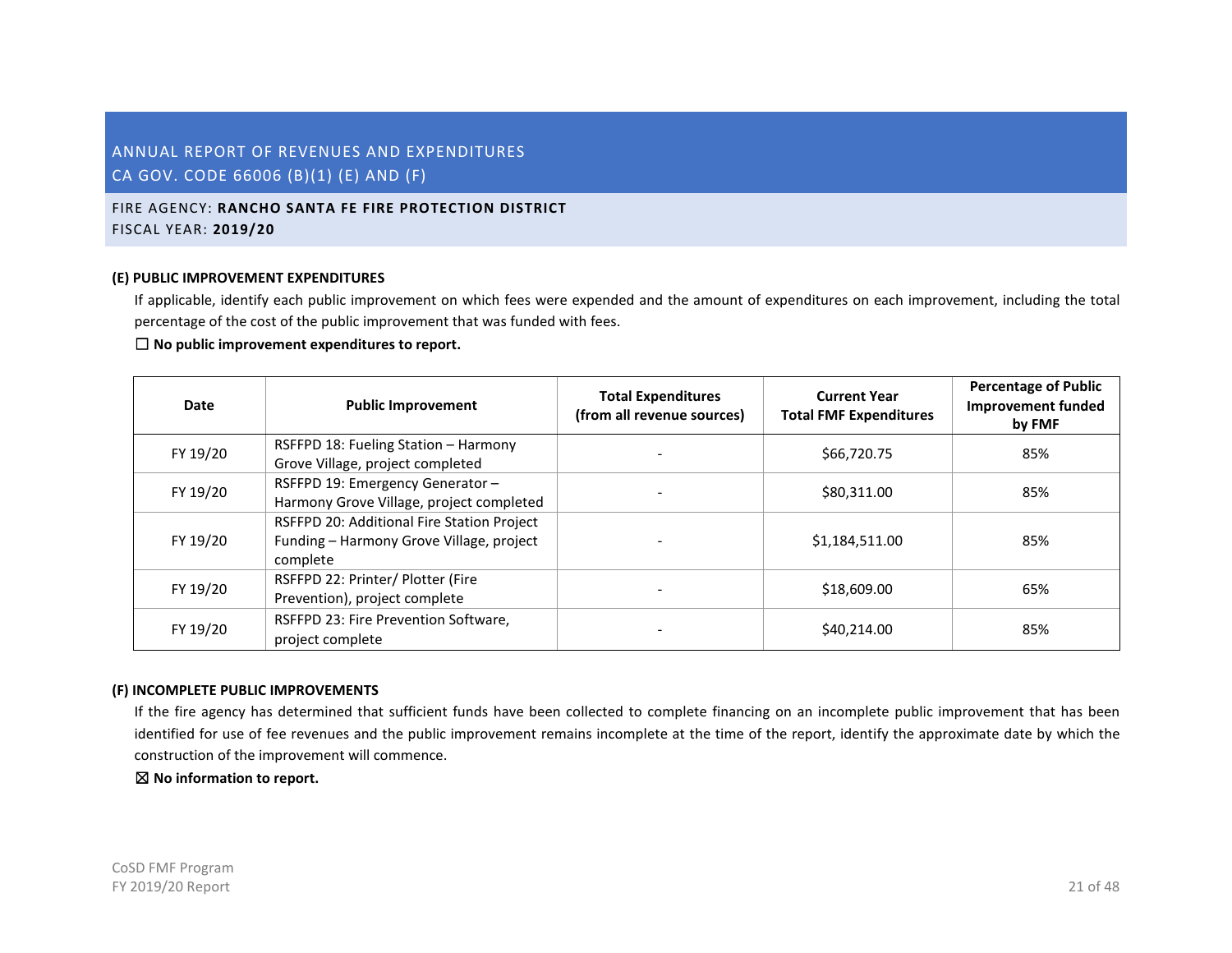# <span id="page-22-0"></span>FIRE AGENCY: **RINCON DEL DIABLO MUNICIPAL WATER DISTRICT** FISCAL YEAR: **2019/20** ACCOUNT FUND NO.: **-**

#### **(C) BEGINNING AND ENDING BALANCE OF ACCOUNT**

| <b>Beginning Balance</b> | \$20,569.30 |
|--------------------------|-------------|
| <b>Ending Balance</b>    | \$49.221.30 |

### **(H) REFUNDS**

#### ☒ **No refunds to report.**

| Date         | Amount |
|--------------|--------|
|              |        |
|              |        |
| <b>TOTAL</b> |        |

# **(D) AMOUNT OF FEES COLLECTED AND INTEREST EARNED (REVENUES)**

☐ **No revenues to report.**

| Quarter      | Fees        | <b>Interest</b> |
|--------------|-------------|-----------------|
| 1st          | \$9,887.84  | -               |
| 2nd          | \$12,281.50 | -               |
| 3rd          | \$3,984.02  |                 |
| 4th          | \$2,498.64  |                 |
| <b>TOTAL</b> | \$28,652.00 | \$0.00          |

# **(G) INTERFUND TRANSFERS/LOANS**

If applicable, provide a description of each interfund transfer or loan made from the account or fund, including the public improvement on which the transferred or loaned fees will be expended, and, in the case of an interfund loan, the date on which the loan will be repaid, and the rate of interest that the account or fund will receive on the loan.

| <b>Description</b> | <b>Public Improvement</b> | <b>Repayment Date</b><br>(for interfund loans only) | <b>Interest Rate</b><br>(for interfund loans only) |
|--------------------|---------------------------|-----------------------------------------------------|----------------------------------------------------|
|                    |                           |                                                     |                                                    |
|                    |                           |                                                     |                                                    |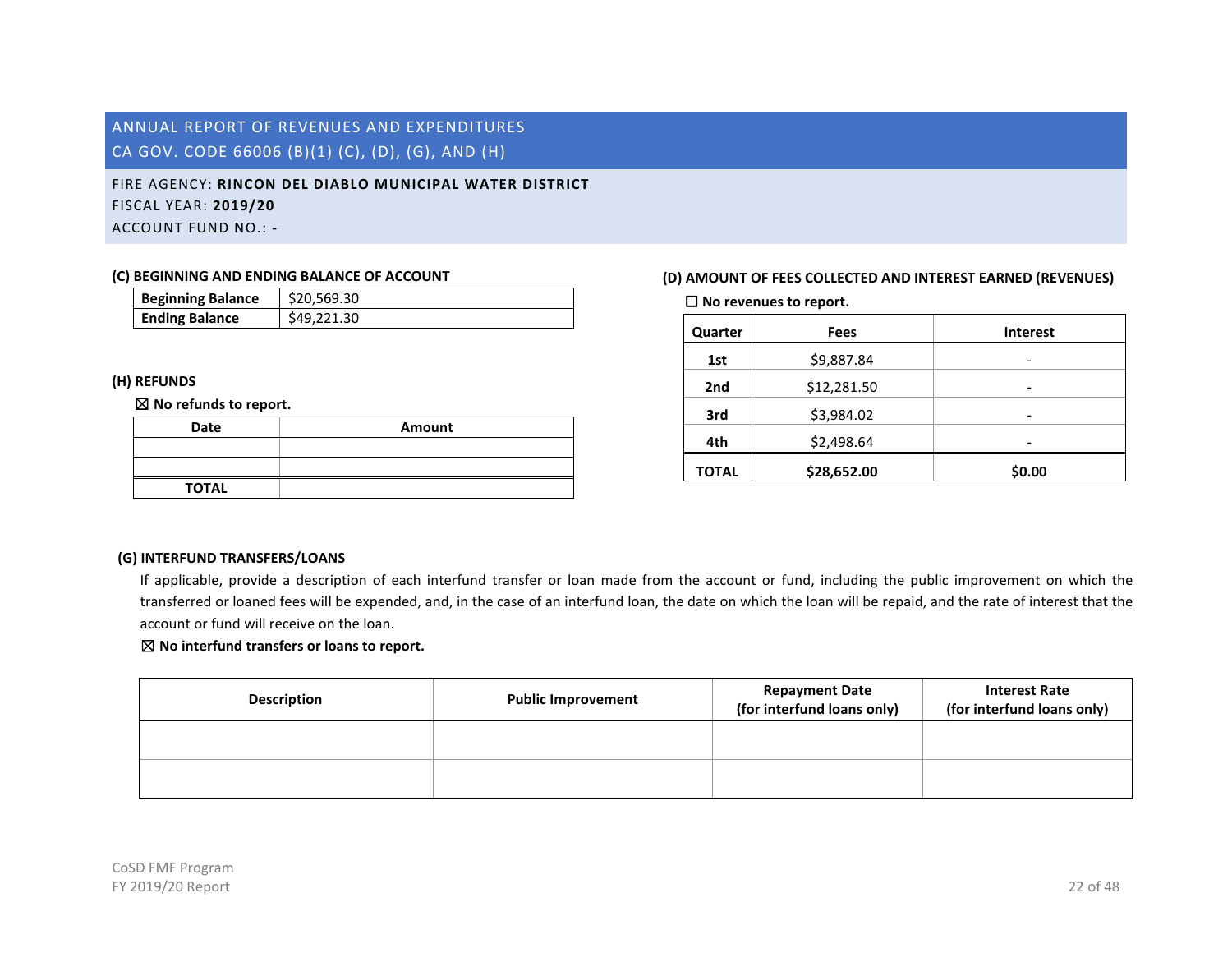FIRE AGENCY: **RINCON DEL DIABLO MUNICIPAL WATER DISTRICT** FISCAL YEAR: **2019/20**

#### **(E) PUBLIC IMPROVEMENT EXPENDITURES**

If applicable, identify each public improvement on which fees were expended and the amount of expenditures on each improvement, including the total percentage of the cost of the public improvement that was funded with fees.

#### ☒ **No public improvement expenditures to report.**

| Date | <b>Public Improvement</b> | <b>Total Expenditures</b><br>(from all revenue sources) | <b>Current Year</b><br><b>Total FMF Expenditures</b> | <b>Percentage of Public</b><br><b>Improvement funded</b><br>by FMF |
|------|---------------------------|---------------------------------------------------------|------------------------------------------------------|--------------------------------------------------------------------|
|      |                           |                                                         |                                                      |                                                                    |
|      |                           |                                                         |                                                      |                                                                    |
|      |                           |                                                         |                                                      |                                                                    |

#### **(F) INCOMPLETE PUBLIC IMPROVEMENTS**

If the fire agency has determined that sufficient funds have been collected to complete financing on an incomplete public improvement that has been identified for use of fee revenues and the public improvement remains incomplete at the time of the report, identify the approximate date by which the construction of the improvement will commence.

| <b>Public Improvement</b> | <b>Approximate Start Date of Construction</b> |
|---------------------------|-----------------------------------------------|
|                           |                                               |
|                           |                                               |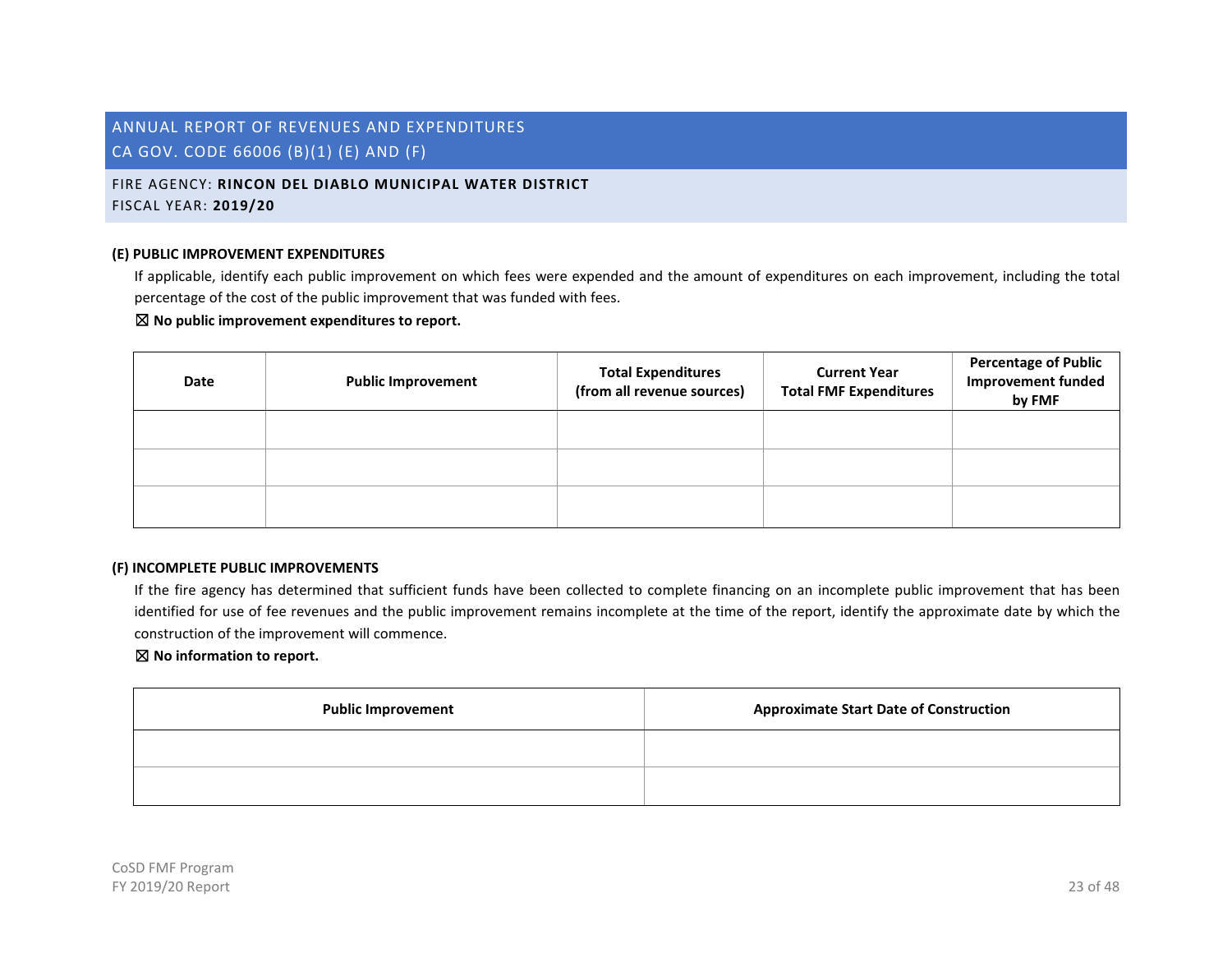# <span id="page-24-0"></span>FIRE AGENCY: **SAN DIEGO COUNTY FIRE PROTECTION DISTRICT (FORMERLY CSA 135/ SAN DIEGO COUNTY FIRE AUTHORITY)** FISCAL YEAR: **2019/20** ACCOUNT FUND NO.: **14797**

# **(C) BEGINNING AND ENDING BALANCE OF ACCOUNT**

| <b>Beginning Balance</b> | \$779,488.14   |
|--------------------------|----------------|
| <b>Ending Balance</b>    | \$2,973,225.46 |

### **(H) REFUNDS**

#### ☒ **No refunds to report.**

| Date         | Amount |
|--------------|--------|
|              |        |
|              |        |
| <b>TOTAL</b> |        |

### **(D) AMOUNT OF FEES COLLECTED AND INTEREST EARNED (REVENUES)**

☐ **No revenues to report.**

| Quarter      | Fees           | <b>Interest</b> |
|--------------|----------------|-----------------|
| 1st          | \$22,265.00    | -               |
| 2nd          | \$55,550.66    |                 |
| 3rd          | \$77,676.66    |                 |
| 4th          | \$2,024,547.44 |                 |
| <b>TOTAL</b> | \$2,180,039.76 | \$13,697.56     |

#### **(G) INTERFUND TRANSFERS/LOANS**

If applicable, provide a description of each interfund transfer or loan made from the account or fund, including the public improvement on which the transferred or loaned fees will be expended, and, in the case of an interfund loan, the date on which the loan will be repaid, and the rate of interest that the account or fund will receive on the loan.

| <b>Description</b> | <b>Public Improvement</b> | <b>Repayment Date</b><br>(for interfund loans only) | <b>Interest Rate</b><br>(for interfund loans only) |
|--------------------|---------------------------|-----------------------------------------------------|----------------------------------------------------|
|                    |                           |                                                     |                                                    |
|                    |                           |                                                     |                                                    |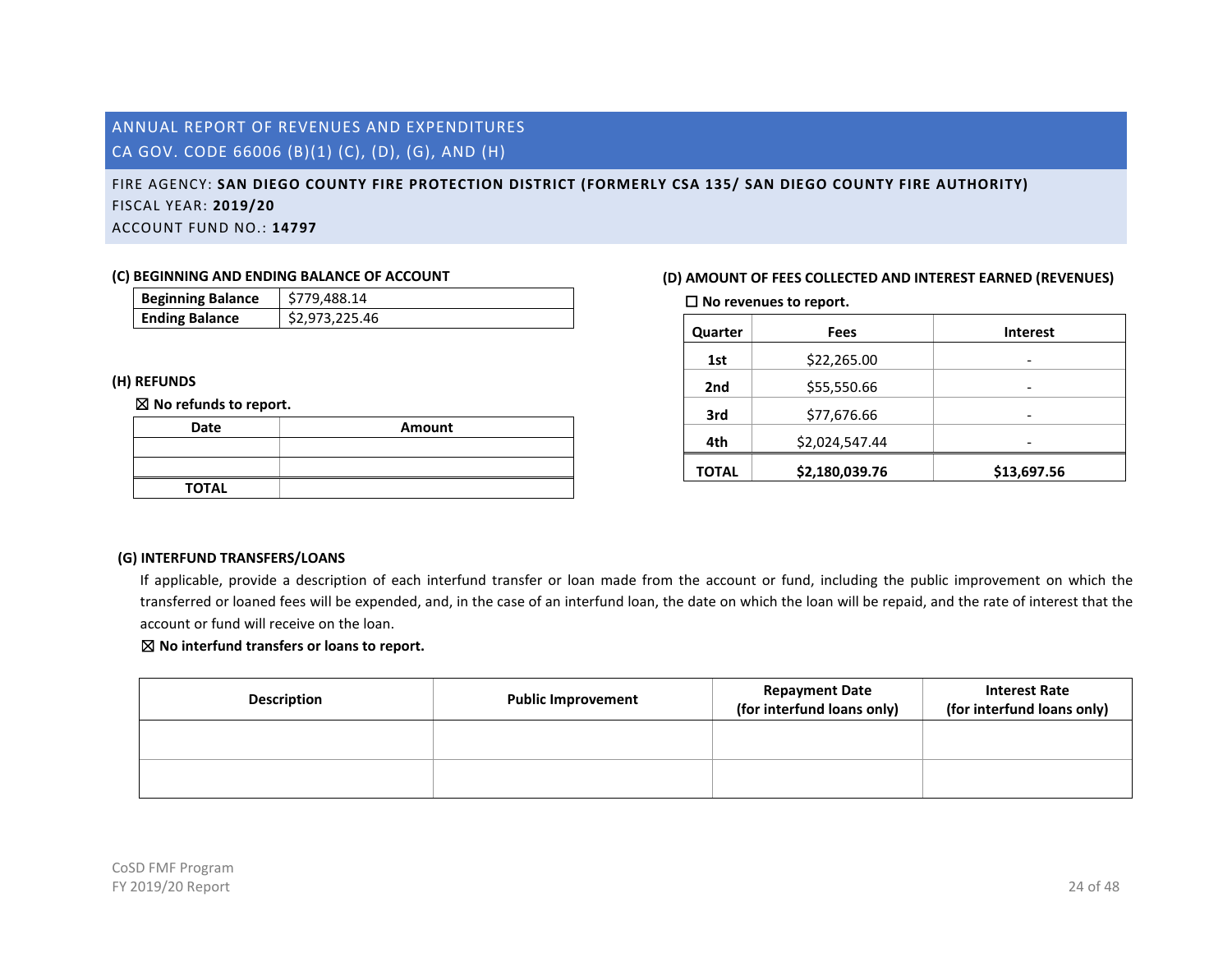# FIRE AGENCY: **SAN DIEGO COUNTY FIRE PROTECTION DISTRICT (FORMERLY CSA 135/ SAN DIEGO COUNTY FIRE AUTHORITY)** FISCAL YEAR: **2019/20**

#### **(E) PUBLIC IMPROVEMENT EXPENDITURES**

If applicable, identify each public improvement on which fees were expended and the amount of expenditures on each improvement, including the total percentage of the cost of the public improvement that was funded with fees.

#### ☒ **No public improvement expenditures to report.**

| Date | <b>Public Improvement</b> | <b>Total Expenditures</b><br>(from all revenue sources) | <b>Current Year</b><br><b>Total FMF Expenditures</b> | <b>Percentage of Public</b><br><b>Improvement funded</b><br>by FMF |
|------|---------------------------|---------------------------------------------------------|------------------------------------------------------|--------------------------------------------------------------------|
|      |                           |                                                         |                                                      |                                                                    |
|      |                           |                                                         |                                                      |                                                                    |
|      |                           |                                                         |                                                      |                                                                    |

#### **(F) INCOMPLETE PUBLIC IMPROVEMENTS**

If the fire agency has determined that sufficient funds have been collected to complete financing on an incomplete public improvement that has been identified for use of fee revenues and the public improvement remains incomplete at the time of the report, identify the approximate date by which the construction of the improvement will commence.

| <b>Public Improvement</b> | <b>Approximate Start Date of Construction</b> |
|---------------------------|-----------------------------------------------|
|                           |                                               |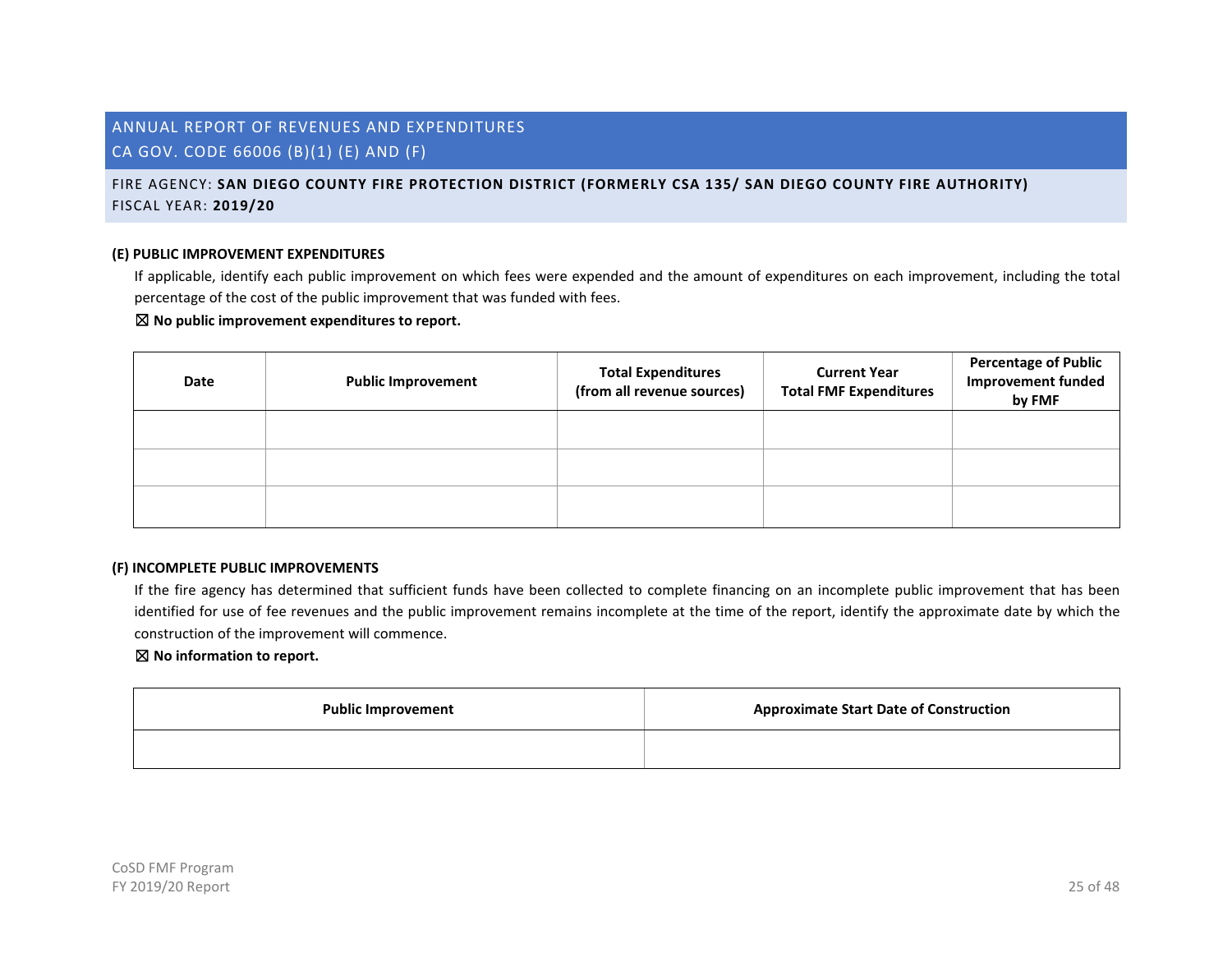# <span id="page-26-0"></span>FIRE AGENCY: **SAN MARCOS FIRE PROTECTION DISTRICT** FISCAL YEAR: **2019/20** ACCOUNT FUND NO.: **-**

#### **(C) BEGINNING AND ENDING BALANCE OF ACCOUNT**

| <b>Beginning Balance</b> | \$0.00 |
|--------------------------|--------|
| <b>Ending Balance</b>    | S0.00  |

### **(H) REFUNDS**

#### ☒ **No refunds to report.**

| Date         | Amount |
|--------------|--------|
|              |        |
|              |        |
| <b>TOTAL</b> |        |

# **(D) AMOUNT OF FEES COLLECTED AND INTEREST EARNED (REVENUES)**

☐ **No revenues to report.**

| Quarter      | <b>Fees</b> | <b>Interest</b> |
|--------------|-------------|-----------------|
| 1st          | \$776.62    | -               |
| 2nd          | \$7,482.58  | -               |
| 3rd          | \$3,263.08  | -               |
| 4th          | \$984.84    |                 |
| <b>TOTAL</b> | \$12,507.12 | \$0.00          |

### **(G) INTERFUND TRANSFERS/LOANS**

If applicable, provide a description of each interfund transfer or loan made from the account or fund, including the public improvement on which the transferred or loaned fees will be expended, and, in the case of an interfund loan, the date on which the loan will be repaid, and the rate of interest that the account or fund will receive on the loan.

| <b>Description</b> | <b>Public Improvement</b> | <b>Repayment Date</b><br>(for interfund loans only) | <b>Interest Rate</b><br>(for interfund loans only) |
|--------------------|---------------------------|-----------------------------------------------------|----------------------------------------------------|
|                    |                           |                                                     |                                                    |
|                    |                           |                                                     |                                                    |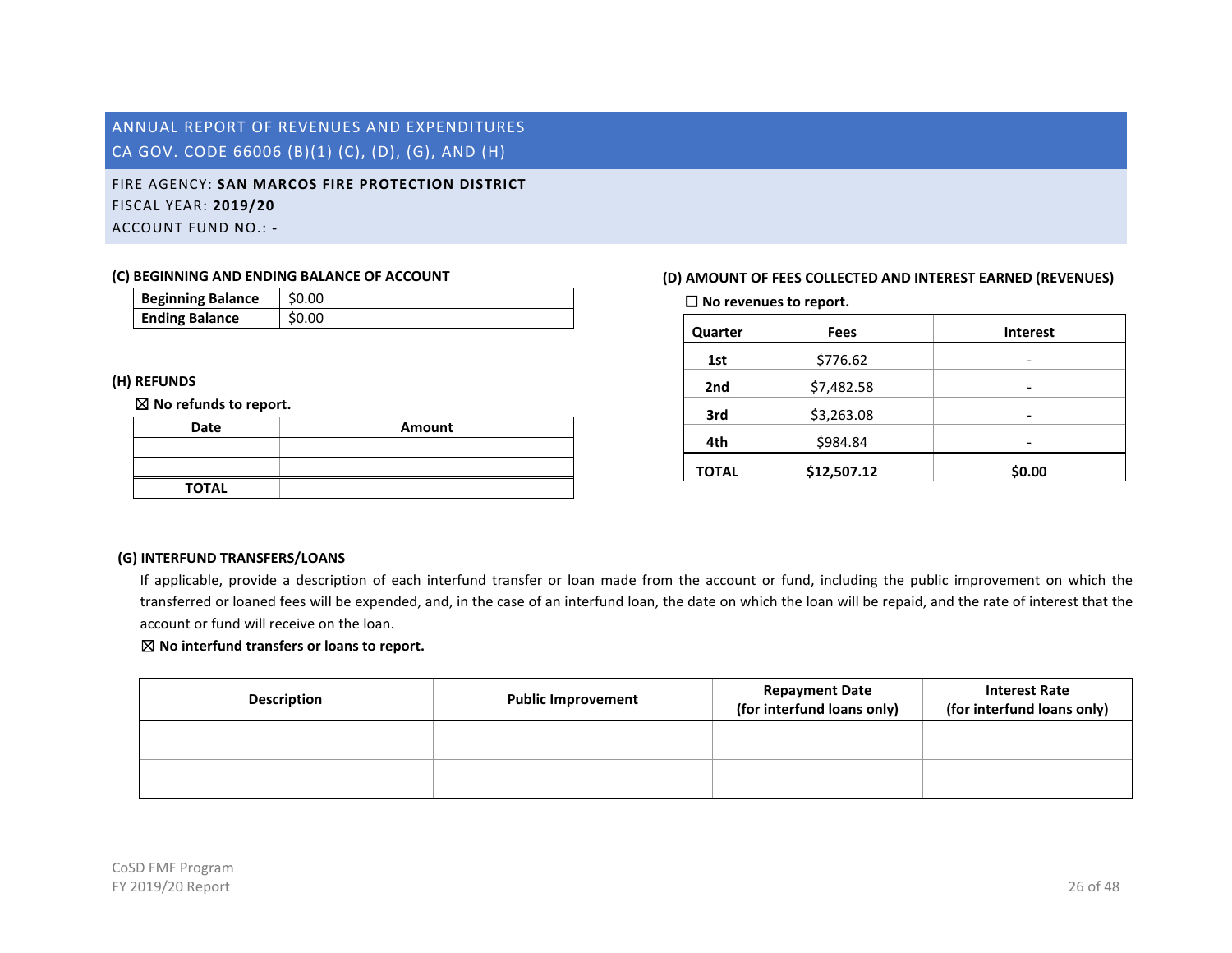# FIRE AGENCY: **SAN MARCOS FIRE PROTECTION DISTRICT** FISCAL YEAR: **2019/20**

#### **(E) PUBLIC IMPROVEMENT EXPENDITURES**

If applicable, identify each public improvement on which fees were expended and the amount of expenditures on each improvement, including the total percentage of the cost of the public improvement that was funded with fees.

# ☐ **No public improvement expenditures to report.**

| <b>Date</b> | <b>Public Improvement</b>                                                                                                                                                        | <b>Total Expenditures</b><br>(from all revenue sources) | <b>Current Year</b><br><b>Total FMF Expenditures</b> | <b>Percentage of Public</b><br><b>Improvement funded</b><br>by FMF |
|-------------|----------------------------------------------------------------------------------------------------------------------------------------------------------------------------------|---------------------------------------------------------|------------------------------------------------------|--------------------------------------------------------------------|
| FY 19/20    | SAN MARCOS-1: Repayment of General<br>Fund Loan for Previously Approved<br>Projects (Station Improvements/<br>Apparatus), remaining balance due to<br>General Fund -\$129,311.49 |                                                         | \$12,507.12                                          |                                                                    |
|             |                                                                                                                                                                                  |                                                         |                                                      |                                                                    |

#### **(F) INCOMPLETE PUBLIC IMPROVEMENTS**

If the fire agency has determined that sufficient funds have been collected to complete financing on an incomplete public improvement that has been identified for use of fee revenues and the public improvement remains incomplete at the time of the report, identify the approximate date by which the construction of the improvement will commence.

| <b>Public Improvement</b> | <b>Approximate Start Date of Construction</b> |
|---------------------------|-----------------------------------------------|
|                           |                                               |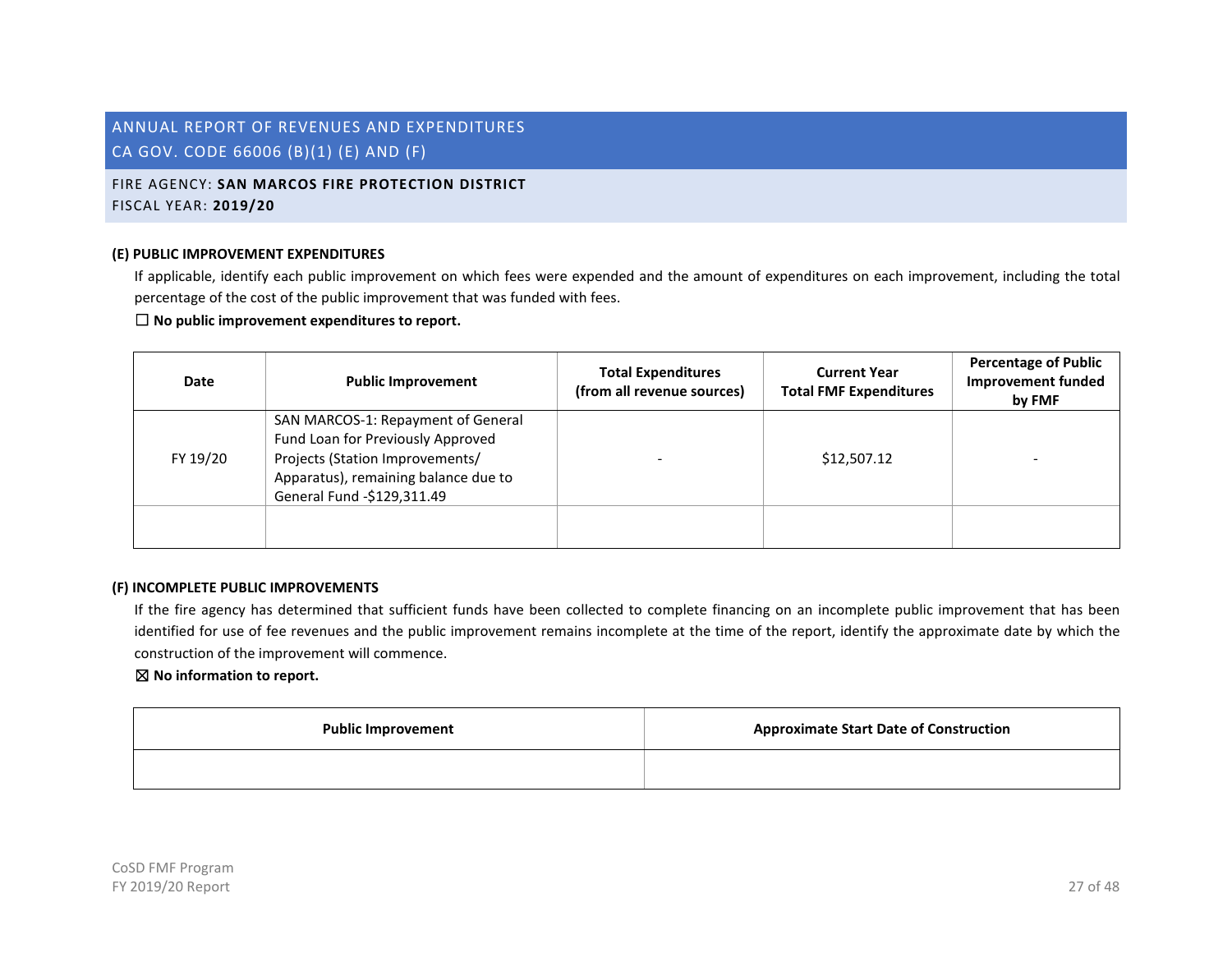# <span id="page-28-0"></span>FIRE AGENCY: **SAN MIGUEL CONSOLIDATED FIRE PROTECTION DISTRICT** FISCAL YEAR: **2019/20** ACCOUNT FUND NO.: **47735**

#### **(C) BEGINNING AND ENDING BALANCE OF ACCOUNT**

| <b>Beginning Balance</b> | \$10.134.53 |
|--------------------------|-------------|
| <b>Ending Balance</b>    | \$14,180.39 |

### **(H) REFUNDS**

#### ☒ **No refunds to report.**

| Date         | Amount |
|--------------|--------|
|              |        |
|              |        |
| <b>TOTAL</b> |        |

### **(D) AMOUNT OF FEES COLLECTED AND INTEREST EARNED (REVENUES)**

☐ **No revenues to report.**

| Quarter      | Fees         | <b>Interest</b> |
|--------------|--------------|-----------------|
| 1st          | \$7,150.16   | -               |
| 2nd          | \$46,771.60  | -               |
| 3rd          | \$91,541.98  | -               |
| 4th          | \$8,960.84   |                 |
| <b>TOTAL</b> | \$154,424.58 | \$3,866.28      |

### **(G) INTERFUND TRANSFERS/LOANS**

If applicable, provide a description of each interfund transfer or loan made from the account or fund, including the public improvement on which the transferred or loaned fees will be expended, and, in the case of an interfund loan, the date on which the loan will be repaid, and the rate of interest that the account or fund will receive on the loan.

| <b>Description</b> | <b>Public Improvement</b> | <b>Repayment Date</b><br>(for interfund loans only) | <b>Interest Rate</b><br>(for interfund loans only) |
|--------------------|---------------------------|-----------------------------------------------------|----------------------------------------------------|
|                    |                           |                                                     |                                                    |
|                    |                           |                                                     |                                                    |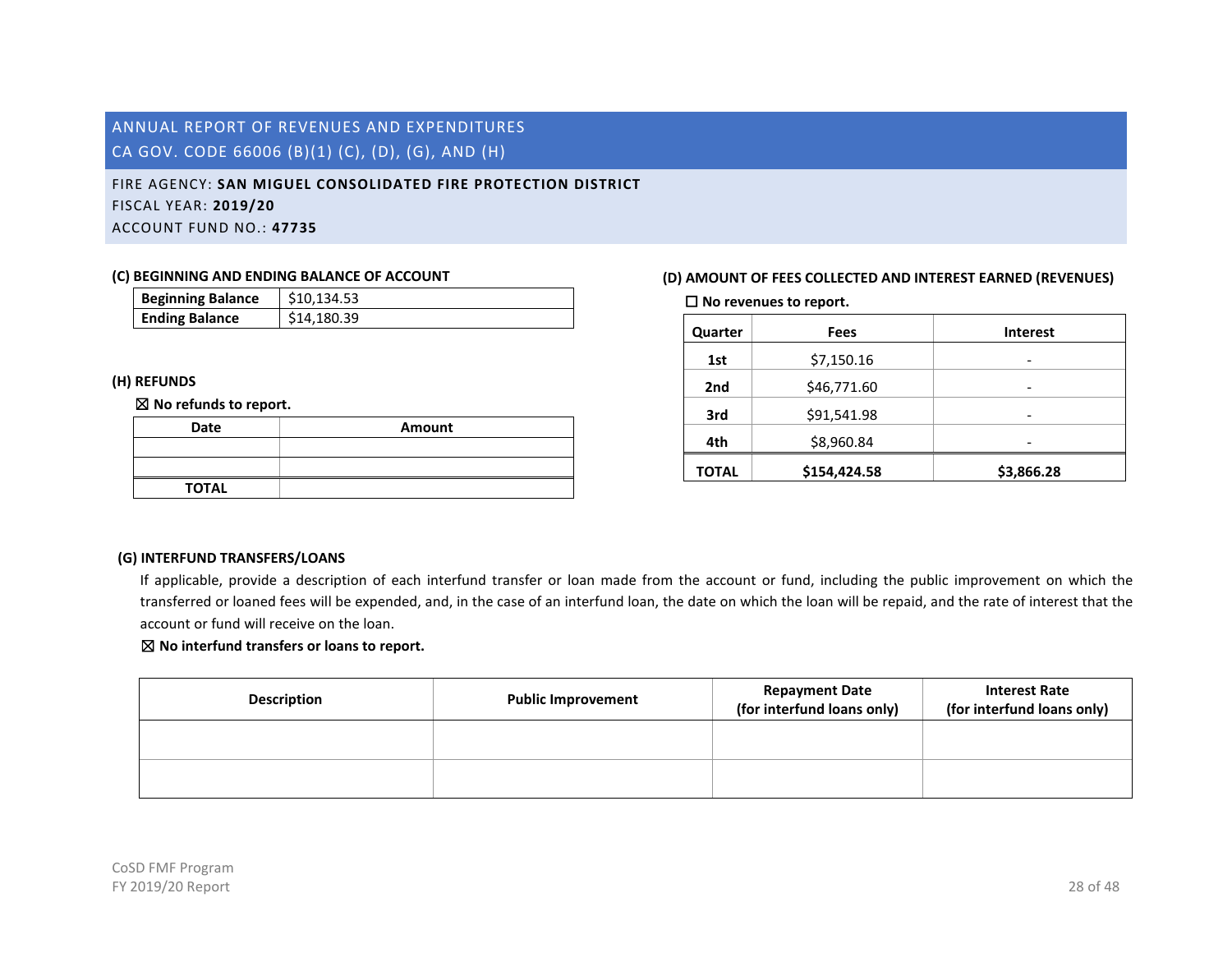# FIRE AGENCY: **SAN MIGUEL CONSOLIDATED FIRE PROTECTION DISTRICT** FISCAL YEAR: **2019/20**

#### **(E) PUBLIC IMPROVEMENT EXPENDITURES**

If applicable, identify each public improvement on which fees were expended and the amount of expenditures on each improvement, including the total percentage of the cost of the public improvement that was funded with fees.

### ☐ **No public improvement expenditures to report.**

| Date     | <b>Public Improvement</b>                                                                | <b>Total Expenditures</b><br>(from all revenue sources) | <b>Current Year</b><br><b>Total FMF Expenditures</b> | <b>Percentage of Public</b><br><b>Improvement funded</b><br>by FMF |
|----------|------------------------------------------------------------------------------------------|---------------------------------------------------------|------------------------------------------------------|--------------------------------------------------------------------|
| FY 19/20 | SAN MIGUEL-1: Repayment of Loan for<br>Capital Improvement Project, project<br>completed |                                                         | \$154,245.00                                         | 75%                                                                |
|          |                                                                                          |                                                         |                                                      |                                                                    |
|          |                                                                                          |                                                         |                                                      |                                                                    |

#### **(F) INCOMPLETE PUBLIC IMPROVEMENTS**

If the fire agency has determined that sufficient funds have been collected to complete financing on an incomplete public improvement that has been identified for use of fee revenues and the public improvement remains incomplete at the time of the report, identify the approximate date by which the construction of the improvement will commence.

| <b>Public Improvement</b> | <b>Approximate Start Date of Construction</b> |
|---------------------------|-----------------------------------------------|
|                           |                                               |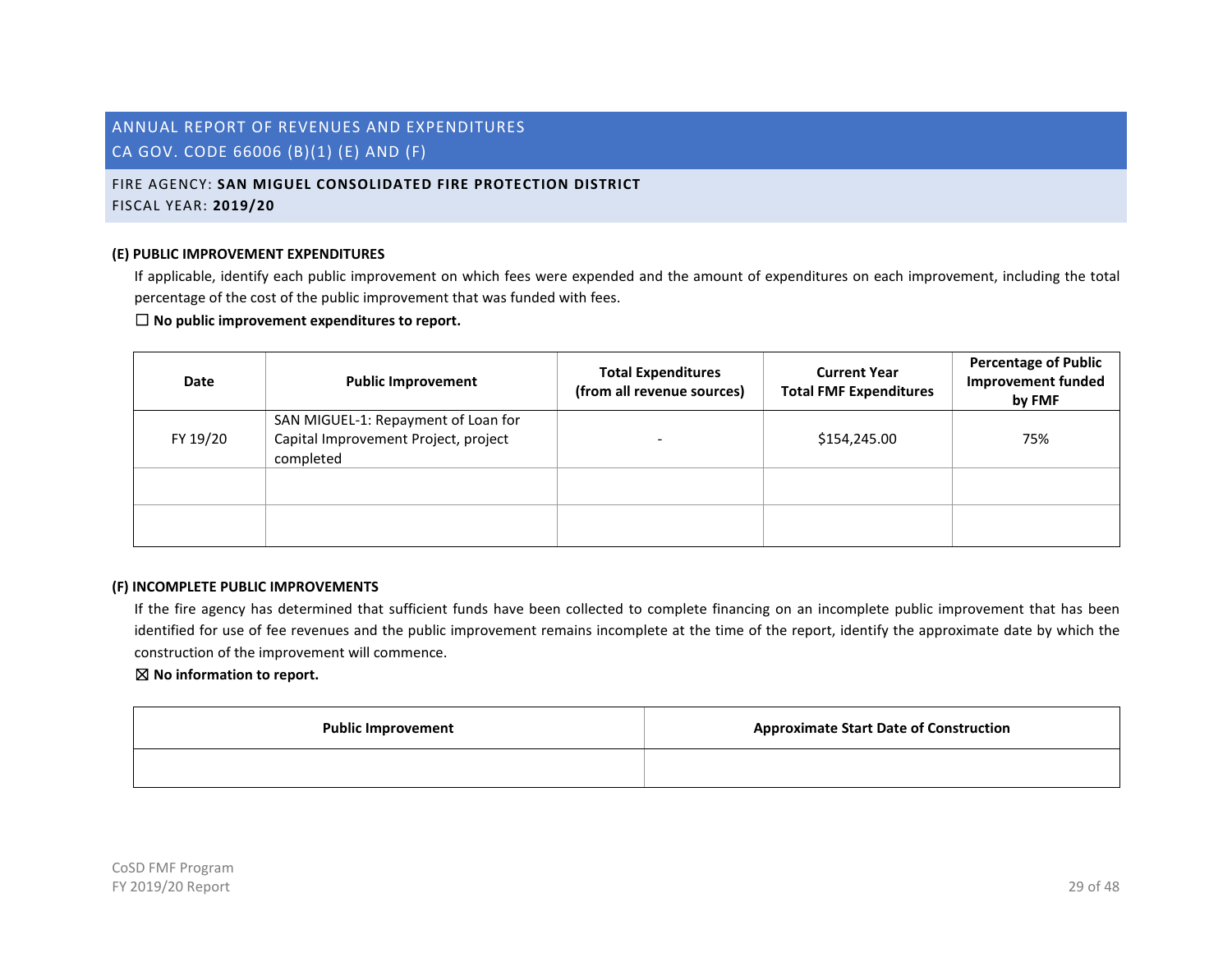# <span id="page-30-0"></span>FIRE AGENCY: **VALLEY CENTER FIRE PROTECTION DISTRICT** FISCAL YEAR: **2019/20** ACCOUNT FUND NO.: **47855**

#### **(C) BEGINNING AND ENDING BALANCE OF ACCOUNT**

| <b>Beginning Balance</b> | \$716.010.55 |
|--------------------------|--------------|
| <b>Ending Balance</b>    | \$630.202.85 |

### **(H) REFUNDS**

### ☒ **No refunds to report.**

| Date         | Amount |
|--------------|--------|
|              |        |
|              |        |
| <b>TOTAL</b> |        |

# **(D) AMOUNT OF FEES COLLECTED AND INTEREST EARNED (REVENUES)**

☐ **No revenues to report.**

| Quarter      | <b>Fees</b>  | <b>Interest</b> |
|--------------|--------------|-----------------|
| 1st          | \$24,336.88  | -               |
| 2nd          | \$28,593.42  |                 |
| 3rd          | \$28,976.22  |                 |
| 4th          | \$27,985.96  |                 |
| <b>TOTAL</b> | \$109,892.48 | \$19,796.27     |

# **(G) INTERFUND TRANSFERS/LOANS**

If applicable, provide a description of each interfund transfer or loan made from the account or fund, including the public improvement on which the transferred or loaned fees will be expended, and, in the case of an interfund loan, the date on which the loan will be repaid, and the rate of interest that the account or fund will receive on the loan.

| <b>Description</b> | <b>Public Improvement</b> | <b>Repayment Date</b><br>(for interfund loans only) | <b>Interest Rate</b><br>(for interfund loans only) |
|--------------------|---------------------------|-----------------------------------------------------|----------------------------------------------------|
|                    |                           |                                                     |                                                    |
|                    |                           |                                                     |                                                    |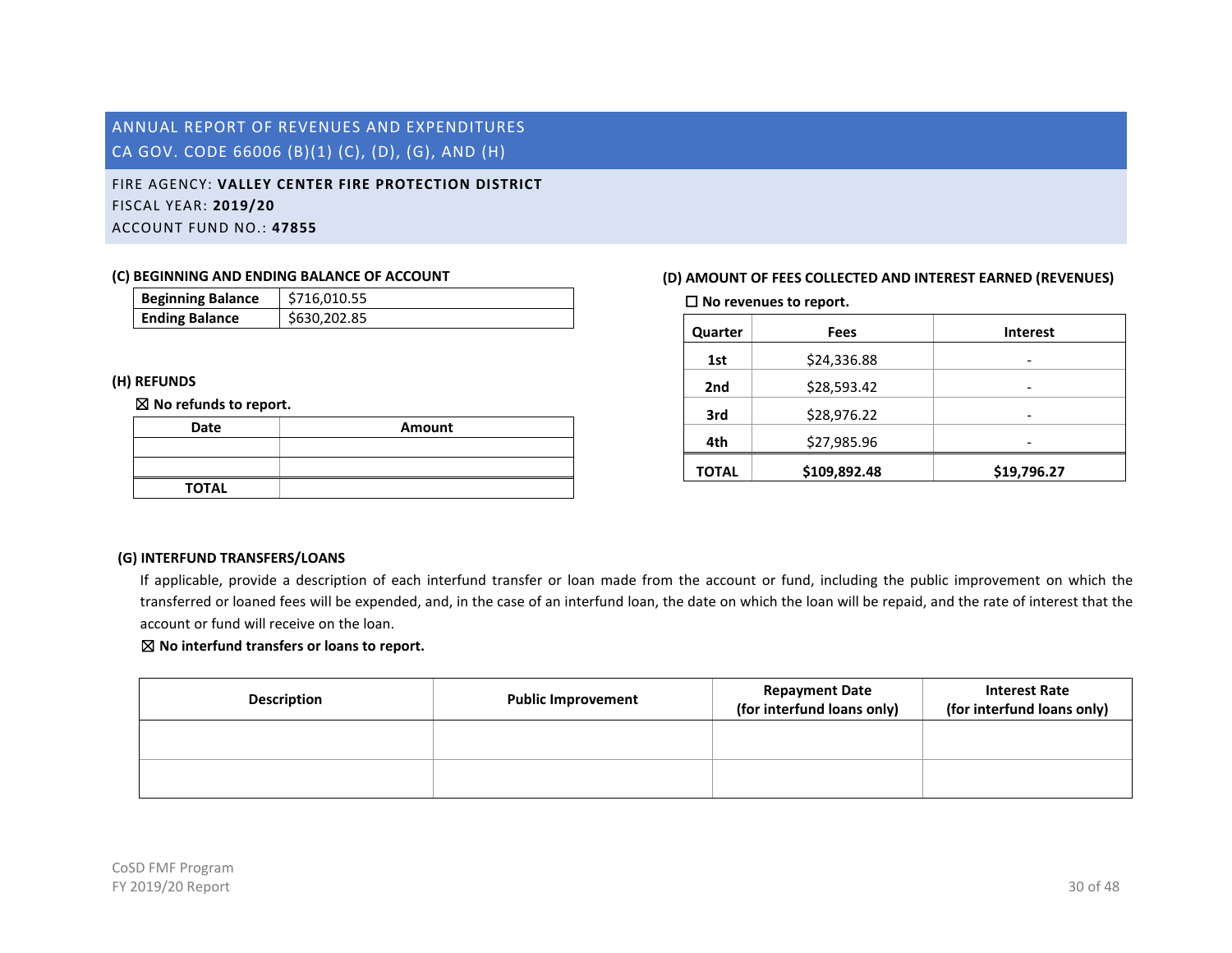# FIRE AGENCY: **VALLEY CENTER FIRE PROTECTION DISTRICT** FISCAL YEAR: **2019/20**

#### **(E) PUBLIC IMPROVEMENT EXPENDITURES**

If applicable, identify each public improvement on which fees were expended and the amount of expenditures on each improvement, including the total percentage of the cost of the public improvement that was funded with fees.

#### ☐ **No public improvement expenditures to report.**

| Date     | <b>Public Improvement</b>                                                                                               | <b>Total Expenditures</b><br>(from all revenue sources) | <b>Current Year</b><br><b>Total FMF Expenditures</b> | <b>Percentage of Public</b><br><b>Improvement funded</b><br>by FMF |
|----------|-------------------------------------------------------------------------------------------------------------------------|---------------------------------------------------------|------------------------------------------------------|--------------------------------------------------------------------|
| FY 19/20 | VALLEY CENTER-9: NextGen Radio System<br>Equipment, project completed                                                   |                                                         | \$74,035.67                                          | 75%                                                                |
| FY 19/20 | VALLEY CENTER-10: SCBA Units, project<br>completed                                                                      |                                                         | \$104,222.27                                         | 75%                                                                |
| FY 19/20 | <b>VALLEY CENTER-14: Fire Station Land</b><br>Purchase (for VALLEY-5), remaining<br>balance due to project \$397,073.15 |                                                         | \$28,543.00                                          | 75%                                                                |
| FY 19/20 | VALLEY CENTER-19: Security System,<br>remaining balance due to project<br>\$36.304.89                                   |                                                         | \$8,695.11                                           | 75%                                                                |

#### **(F) INCOMPLETE PUBLIC IMPROVEMENTS**

If the fire agency has determined that sufficient funds have been collected to complete financing on an incomplete public improvement that has been identified for use of fee revenues and the public improvement remains incomplete at the time of the report, identify the approximate date by which the construction of the improvement will commence.

☒ **No information to report.**

**Public Improvement Approximate Start Date of Construction**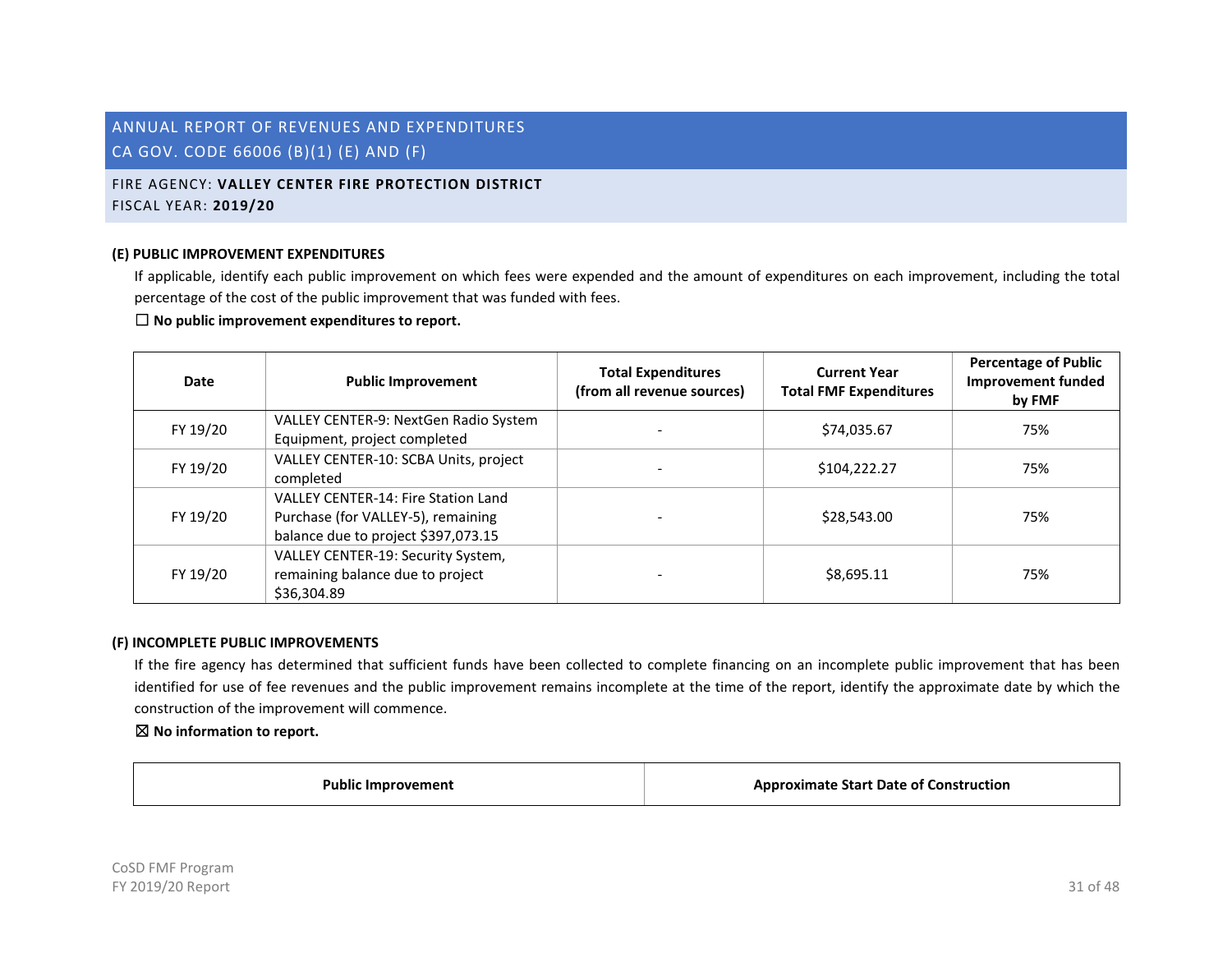<span id="page-32-0"></span>FIRE AGENCY: **VISTA FIRE PROTECTION DISTRICT** FISCAL YEAR: **2019/20** ACCOUNT FUND NO.: **47745**

#### **(C) BEGINNING AND ENDING BALANCE OF ACCOUNT**

| <b>Beginning Balance</b> | \$395.651.29 |
|--------------------------|--------------|
| <b>Ending Balance</b>    | \$496,768.36 |

### **(H) REFUNDS**

#### ☒ **No refunds to report.**

| Date         | Amount |
|--------------|--------|
|              |        |
|              |        |
| <b>TOTAL</b> |        |

# **(D) AMOUNT OF FEES COLLECTED AND INTEREST EARNED (REVENUES)**

☐ **No revenues to report.**

| Quarter      | Fees        | <b>Interest</b> |
|--------------|-------------|-----------------|
| 1st          | \$28,832.38 | -               |
| 2nd          | \$14,073.70 |                 |
| 3rd          | \$37,903.18 |                 |
| 4th          | \$6,089.02  |                 |
| <b>TOTAL</b> | \$86,898.28 | \$14,218.79     |

### **(G) INTERFUND TRANSFERS/LOANS**

If applicable, provide a description of each interfund transfer or loan made from the account or fund, including the public improvement on which the transferred or loaned fees will be expended, and, in the case of an interfund loan, the date on which the loan will be repaid, and the rate of interest that the account or fund will receive on the loan.

| <b>Description</b> | <b>Public Improvement</b> | <b>Repayment Date</b><br>(for interfund loans only) | <b>Interest Rate</b><br>(for interfund loans only) |
|--------------------|---------------------------|-----------------------------------------------------|----------------------------------------------------|
|                    |                           |                                                     |                                                    |
|                    |                           |                                                     |                                                    |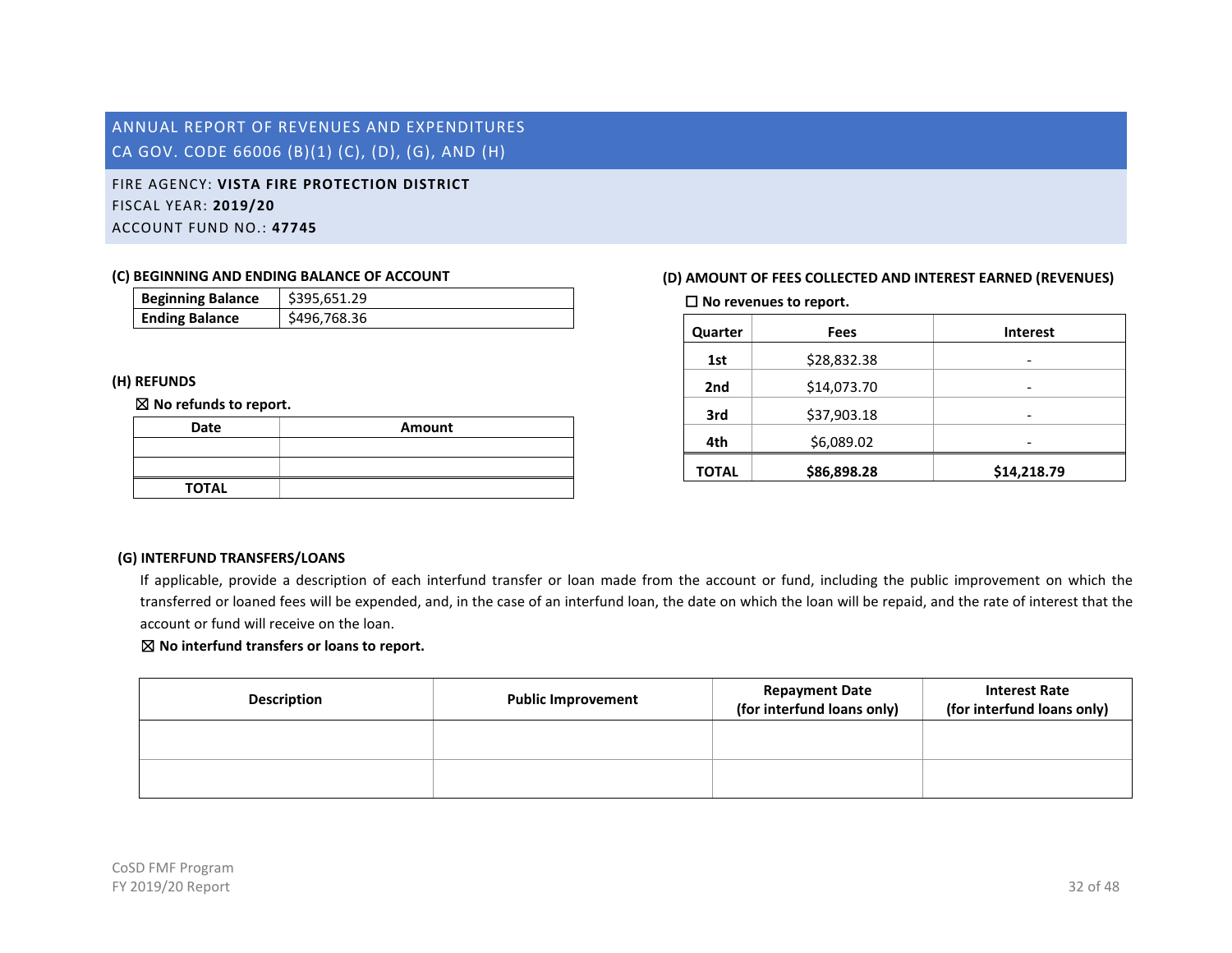# FIRE AGENCY: **VISTA FIRE PROTECTION DISTRICT** FISCAL YEAR: **2019/20**

#### **(E) PUBLIC IMPROVEMENT EXPENDITURES**

If applicable, identify each public improvement on which fees were expended and the amount of expenditures on each improvement, including the total percentage of the cost of the public improvement that was funded with fees.

#### ☒ **No public improvement expenditures to report.**

| Date | <b>Public Improvement</b> | <b>Total Expenditures</b><br>(from all revenue sources) | <b>Current Year</b><br><b>Total FMF Expenditures</b> | <b>Percentage of Public</b><br><b>Improvement funded</b><br>by FMF |
|------|---------------------------|---------------------------------------------------------|------------------------------------------------------|--------------------------------------------------------------------|
|      |                           |                                                         |                                                      |                                                                    |
|      |                           |                                                         |                                                      |                                                                    |
|      |                           |                                                         |                                                      |                                                                    |

#### **(F) INCOMPLETE PUBLIC IMPROVEMENTS**

If the fire agency has determined that sufficient funds have been collected to complete financing on an incomplete public improvement that has been identified for use of fee revenues and the public improvement remains incomplete at the time of the report, identify the approximate date by which the construction of the improvement will commence.

| <b>Public Improvement</b> | <b>Approximate Start Date of Construction</b> |
|---------------------------|-----------------------------------------------|
|                           |                                               |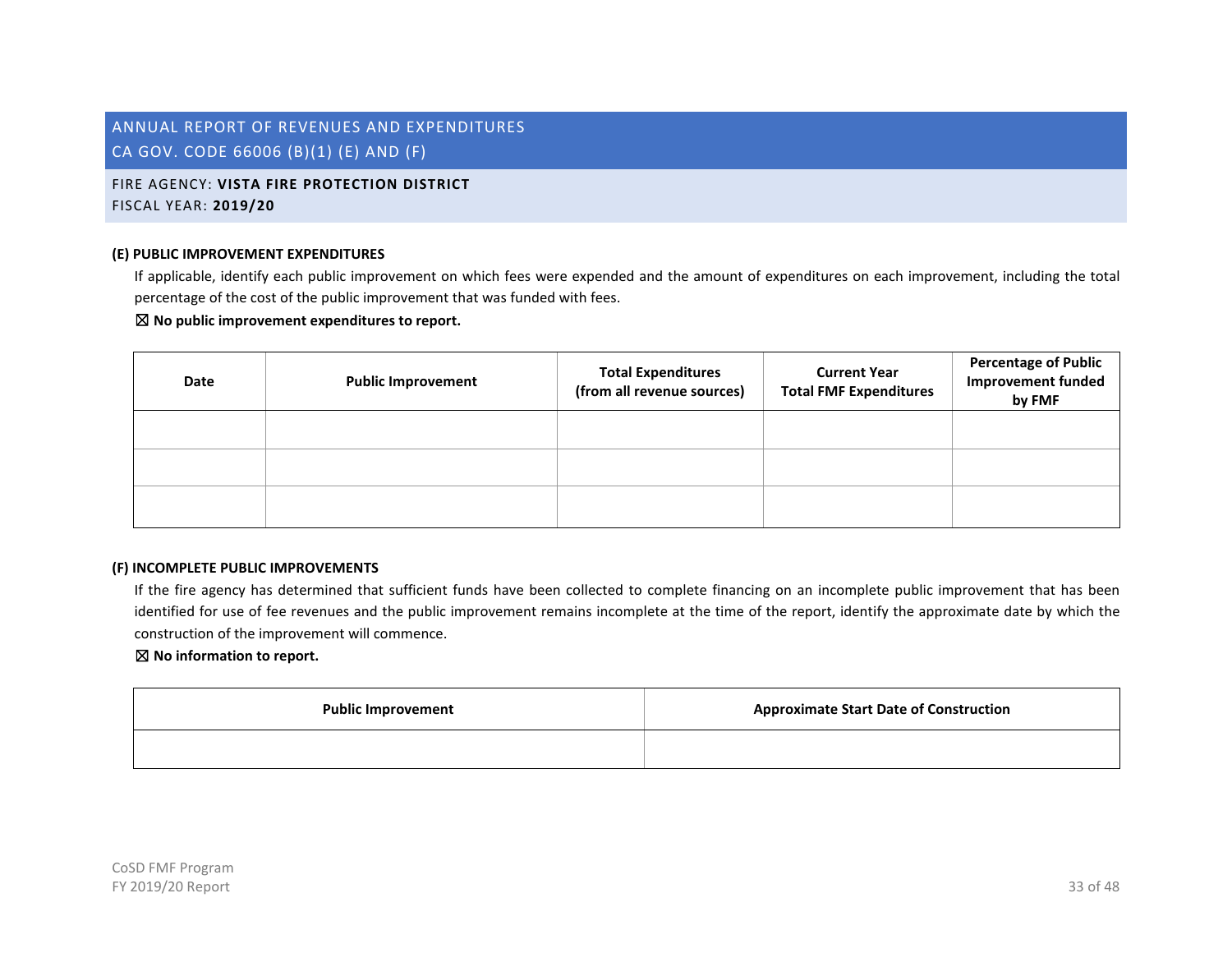# FIVE-YEAR REQUIREMENTS GOV. CODE § 66001

**PLEASE NOTE:** PURSUANT TO THE REQUIREMENTS IN THE MITIGATION FEE ACT AND COUNTY FIRE MITIGATION FEE ORDINANCE, THE INFORMATION IN THE FOLLOWING SECTIONS WAS PROVIDED TO THE COUNTY FOR REPORTING PURPOSES BY THE INDIVIDUAL PARTICIPATING FIRE AGENCIES.

PURPOSE OF FEE, GOV. CODE § 66001(D)(1)(A)

REASONABLE APPORTIONMENT, GOV. CODE § 66001(D)(1)(B)

FUNDING ANTICIPATED FOR INCOMPLETE IMPROVEMENTS, GOV. CODE § 66001(D)(1)(C)

ESTIMATED DATE OF FUNDING FOR INCOMPLETE IMPROVEMENTS, GOV. CODE § 66001(D)(1)(D)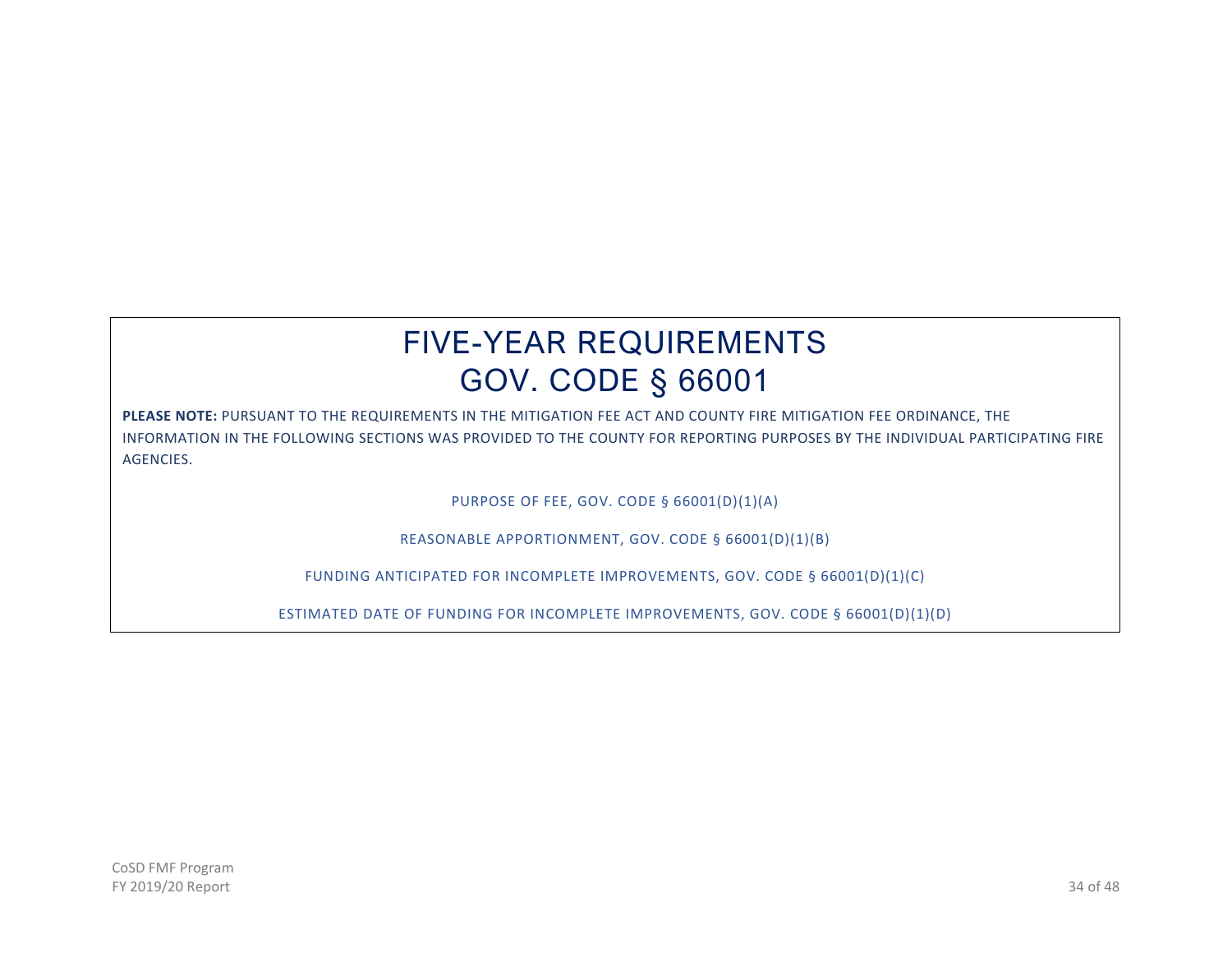# <span id="page-35-1"></span><span id="page-35-0"></span>FIRE AGENCY: **ALPINE FIRE PROTECTION DISTRICT** FISCAL YEAR: **2019/20**

### **(A) – (D) FINDINGS FOR UNEXPENDED FUNDS**

For the fifth fiscal year following the first deposit in the fund and every five years thereafter, Section 66001 of the Mitigation Fee Act requires the local agency to provide the following findings regarding those funds remaining unexpended.

| Amount | <b>Purpose of Fee</b><br>Gov. Code § 66001(D)(1)(A) | <b>Reasonable Apportionment</b><br>Gov. Code § 66001(D)(1)(B) | <b>Anticipated Funding</b><br>Gov. Code § 66001(D)(1)(C) | <b>Estimated Funding Date</b><br>Gov. Code § 66001(D)(1)(D) |
|--------|-----------------------------------------------------|---------------------------------------------------------------|----------------------------------------------------------|-------------------------------------------------------------|
|        |                                                     |                                                               |                                                          |                                                             |
|        |                                                     |                                                               |                                                          |                                                             |
|        |                                                     |                                                               |                                                          |                                                             |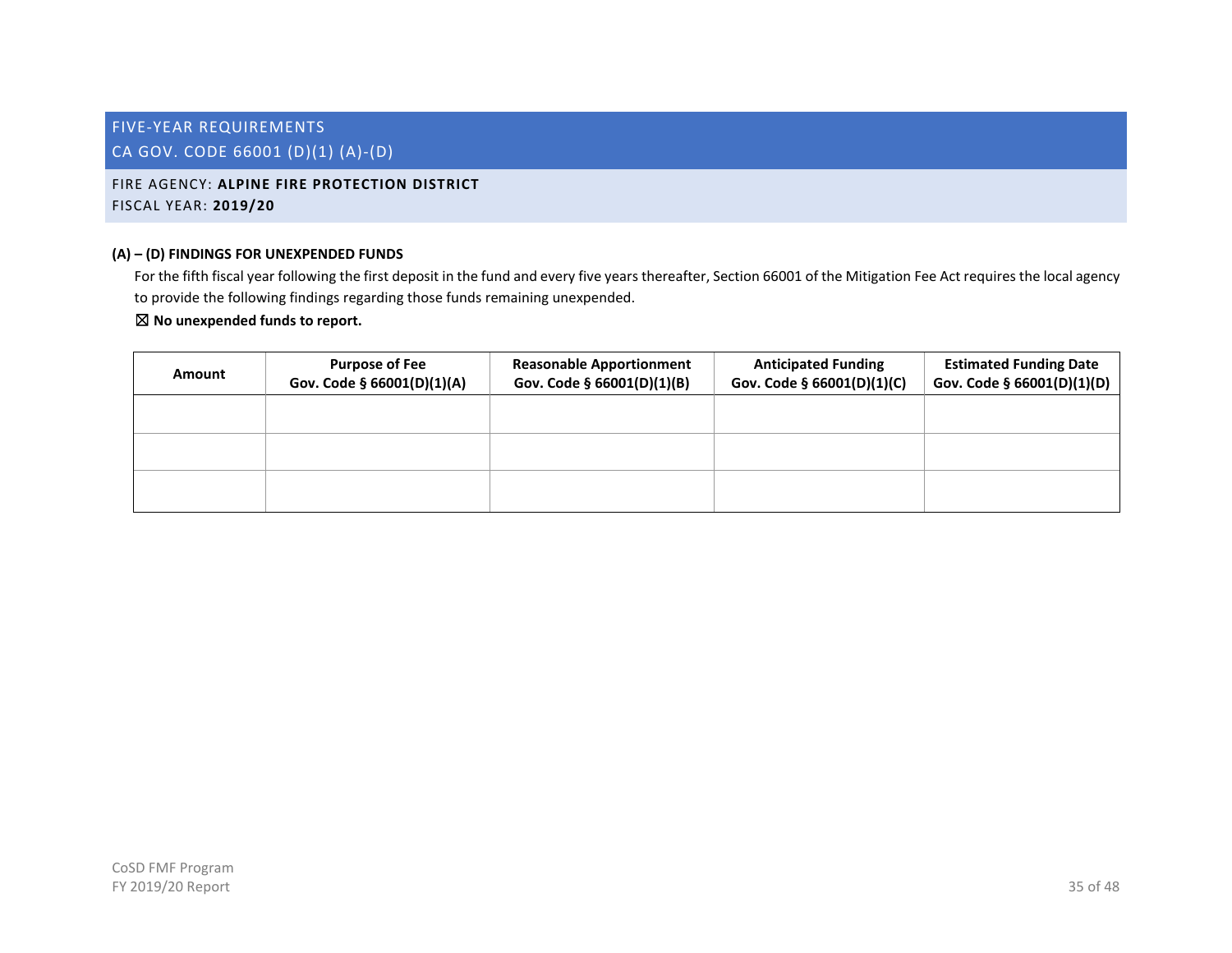<span id="page-36-0"></span>FIRE AGENCY: **BONITA-SUNNYSIDE FIRE PROTECTION DISTRICT** FISCAL YEAR: **2019/20**

# **(A) – (D) FINDINGS FOR UNEXPENDED FUNDS**

For the fifth fiscal year following the first deposit in the fund and every five years thereafter, Section 66001 of the Mitigation Fee Act requires the local agency to provide the following findings regarding those funds remaining unexpended.

| Amount | <b>Purpose of Fee</b><br>Gov. Code § 66001(D)(1)(A) | <b>Reasonable Apportionment</b><br>Gov. Code § 66001(D)(1)(B) | <b>Anticipated Funding</b><br>Gov. Code § 66001(D)(1)(C) | <b>Estimated Funding Date</b><br>Gov. Code § 66001(D)(1)(D) |
|--------|-----------------------------------------------------|---------------------------------------------------------------|----------------------------------------------------------|-------------------------------------------------------------|
|        |                                                     |                                                               |                                                          |                                                             |
|        |                                                     |                                                               |                                                          |                                                             |
|        |                                                     |                                                               |                                                          |                                                             |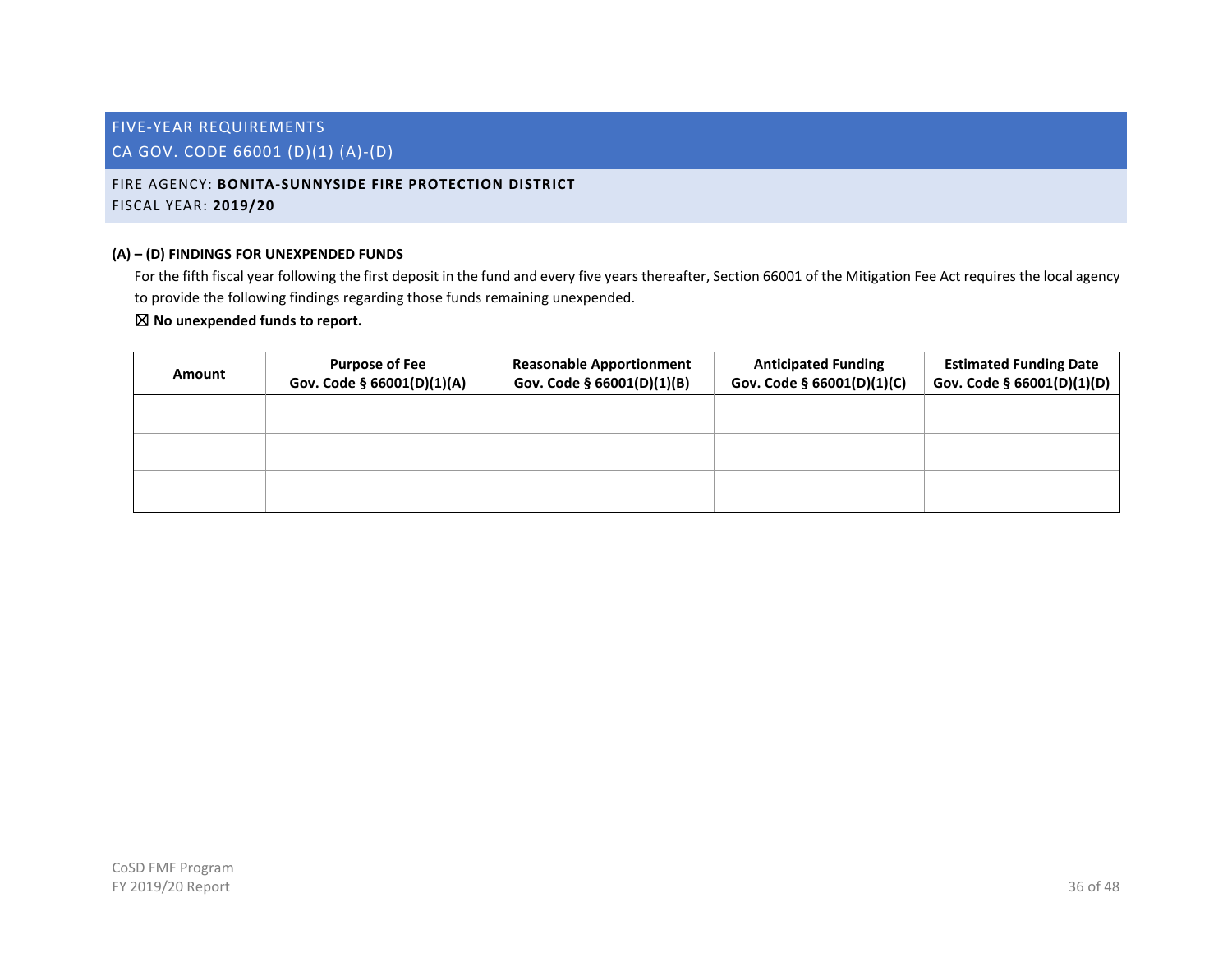# <span id="page-37-0"></span>FIRE AGENCY: **BORREGO SPRINGS FIRE PROTECTION DISTRICT** FISCAL YEAR: **2019/20**

# **(A) – (D) FINDINGS FOR UNEXPENDED FUNDS**

For the fifth fiscal year following the first deposit in the fund and every five years thereafter, Section 66001 of the Mitigation Fee Act requires the local agency to provide the following findings regarding those funds remaining unexpended.

| Amount    | <b>Purpose of Fee</b><br>Gov. Code § 66001(D)(1)(A) | <b>Reasonable Apportionment</b><br>Gov. Code § 66001(D)(1)(B)                                                                                                                                  | <b>Anticipated Funding</b><br>Gov. Code § 66001(D)(1)(C) | <b>Estimated Funding Date</b><br>Gov. Code § 66001(D)(1)(D) |
|-----------|-----------------------------------------------------|------------------------------------------------------------------------------------------------------------------------------------------------------------------------------------------------|----------------------------------------------------------|-------------------------------------------------------------|
| \$120,365 | BORREGO-2: New Fire Station<br>Construction         | Public improvement due to<br>current and projected growth in<br>the area from new<br>development. 50% funding of<br>construction costs approved by<br>the FMF Review Committee in<br>FY 16/17. | \$1,500,000                                              |                                                             |
|           |                                                     |                                                                                                                                                                                                |                                                          |                                                             |
|           |                                                     |                                                                                                                                                                                                |                                                          |                                                             |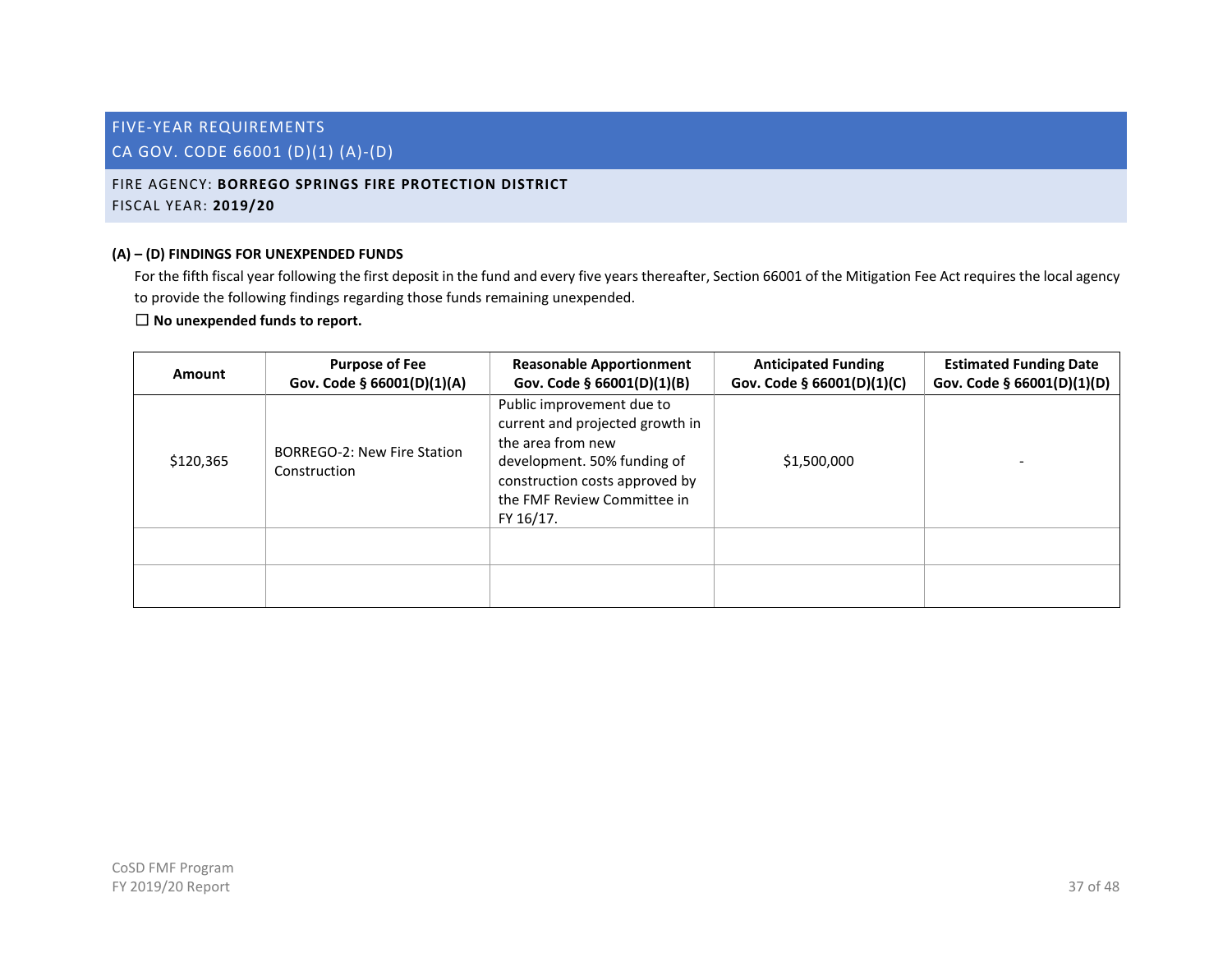# <span id="page-38-0"></span>FIRE AGENCY: **DEER SPRINGS FIRE PROTECTION DISTRICT** FISCAL YEAR: **2019/20**

# **(A) – (D) FINDINGS FOR UNEXPENDED FUNDS**

For the fifth fiscal year following the first deposit in the fund and every five years thereafter, Section 66001 of the Mitigation Fee Act requires the local agency to provide the following findings regarding those funds remaining unexpended.

| Amount | <b>Purpose of Fee</b><br>Gov. Code § 66001(D)(1)(A) | <b>Reasonable Apportionment</b><br>Gov. Code § 66001(D)(1)(B) | <b>Anticipated Funding</b><br>Gov. Code § 66001(D)(1)(C) | <b>Estimated Funding Date</b><br>Gov. Code § 66001(D)(1)(D) |
|--------|-----------------------------------------------------|---------------------------------------------------------------|----------------------------------------------------------|-------------------------------------------------------------|
|        |                                                     |                                                               |                                                          |                                                             |
|        |                                                     |                                                               |                                                          |                                                             |
|        |                                                     |                                                               |                                                          |                                                             |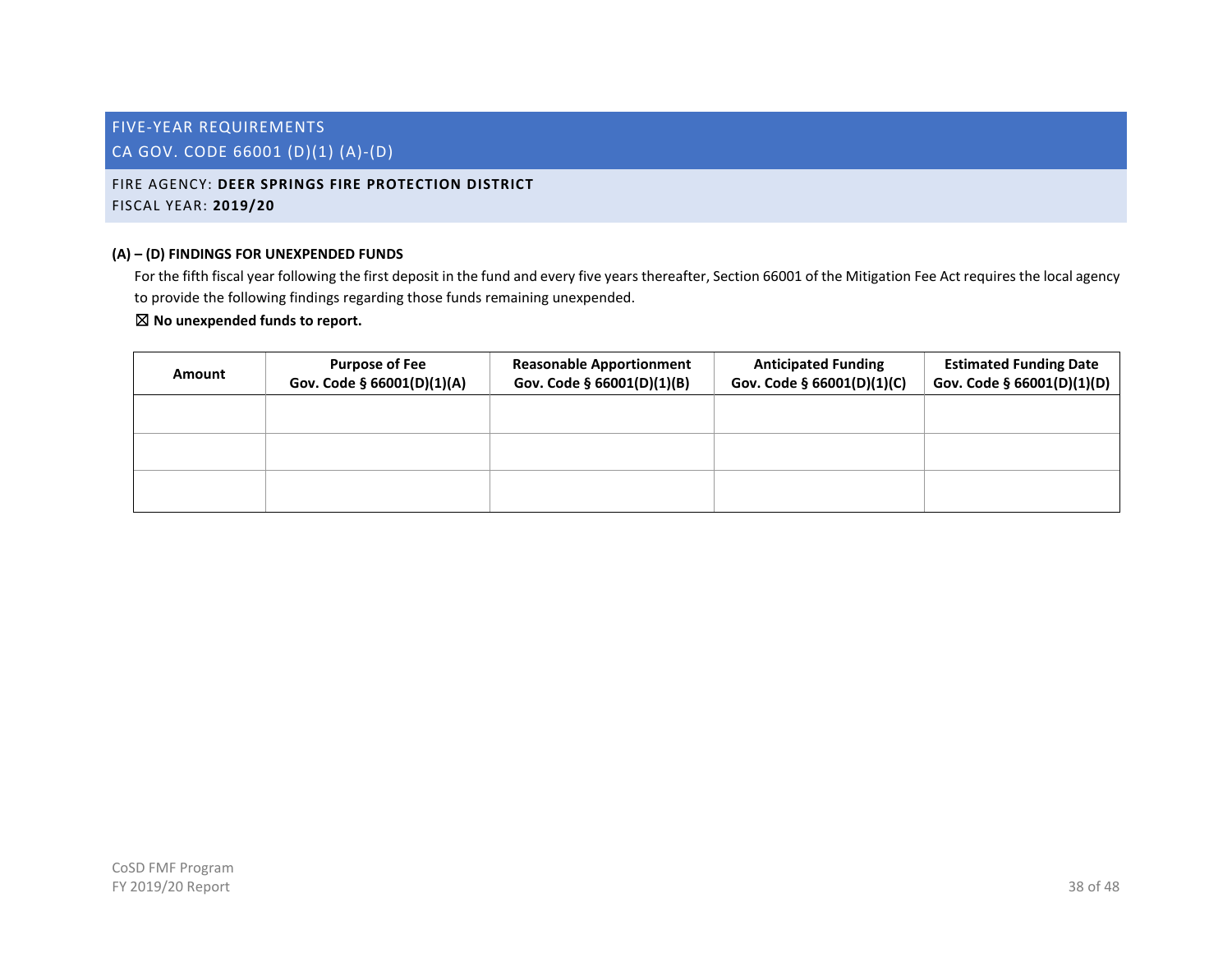# <span id="page-39-0"></span>FIRE AGENCY: **LAKESIDE FIRE PROTECTION DISTRICT** FISCAL YEAR: **2019/20**

# **(A) – (D) FINDINGS FOR UNEXPENDED FUNDS**

For the fifth fiscal year following the first deposit in the fund and every five years thereafter, Section 66001 of the Mitigation Fee Act requires the local agency to provide the following findings regarding those funds remaining unexpended.

| Amount | <b>Purpose of Fee</b><br>Gov. Code § 66001(D)(1)(A) | <b>Reasonable Apportionment</b><br>Gov. Code § 66001(D)(1)(B) | <b>Anticipated Funding</b><br>Gov. Code § 66001(D)(1)(C) | <b>Estimated Funding Date</b><br>Gov. Code § 66001(D)(1)(D) |
|--------|-----------------------------------------------------|---------------------------------------------------------------|----------------------------------------------------------|-------------------------------------------------------------|
|        |                                                     |                                                               |                                                          |                                                             |
|        |                                                     |                                                               |                                                          |                                                             |
|        |                                                     |                                                               |                                                          |                                                             |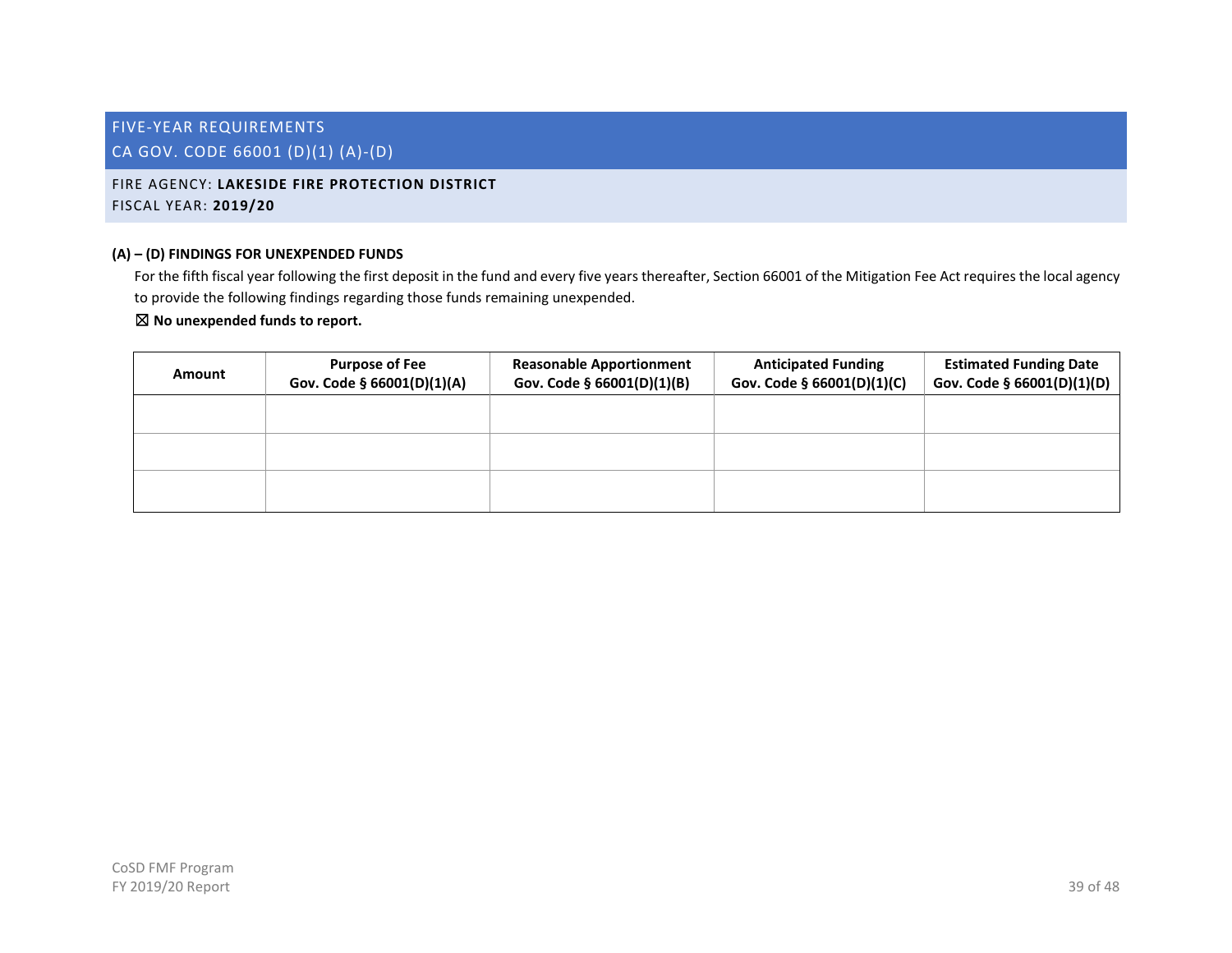# <span id="page-40-0"></span>FIRE AGENCY: **NORTH COUNTY FIRE PROTECTION DISTRICT** FISCAL YEAR: **2019/20**

# **(A) – (D) FINDINGS FOR UNEXPENDED FUNDS**

For the fifth fiscal year following the first deposit in the fund and every five years thereafter, Section 66001 of the Mitigation Fee Act requires the local agency to provide the following findings regarding those funds remaining unexpended.

| Amount | <b>Purpose of Fee</b><br>Gov. Code § 66001(D)(1)(A) | <b>Reasonable Apportionment</b><br>Gov. Code § 66001(D)(1)(B) | <b>Anticipated Funding</b><br>Gov. Code § 66001(D)(1)(C) | <b>Estimated Funding Date</b><br>Gov. Code § 66001(D)(1)(D) |
|--------|-----------------------------------------------------|---------------------------------------------------------------|----------------------------------------------------------|-------------------------------------------------------------|
|        |                                                     |                                                               |                                                          |                                                             |
|        |                                                     |                                                               |                                                          |                                                             |
|        |                                                     |                                                               |                                                          |                                                             |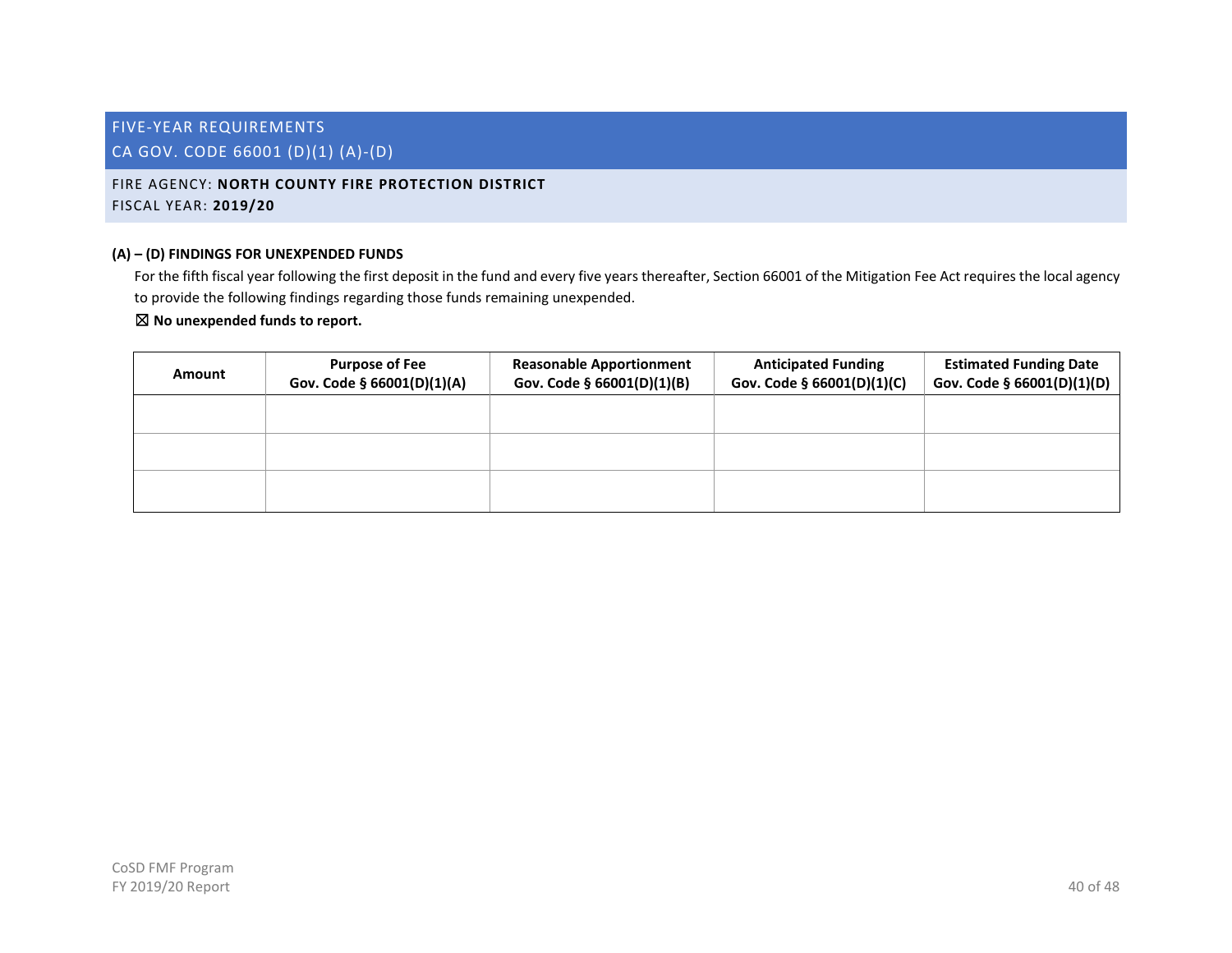# <span id="page-41-0"></span>FIRE AGENCY: **RAMONA MUNICIPAL WATER DISTRICT** FISCAL YEAR: **2019/20**

# **(A) – (D) FINDINGS FOR UNEXPENDED FUNDS**

For the fifth fiscal year following the first deposit in the fund and every five years thereafter, Section 66001 of the Mitigation Fee Act requires the local agency to provide the following findings regarding those funds remaining unexpended.

| Amount    | <b>Purpose of Fee</b><br>Gov. Code § 66001(D)(1)(A)                    | <b>Reasonable Apportionment</b><br>Gov. Code § 66001(D)(1)(B)                                                                                                                                  | <b>Anticipated Funding</b><br>Gov. Code § 66001(D)(1)(C) | <b>Estimated Funding Date</b><br>Gov. Code § 66001(D)(1)(D)  |
|-----------|------------------------------------------------------------------------|------------------------------------------------------------------------------------------------------------------------------------------------------------------------------------------------|----------------------------------------------------------|--------------------------------------------------------------|
| \$398,535 | RAMONA-1, RAMONA-2, and<br>RAMONA 3: Capital<br>Improvements/Apparatus | Public improvement due to<br>current and projected growth in<br>the area from new<br>development. 75% funding of<br>construction costs approved by<br>the FMF Review Committee in<br>FY 18/19. | \$3,083,796                                              | Funding from FMF<br>estimated to be collected in<br>FY 21/22 |
|           |                                                                        |                                                                                                                                                                                                |                                                          |                                                              |
|           |                                                                        |                                                                                                                                                                                                |                                                          |                                                              |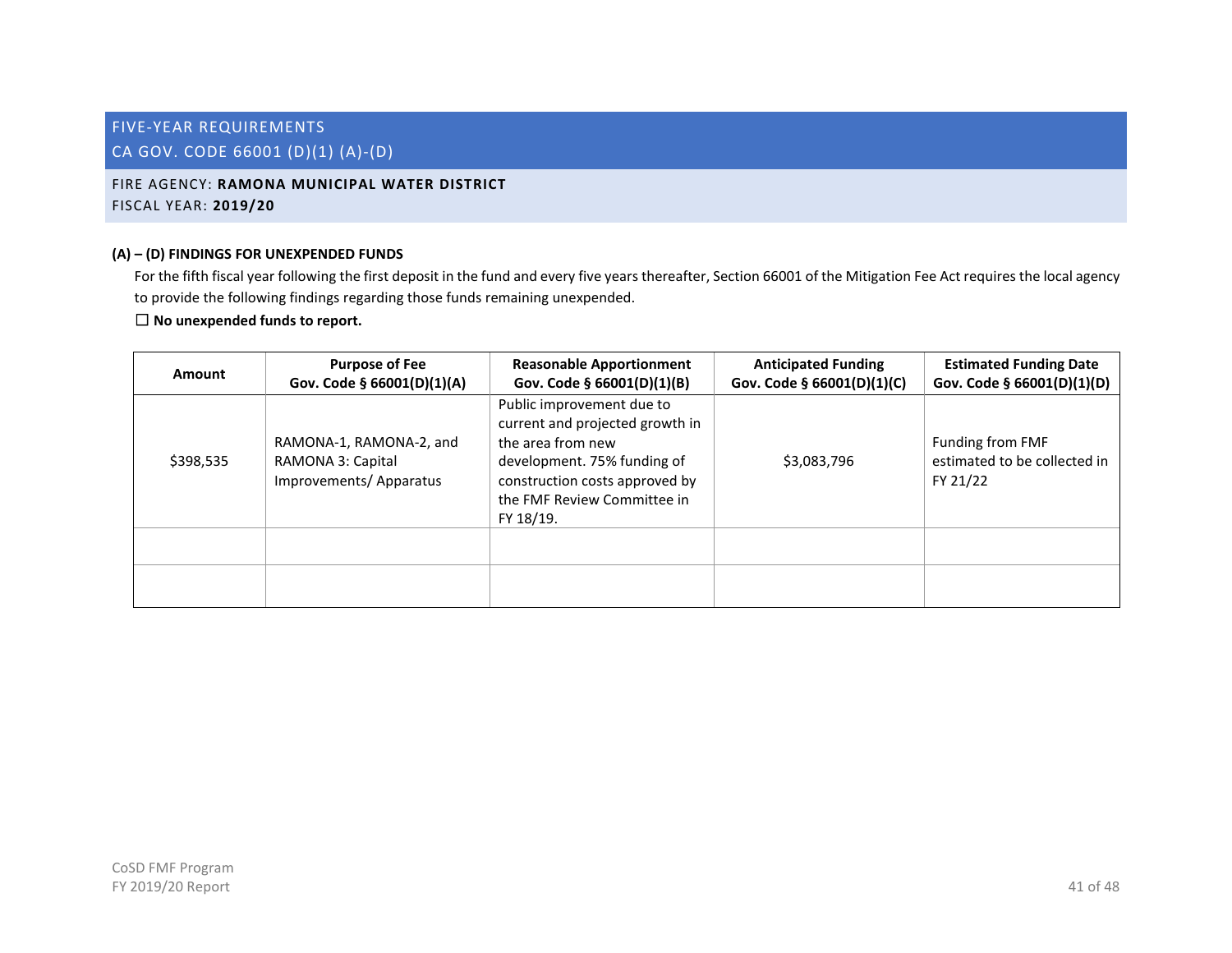# <span id="page-42-0"></span>FIRE AGENCY: **RANCHO SANTA FE FIRE PROTECTION DISTRICT** FISCAL YEAR: **2019/20**

# **(A) – (D) FINDINGS FOR UNEXPENDED FUNDS**

For the fifth fiscal year following the first deposit in the fund and every five years thereafter, Section 66001 of the Mitigation Fee Act requires the local agency to provide the following findings regarding those funds remaining unexpended.

| Amount | <b>Purpose of Fee</b><br>Gov. Code § 66001(D)(1)(A) | <b>Reasonable Apportionment</b><br>Gov. Code § 66001(D)(1)(B) | <b>Anticipated Funding</b><br>Gov. Code § 66001(D)(1)(C) | <b>Estimated Funding Date</b><br>Gov. Code § 66001(D)(1)(D) |
|--------|-----------------------------------------------------|---------------------------------------------------------------|----------------------------------------------------------|-------------------------------------------------------------|
|        |                                                     |                                                               |                                                          |                                                             |
|        |                                                     |                                                               |                                                          |                                                             |
|        |                                                     |                                                               |                                                          |                                                             |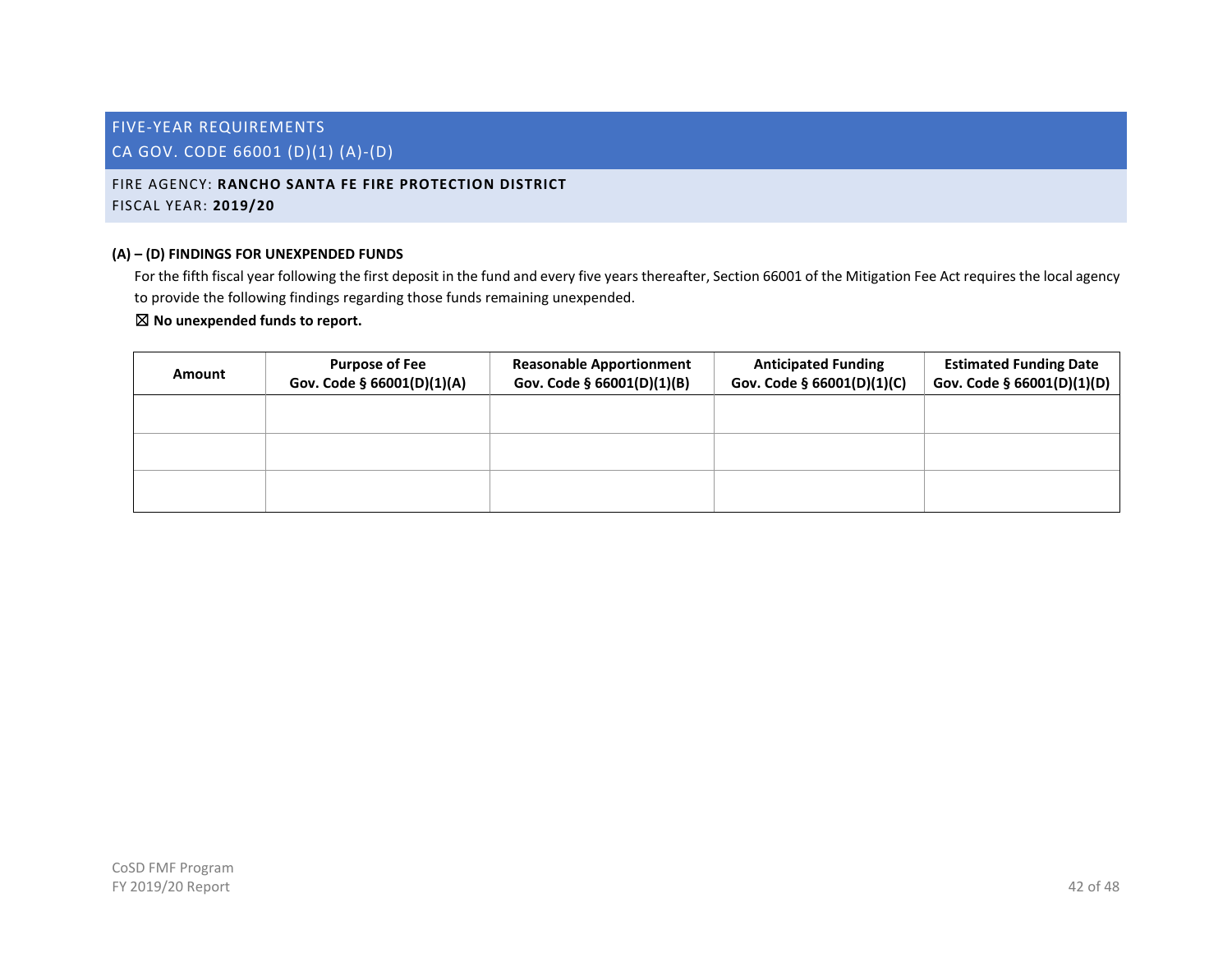<span id="page-43-0"></span>FIRE AGENCY: **RINCON DEL DIABLO MUNICIPAL WATER DISTRICT** FISCAL YEAR: **2019/20**

# **(A) – (D) FINDINGS FOR UNEXPENDED FUNDS**

For the fifth fiscal year following the first deposit in the fund and every five years thereafter, Section 66001 of the Mitigation Fee Act requires the local agency to provide the following findings regarding those funds remaining unexpended.

| Amount | <b>Purpose of Fee</b><br>Gov. Code § 66001(D)(1)(A) | <b>Reasonable Apportionment</b><br>Gov. Code § 66001(D)(1)(B) | <b>Anticipated Funding</b><br>Gov. Code § 66001(D)(1)(C) | <b>Estimated Funding Date</b><br>Gov. Code § 66001(D)(1)(D) |
|--------|-----------------------------------------------------|---------------------------------------------------------------|----------------------------------------------------------|-------------------------------------------------------------|
|        |                                                     |                                                               |                                                          |                                                             |
|        |                                                     |                                                               |                                                          |                                                             |
|        |                                                     |                                                               |                                                          |                                                             |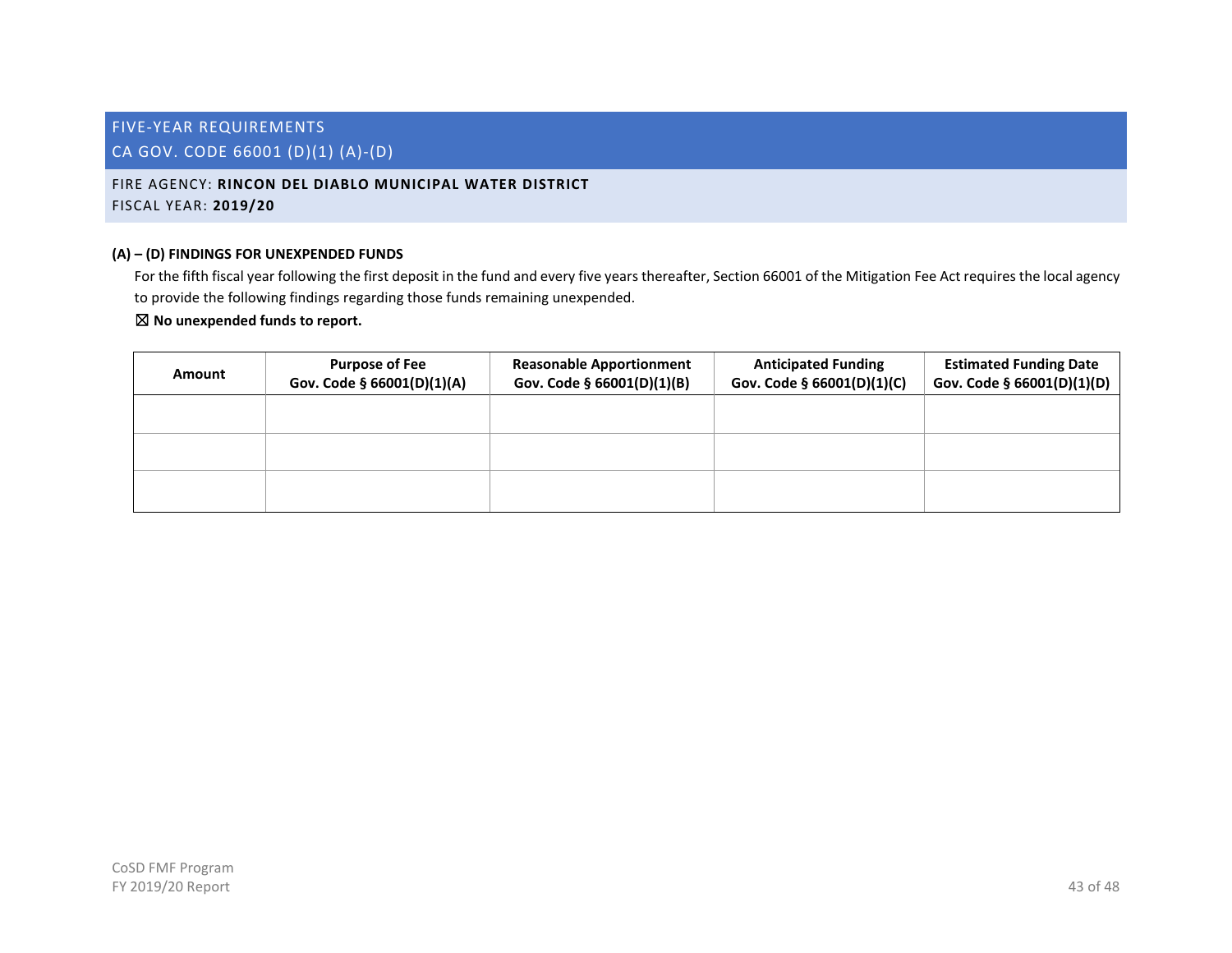# <span id="page-44-0"></span>FIRE AGENCY: **SAN DIEGO COUNTY FIRE PROTECTION DISTRICT (FORMERLY CSA 135/ SAN DIEGO COUNTY FIRE AUTHORITY)** FISCAL YEAR: **2019/20**

# **(A) – (D) FINDINGS FOR UNEXPENDED FUNDS**

For the fifth fiscal year following the first deposit in the fund and every five years thereafter, Section 66001 of the Mitigation Fee Act requires the local agency to provide the following findings regarding those funds remaining unexpended.

| Amount | <b>Purpose of Fee</b><br>Gov. Code § 66001(D)(1)(A) | <b>Reasonable Apportionment</b><br>Gov. Code § 66001(D)(1)(B) | <b>Anticipated Funding</b><br>Gov. Code § 66001(D)(1)(C) | <b>Estimated Funding Date</b><br>Gov. Code § 66001(D)(1)(D) |
|--------|-----------------------------------------------------|---------------------------------------------------------------|----------------------------------------------------------|-------------------------------------------------------------|
|        |                                                     |                                                               |                                                          |                                                             |
|        |                                                     |                                                               |                                                          |                                                             |
|        |                                                     |                                                               |                                                          |                                                             |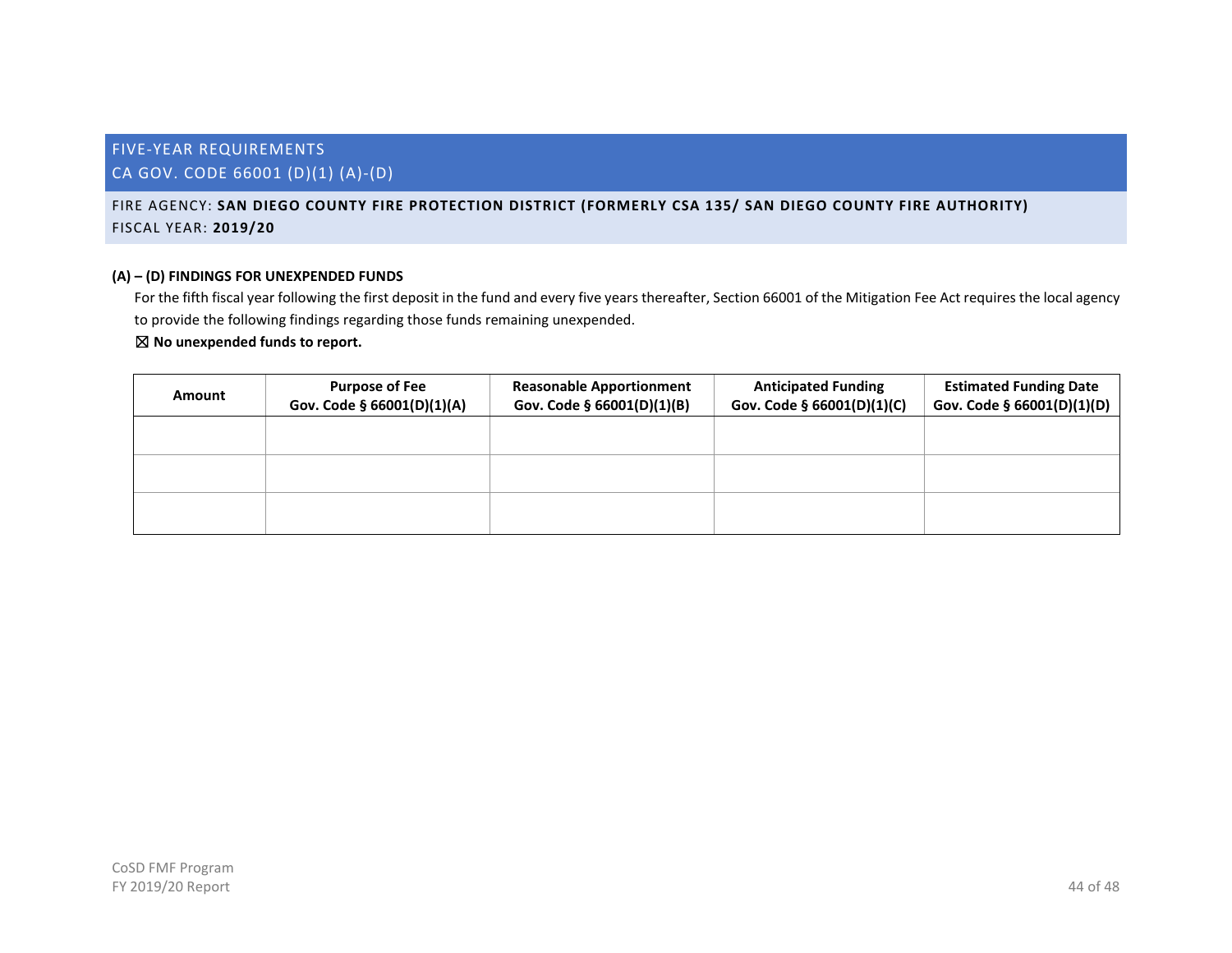# FIVE-YEAR REQUIREMENTS

# CA GOV. CODE 66001 (D)(1) (A)-(D)

# <span id="page-45-0"></span>FIRE AGENCY: **SAN MARCOS FIRE PROTECTION DISTRICT** FISCAL YEAR: **2019/20**

#### **(A) – (D) FINDINGS FOR UNEXPENDED FUNDS**

For the fifth fiscal year following the first deposit in the fund and every five years thereafter, Section 66001 of the Mitigation Fee Act requires the local agency to provide the following findings regarding those funds remaining unexpended.

| Amount | <b>Purpose of Fee</b><br>Gov. Code § 66001(D)(1)(A) | <b>Reasonable Apportionment</b><br>Gov. Code § 66001(D)(1)(B) | <b>Anticipated Funding</b><br>Gov. Code § 66001(D)(1)(C) | <b>Estimated Funding Date</b><br>Gov. Code § 66001(D)(1)(D) |
|--------|-----------------------------------------------------|---------------------------------------------------------------|----------------------------------------------------------|-------------------------------------------------------------|
|        |                                                     |                                                               |                                                          |                                                             |
|        |                                                     |                                                               |                                                          |                                                             |
|        |                                                     |                                                               |                                                          |                                                             |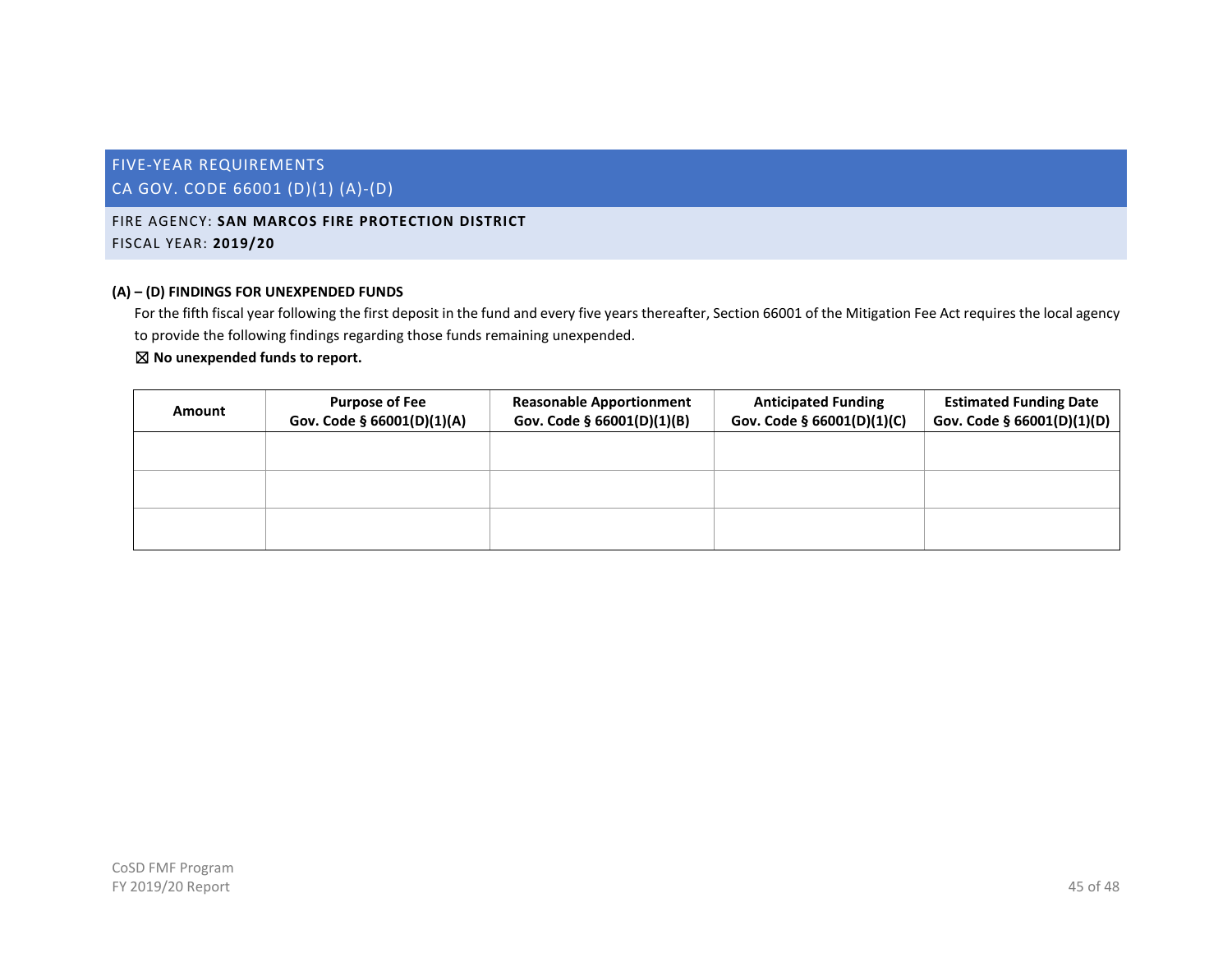# <span id="page-46-0"></span>FIRE AGENCY: **SAN MIGUEL CONSOLIDATED FIRE PROTECTION DISTRICT** FISCAL YEAR: **2019/20**

# **(A) – (D) FINDINGS FOR UNEXPENDED FUNDS**

For the fifth fiscal year following the first deposit in the fund and every five years thereafter, Section 66001 of the Mitigation Fee Act requires the local agency to provide the following findings regarding those funds remaining unexpended.

| Amount | <b>Purpose of Fee</b><br>Gov. Code § 66001(D)(1)(A) | <b>Reasonable Apportionment</b><br>Gov. Code § 66001(D)(1)(B) | <b>Anticipated Funding</b><br>Gov. Code § 66001(D)(1)(C) | <b>Estimated Funding Date</b><br>Gov. Code § 66001(D)(1)(D) |
|--------|-----------------------------------------------------|---------------------------------------------------------------|----------------------------------------------------------|-------------------------------------------------------------|
|        |                                                     |                                                               |                                                          |                                                             |
|        |                                                     |                                                               |                                                          |                                                             |
|        |                                                     |                                                               |                                                          |                                                             |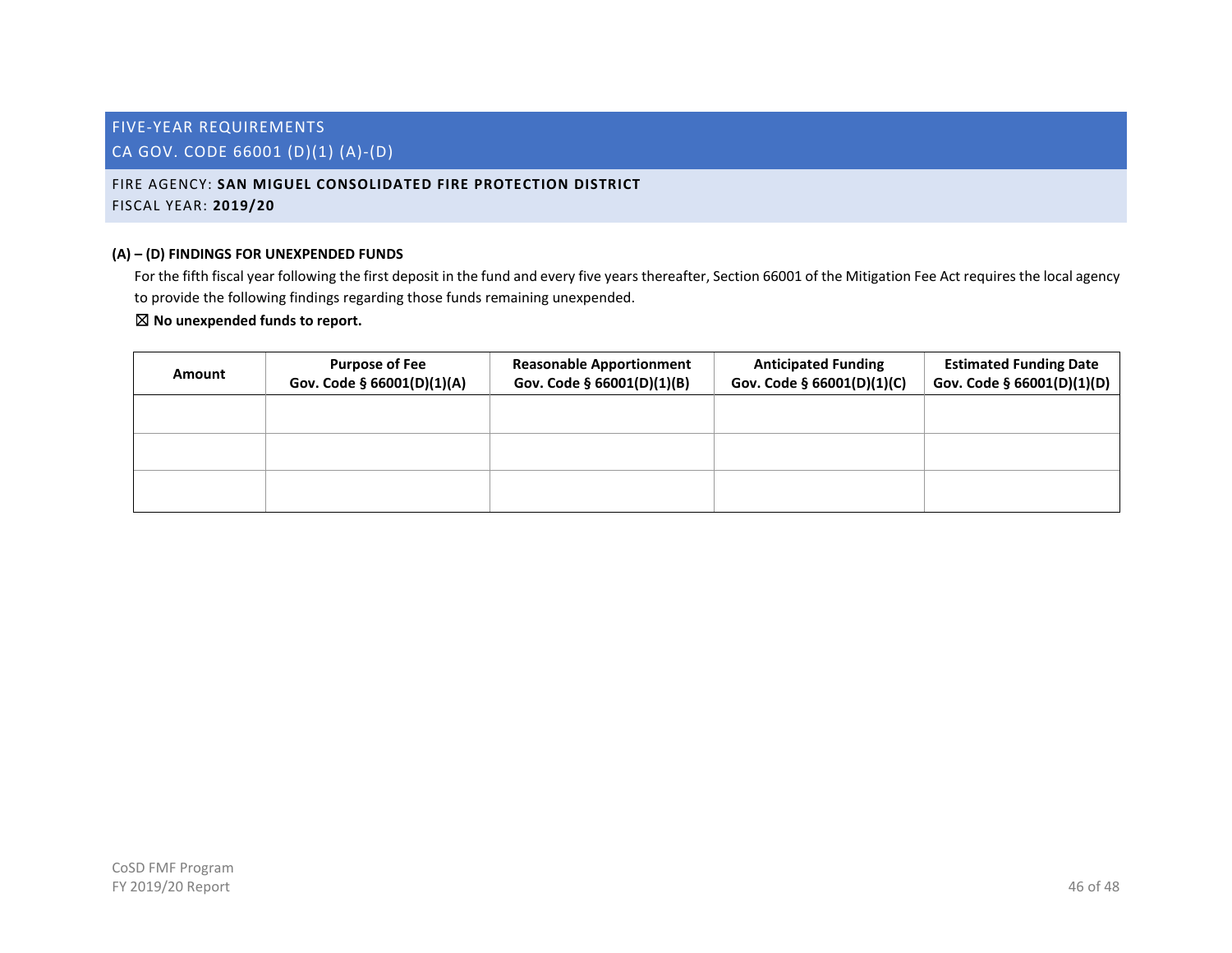# <span id="page-47-0"></span>FIRE AGENCY: **VALLEY CENTER FIRE PROTECTION DISTRICT** FISCAL YEAR: **2019/20**

# **(A) – (D) FINDINGS FOR UNEXPENDED FUNDS**

For the fifth fiscal year following the first deposit in the fund and every five years thereafter, Section 66001 of the Mitigation Fee Act requires the local agency to provide the following findings regarding those funds remaining unexpended.

| Amount | <b>Purpose of Fee</b><br>Gov. Code § 66001(D)(1)(A) | <b>Reasonable Apportionment</b><br>Gov. Code § 66001(D)(1)(B) | <b>Anticipated Funding</b><br>Gov. Code § 66001(D)(1)(C) | <b>Estimated Funding Date</b><br>Gov. Code § 66001(D)(1)(D) |
|--------|-----------------------------------------------------|---------------------------------------------------------------|----------------------------------------------------------|-------------------------------------------------------------|
|        |                                                     |                                                               |                                                          |                                                             |
|        |                                                     |                                                               |                                                          |                                                             |
|        |                                                     |                                                               |                                                          |                                                             |